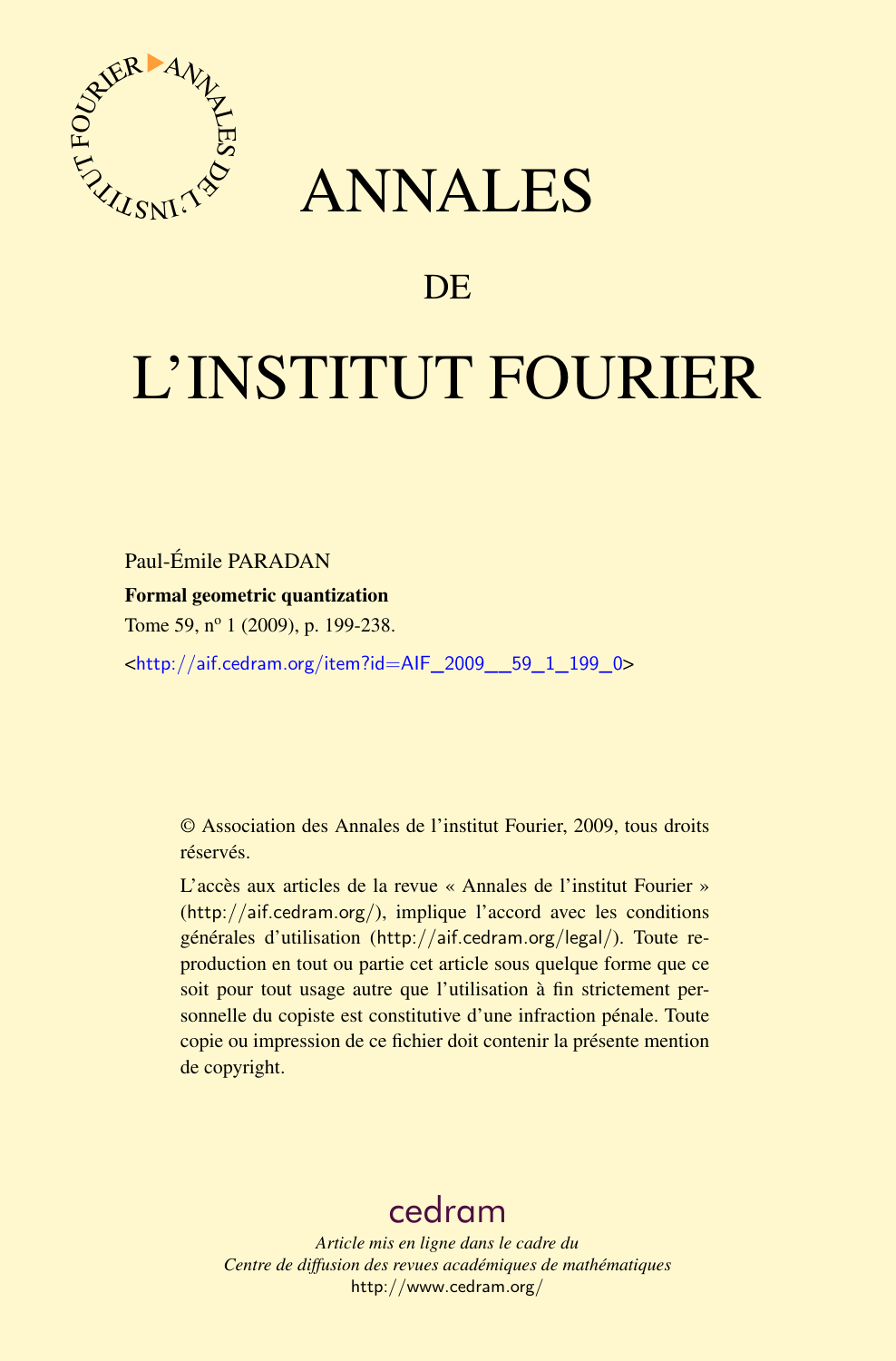#### FORMAL GEOMETRIC QUANTIZATION

#### **by Paul-Émile PARADAN**

ABSTRACT. — Let K be a compact Lie group acting in a Hamiltonian way on a symplectic manifold  $(M, \Omega)$  which is pre-quantized by a Kostant-Souriau line bundle. We suppose here that the moment map Φ is *proper* so that the reduced space  $M_{\mu} := \Phi^{-1}(K \cdot \mu)/K$  is compact for all  $\mu$ . Then, we can define the "formal geometric quantization" of  $M$  as

$$
\mathcal{Q}_K^{-\infty}(M) := \sum_{\mu \in \widehat{K}} \mathcal{Q}(M_{\mu}) V_{\mu}^K.
$$

The aim of this article is to study the functorial properties of the assignment  $(M, K) \longrightarrow \mathcal{Q}_K^{-\infty}(M).$ 

Résumé. — Considérons l'action hamiltonienne d'un groupe de Lie compact K sur une variété symplectique  $(M, \Omega)$  préquantifiée par un fibré en droites de Kostant-Souriau. On suppose que l'application moment Φ est *propre*, ainsi les réductions symplectiques  $M_{\mu} := \Phi^{-1}(K \cdot \mu)/K$  sont compactes pour tout  $\mu$ . On peut alors définir la quantification formelle de M comme

$$
\mathcal{Q}_K^{-\infty}(M) := \sum_{\mu \in \widehat{K}} \mathcal{Q}(M_{\mu}) V_{\mu}^K.
$$

 $\mu \in K$ Le but de ce travail est l'étude de certaines propriétés fonctorielles de l'application  $(M, K) \longrightarrow \mathcal{Q}_K^{-\infty}(M).$ 

The aim of this article is to study the functorial properties of the "formal geometric quantization" process, which is defined on *non-compact* Hamiltonian manifolds when the moment map is *proper*. For this purpose, we introduce a technique of symplectic cutting that uses the (wonderful) compactifications of de Concini-Procesi [\[14,](#page-39-0) [15\]](#page-39-0) and Brion [\[11\]](#page-39-0), and we prove an extension of the "quantization commutes with reduction" theorem to the *singular* setting (here the *singular* manifolds that we consider are those obtained by symplectic reduction).

*Keywords:* Geometric quantization, moment map, symplectic reduction, index, transversally elliptic.

*Math. classification:* 58F06, 57S15, 19L47, 19L10.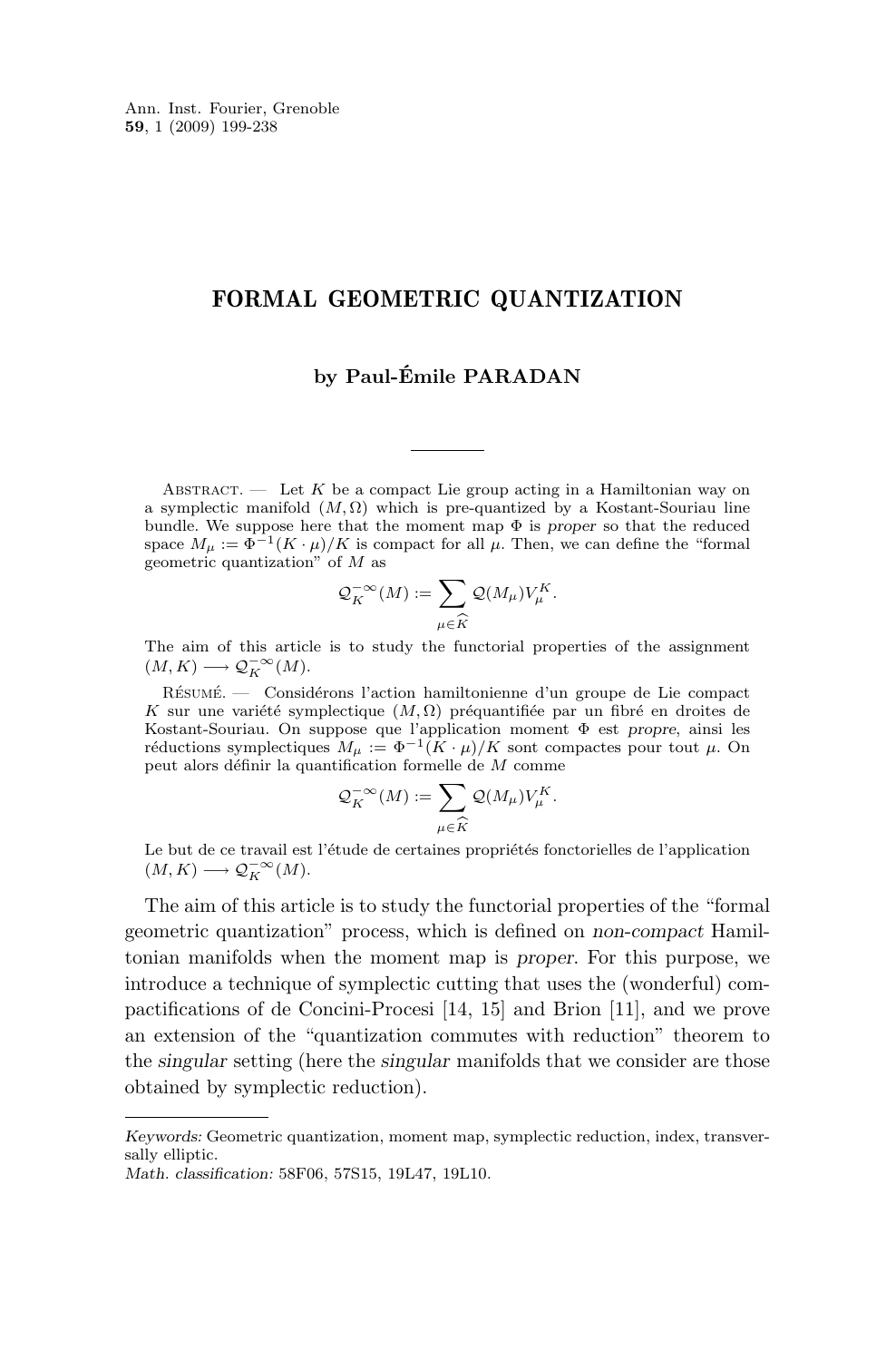#### **1. Introduction and statement of results**

Let  $(M, \Omega)$  be a symplectic manifold which is equipped with a Hamiltonian action of a compact connected Lie group K. Let us denote by  $\mathfrak{k}^*$ the dual of the Lie algebra of K. Let  $\Phi : M \to \mathfrak{k}^*$  be the moment map. We assume the existence of a  $K$ -equivariant line bundle  $L$  on  $M$  having a connection with curvature equal to  $-i\Omega$ . In other words M is pre-quantizable in the sense of [\[21\]](#page-39-0) and we call L a Kostant-Souriau line bundle.

In the process of quantization one tries to associate a unitary representation of K to the data  $(M, \Omega, \Phi, L)$ . When M is **compact** one associates to this data a virtual representation  $\mathcal{Q}_K(M) \in R(K)$  of K defined as the equivariant index of a Dolbeault-Dirac operator:  $\mathcal{Q}_K(M)$  is the geometric quantization of M.

This quantization process satisfies the following functorial properties:

**[P1]** When N and M are respectively pre-quantized compact Hamiltonian  $K_1$  and  $K_2$ -manifolds, the product  $M \times N$  is a pre-quantized compact Hamiltonian  $K_1 \times K_2$ -manifold, and we have

(1.1) 
$$
Q_{K_1 \times K_2}(M \times N) = Q_{K_1}(M) \otimes Q_{K_2}(N)
$$
  
in 
$$
R(K_1 \times K_2) \simeq R(K_1) \otimes R(K_2).
$$

**[P2]** If  $H \subset K$  is a closed and connected Lie subgroup, then the restriction of  $\mathcal{Q}_K(M)$  to H is equal to  $\mathcal{Q}_H(M)$ .

Note that **[P1]** and **[P2]** give the following functorial property:

**[P3]** When N and M are pre-quantized compact Hamiltonian Kmanifolds, the product  $M \times N$  is a pre-quantized compact Hamiltonian K-manifold, and we have  $\mathcal{Q}_K(M \times N) = \mathcal{Q}_K(M) \cdot \mathcal{Q}_K(N)$ , where  $\cdot$  denotes the product in  $R(K)$ .

Another fundamental property is the behaviour of the K-multiplicities of  $\mathcal{Q}_K(M)$  that is known as "quantization commutes with reduction".

Let T be a maximal torus of K. Let  $\mathfrak{t}^*$  be the dual of the Lie algebra of T containing the weight lattice  $\wedge^*$ :  $\alpha \in \wedge^*$  if  $i\alpha$ :  $\mathfrak{t} \to i\mathbb{R}$  is the differential of a character of T. Let  $C_K \subset \mathfrak{t}^*$  be a Weyl chamber, and let  $\widehat{K} := \wedge^* \cap C_K$ be the set of dominant weights. The ring of characters  $R(K)$  has a  $\mathbb{Z}$ basis  $V_{\mu}^{K}, \mu \in \hat{K}$ :  $V_{\mu}^{K}$  is the irreducible representation of K with highest weight  $\mu$ .

For any  $\mu \in \hat{K}$  which is a regular value of  $\Phi$ , the reduced space (or symplectic quotient)  $M_{\mu} := \Phi^{-1}(K \cdot \mu)/K$  is an orbifold equipped with a symplectic structure  $\Omega_{\mu}$ . Moreover  $L_{\mu} := (L|_{\Phi^{-1}(\mu)} \otimes \mathbb{C}_{-\mu})/K_{\mu}$  is a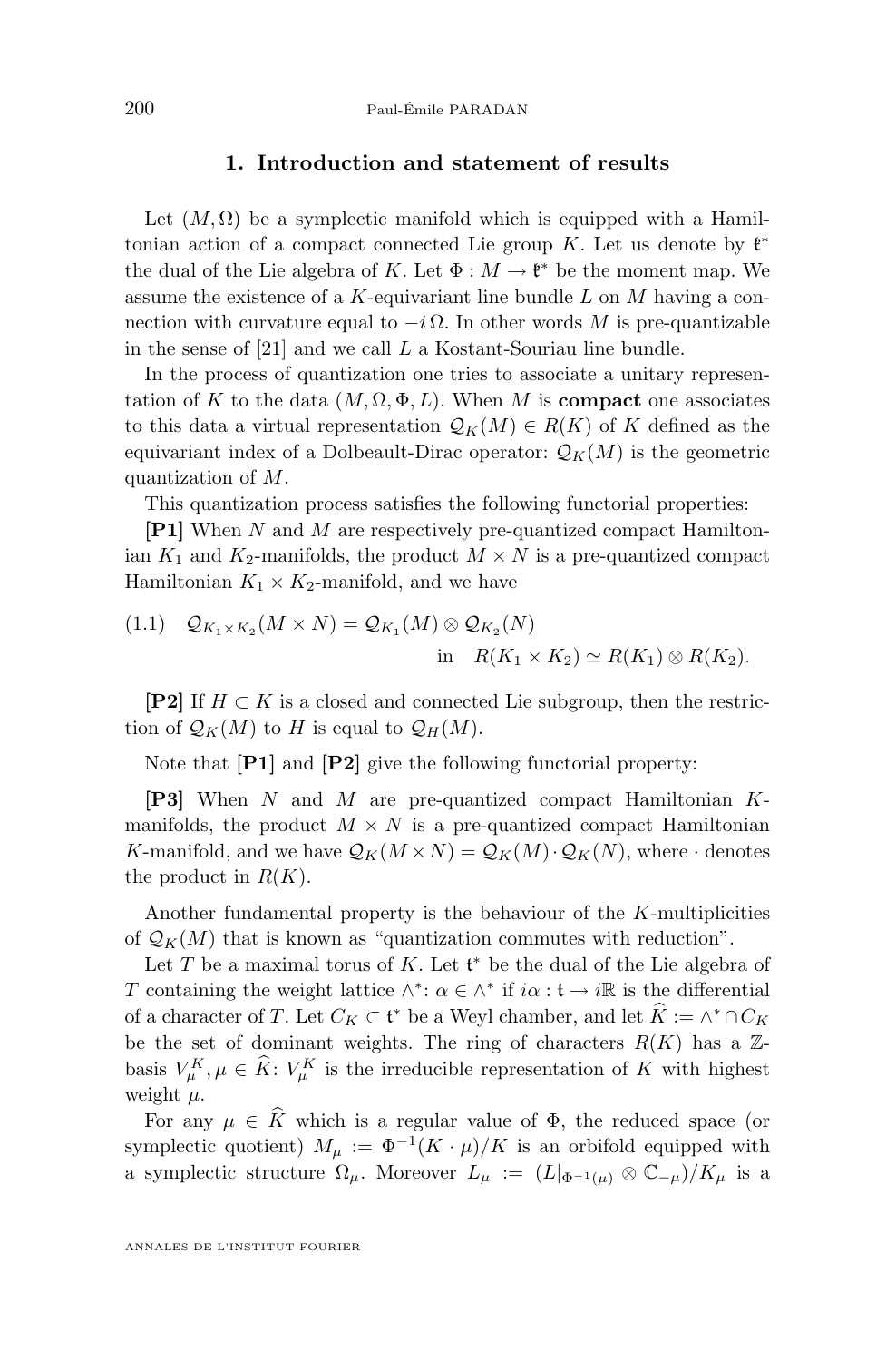<span id="page-3-0"></span>Kostant-Souriau line orbibundle over  $(M_\mu, \Omega_\mu)$ . The definition of the index of the Dolbeault-Dirac operator carries over to the orbifold case, hence  $\mathcal{Q}(M_\mu) \in \mathbb{Z}$  is defined. In [\[26\]](#page-39-0), this is extended further to the case of singular symplectic quotients, using partial (or shift) de-singularization. So the integer  $\mathcal{Q}(M_\mu) \in \mathbb{Z}$  is well defined for every  $\mu \in K$ : in particular  $\mathcal{Q}(M_\mu) = 0$ if  $\mu \notin \Phi(M)$ .

The following theorem was conjectured by Guillemin-Sternberg [\[17\]](#page-39-0) and is known as "quantization commutes with reduction" [\[25,](#page-39-0) [26,](#page-39-0) [31,](#page-39-0) [29\]](#page-39-0). For complete references on the subject the reader should consult [\[30,](#page-39-0) [33\]](#page-40-0).

THEOREM 1.1 (Meinrenken, Meinrenken-Sjamaar). — *We have the following equality in* R(K)*:*

$$
\mathcal{Q}_K(M) = \sum_{\mu \in \widehat{K}} \mathcal{Q}(M_{\mu}) V_{\mu}^K.
$$

Suppose now that M is **non-compact** but that the moment map  $\Phi$ :  $M \to \mathfrak{k}^*$  is assumed to be **proper** (we will simply say "M is proper"). In this situation the geometric quantization of  $M$  as an index of an elliptic operator is not well defined. Nevertheless the integers  $\mathcal{Q}(M_{\mu}), \mu \in \hat{K}$  are well defined since the symplectic quotients  $M_{\mu}$  are **compact**.

Following Weitsman [\[34\]](#page-40-0), we introduce the following

DEFINITION 1.2. — *The formal quantization of*  $(M, \Omega, \Phi)$  *is the element of*  $R^{-\infty}(K) := \hom_{\mathbb{Z}}(R(K), \mathbb{Z})$  *defined by* 

$$
\mathcal{Q}_K^{-\infty}(M) = \sum_{\mu \in \widehat{K}} \mathcal{Q}(M_{\mu}) V_{\mu}^K.
$$

A representation  $E$  of  $K$  is admissible if it has finite  $K$ -multiplicities:  $\dim(\text{hom}_K(V^K_\mu, E))<\infty$  for every  $\mu\in\hat{K}$ . Here  $R^{-\infty}(K)$  is the Grothendieck group associated to the K-admissible representations. We have a canonical inclusion  $i : R(K) \hookrightarrow R^{-\infty}(K)$ : to  $V \in R(K)$  we associate the map  $i(V): R(K) \to \mathbb{Z}$  defined by  $W \mapsto \dim(\hom_K(V, W))$ . In order to simplify notation,  $i(V)$  will be written V. Moreover the tensor product induces an  $R(K)$ -module structure on  $R^{-\infty}(K)$  since  $E \otimes V$  is an admissible representation when  $V$  and  $E$  are, respectively, a finite dimensional and an admissible representation of K.

It is an easy matter to see that **[P1]** holds for the formal quantization process Q−∞. Let N and M be respectively pre-quantized *proper* Hamiltonian  $K_1$  and  $K_2$ -manifolds: the product  $M \times N$  is then a pre-quantized *proper* Hamiltonian  $K_1 \times K_2$ -manifold. For the reduced spaces we have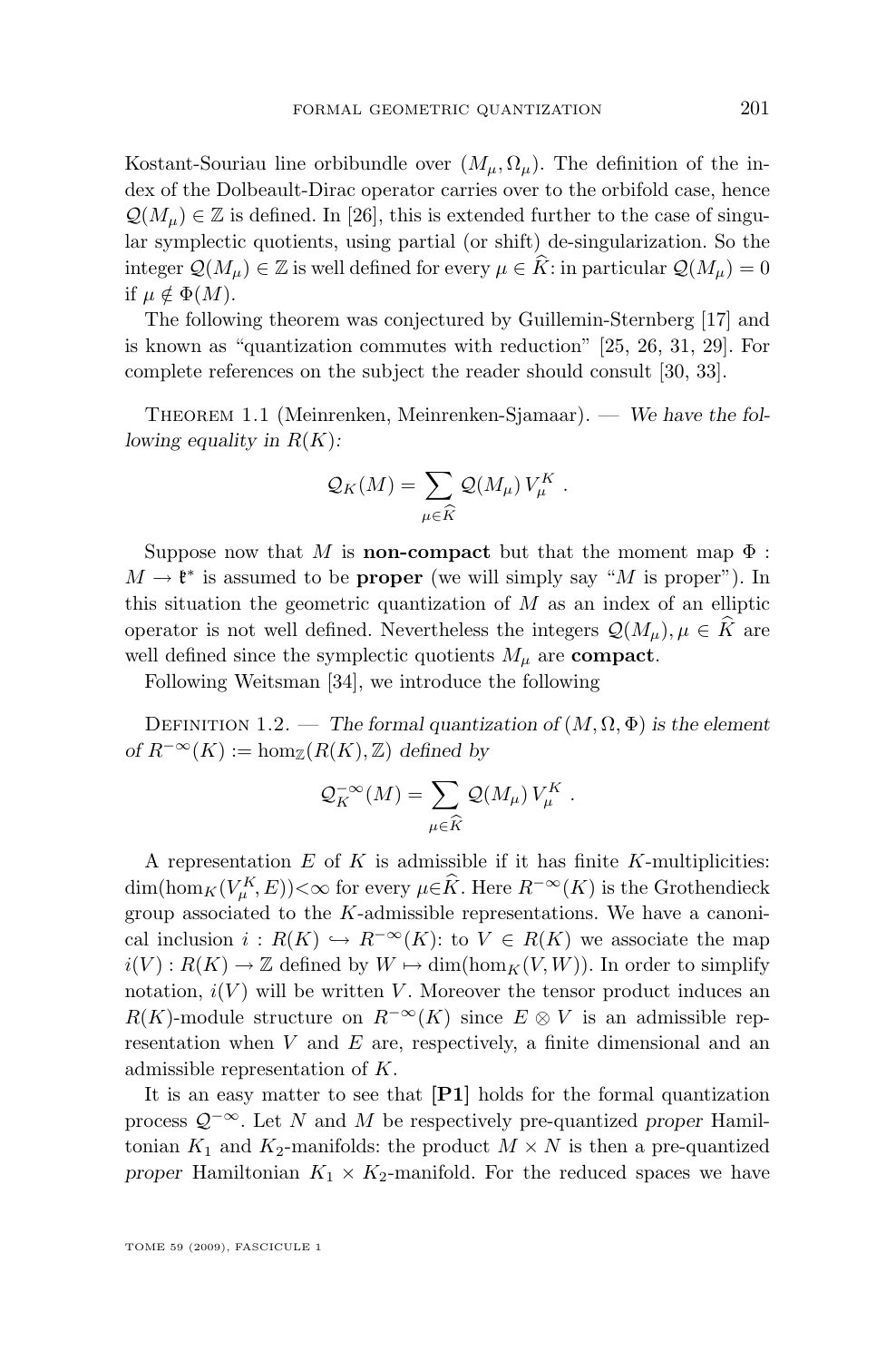<span id="page-4-0"></span> $(M \times N)_{(\mu_1, \mu_2)} \simeq M_{\mu_1} \times N_{\mu_2}$ , for all  $\mu_1 \in K_1$ ,  $\mu_2 \in K_2$ . It follows then that  $(1.2)$  $\overline{K}_{1\times K_2}^{\infty}(M\times N) = \mathcal{Q}_{K_1}^{-\infty}(M)\widehat{\otimes} \mathcal{Q}_{K_2}^{-\infty}(N)$ 

in  $R^{-\infty}(K_1 \times K_2) \simeq R^{-\infty}(K_1) \widehat{\otimes} R^{-\infty}(K_2)$ .

The purpose of this article is to show that the functorial property **[P2]** still holds for the formal quantization process  $\mathcal{Q}^{-\infty}$ .

Theorem 1.3. — *Let* M *be a pre-quantized Hamiltonian* K*-manifold which is* proper. Let  $H \subset K$  *be a closed connected Lie subgroup such that M is still* proper *as a Hamiltonian H*-manifold. Then  $Q_K^{-\infty}(M)$  *is* H-admissible and we have the following equality in  $R^{-\infty}(H)$ :

(1.3) 
$$
\mathcal{Q}_K^{-\infty}(M)|_H = \mathcal{Q}_H^{-\infty}(M).
$$

For  $\mu \in \hat{K}$  and  $\nu \in \hat{H}$  we denote  $N^{\mu}_{\nu} = \dim(\hom_H(V^H_{\nu}, V^K_{\mu}|_H))$  the multiplicity of  $V_{\nu}^H$  in the restriction  $V_{\mu}^K|_H$ . In the situation of Theorem 1.3, the moment maps relative to the K and H-actions are  $\Phi_K$  and  $\Phi_H = \rho \circ \Phi_K$ , where  $p: \mathfrak{k}^* \to \mathfrak{h}^*$  is the canonical projection.

Corollary 1.4. — *In the situation of Theorem 1.3, we have for every*  $\nu \in \widehat{H}$ :

(1.4) 
$$
\mathcal{Q}(M_{\nu,H}) = \sum_{\mu \in \widehat{K}} N_{\nu}^{\mu} \mathcal{Q}(M_{\mu,K}).
$$

*Here*  $M_{\nu,H} = \Phi_H^{-1}(H \cdot \nu)/H$  *and*  $M_{\mu,K} = \Phi_K^{-1}(K \cdot \mu)/K$  *are respectively the symplectic reductions relative to the* H *and* K*-actions.*

Since  $V_{\mu}^{K}$  is equal to the K-quantization of  $K \cdot \mu$ , the "quantization commutes with reduction" theorem tells us that  $N^{\mu}_{\nu} = \mathcal{Q}((K \cdot \mu)_{\nu,H})$ : in particular  $N^{\mu}_{\nu} \neq 0$  implies that  $\nu \in \mathrm{p}(K \cdot \mu) \iff \mu \in K \cdot \mathrm{p}^{-1}(\nu)$ . Finally

$$
N_{\nu}^{\mu} \mathcal{Q} (M_{\mu,K}) \neq 0 \implies \mu \in K \cdot \mathbf{p}^{-1}(\lambda) \quad \text{and} \quad \Phi_K^{-1}(\mu) \neq \emptyset.
$$

These two conditions imply that we can restrict the sum of RHS of (1.4) to

(1.5) 
$$
\mu \in \widehat{K} \cap \Phi_K \left( K \cdot \Phi_H^{-1}(\nu) \right)
$$

which is *finite* since  $\Phi_H$  is proper.

Theorem 1.3 and (1.2) give the following extended version of **[P3]**.

THEOREM 1.5. — Let N and M be two pre-quantized Hamiltonian K*manifolds where* N *is* compact and M *is* proper. The product  $M \times N$  *is then proper and we have the following equality in*  $R^{-\infty}(K)$ :

(1.6) 
$$
\mathcal{Q}_K^{-\infty}(M \times N) = \mathcal{Q}_K^{-\infty}(M) \cdot \mathcal{Q}_K(N).
$$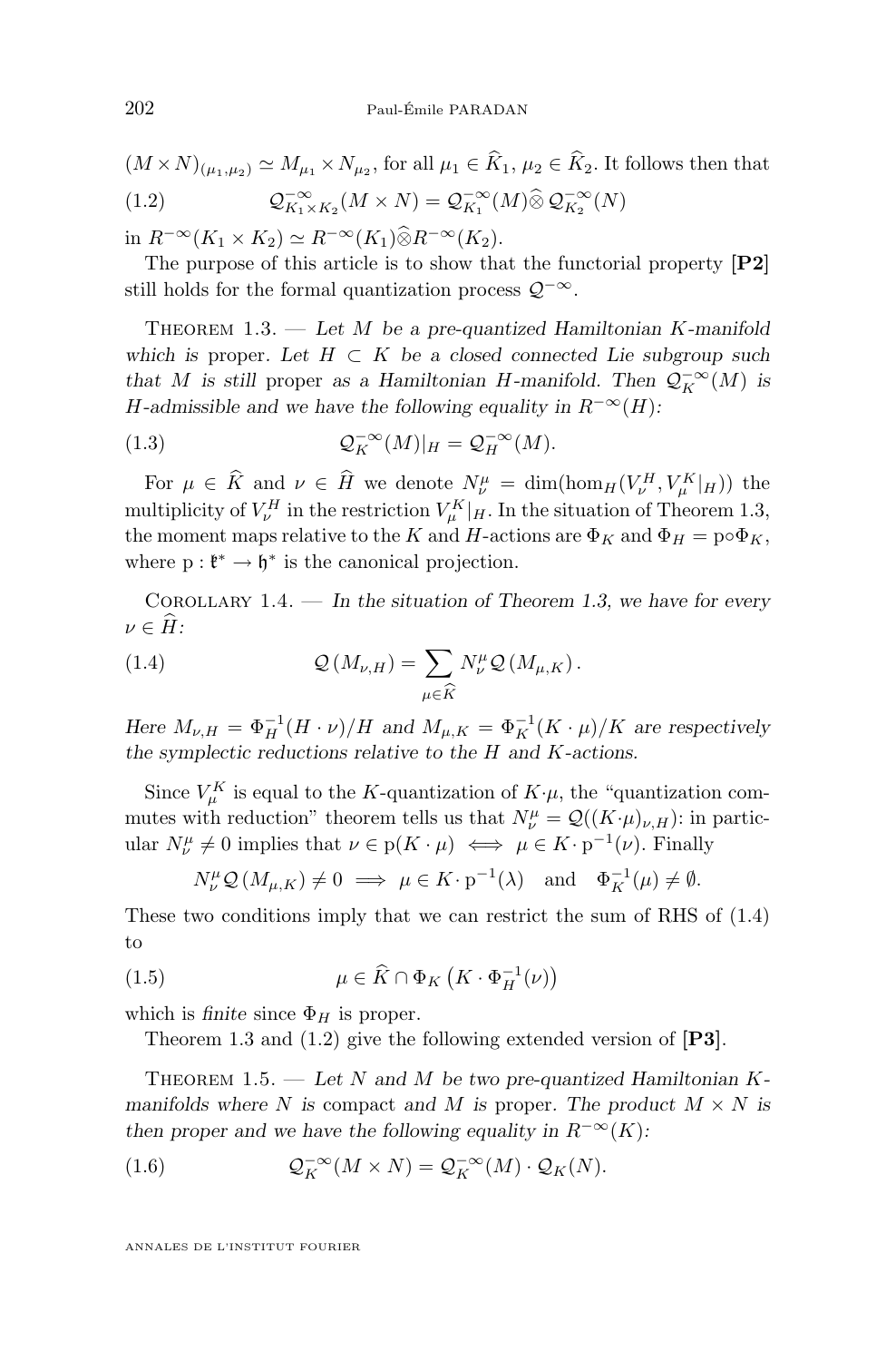For  $\mu, \lambda, \theta \in \widehat{K}$  we denote  $C_{\lambda, \theta}^{\mu} = \dim(\hom_K(V_K^K, V_{\lambda}^K \otimes V_{\theta}^K))$  the multiplicity of  $V_{\mu}^K$  in the tensor product  $V_{\lambda}^K \otimes V_{\theta}^K$ . Since  $V_{\lambda}^K \otimes V_{\theta}^K$  is equal to the quantization of the product  $K \cdot \lambda \times K \cdot \theta$ , the "quantization commutes with reduction" theorem tells us that  $C_{\lambda,\theta}^{\mu} = \mathcal{Q}((K\lambda \times K\theta)_{\mu})$ : in particular  $C_{\lambda,\theta}^{\mu} \neq 0$  implies that  $(*)$   $\|\lambda\| \leq \|\theta\| + \|\mu\|.$ 

Corollary 1.6. — *In the situation of Theorem [1.5,](#page-4-0) we have for every*  $\mu \in \widehat{K}$ :

(1.7) 
$$
\mathcal{Q}((M \times N)_{\mu}) = \sum_{\lambda,\theta \in \widehat{K}} C_{\lambda,\theta}^{\mu} \mathcal{Q}(M_{\lambda}) \mathcal{Q}(N_{\theta}).
$$

Since N is compact,  $\mathcal{Q}(N_{\theta}) \neq 0$  for  $(**)$   $\theta \in \{\text{finite set}\}\)$ . Then  $(*)$  and (∗∗) show that the sum in the RHS of (1.7) is *finite*.

Weitsman proved in [\[34\]](#page-40-0) the validity of [\(1.6\)](#page-4-0) in a particular case. The natural strategy to obtain Theorem [1.3](#page-4-0) can be summarized as follows:

- (1) Cut the non-compact manifold  $M$  at different levels "n" to obtain Hamiltonian K-manifolds  $M^{(n)}$ , possibly *singular*, but which are *compact* and *pre-quantized*. We require that the manifold M is the limit of the sequence  $M^{(n)}$  in the following sense. Each  $M^{(n)}$ contains an invariant and dense open subset  $\mathcal{U}^n$  which is symplectomorphic to an invariant open subset  $\widetilde{\mathcal{U}^n}$  of M. The sequence  $\widetilde{\mathcal{U}^n}$ is increasing and we have  $M = \bigcup_n \mathcal{U}^n$ .
- (2) Compute  $\mathcal{Q}_K(M^{(n)})$ .

We then expect to have another definition of  $\mathcal{Q}_K^{-\infty}(M)$  as the limit of  $\mathcal{Q}_K(M^{(n)})$  when "n" goes to infinity. Then we can prove that " $\mathcal{Q}^{-\infty}$ " satisfies **[P2]**.

Weitsman worked out point  $(1)$  in the case where K is the unitary group  $U(r)$ . He defines the cut spaces  $M^{(n)}$  via symplectic reductions of  $M \times \text{Mat}_r(\mathbb{C})$ , where  $\text{Mat}_r(\mathbb{C})$  is the vector space of complex  $r \times r$  matrices, viewed as a Hamiltonian  $U(r) \times U(r)$ -manifold. He could handle point (2) *under the hypothesis that all the cut spaces*  $M^{(n)}$  *are smooth.* Under this strong *smoothness hypothesis*, Weitsman was then able to show Theorem [1.5.](#page-4-0)

A natural way to carry out point (1) for any compact connected Lie group is by using another version of symplectic cutting due to C. Woodward [\[36\]](#page-40-0) (see also [\[26\]](#page-39-0)): each *non-abelian* cut space  $M_{\text{CW}}^{(n)}$  is defined by patching together *abelian* cut spaces (made on each symplectic slice of M). But the cut spaces  $M_{\text{CW}}^{(n)}$  are either *singular* or *not* pre-quantized, hence the main difficulty is point (2).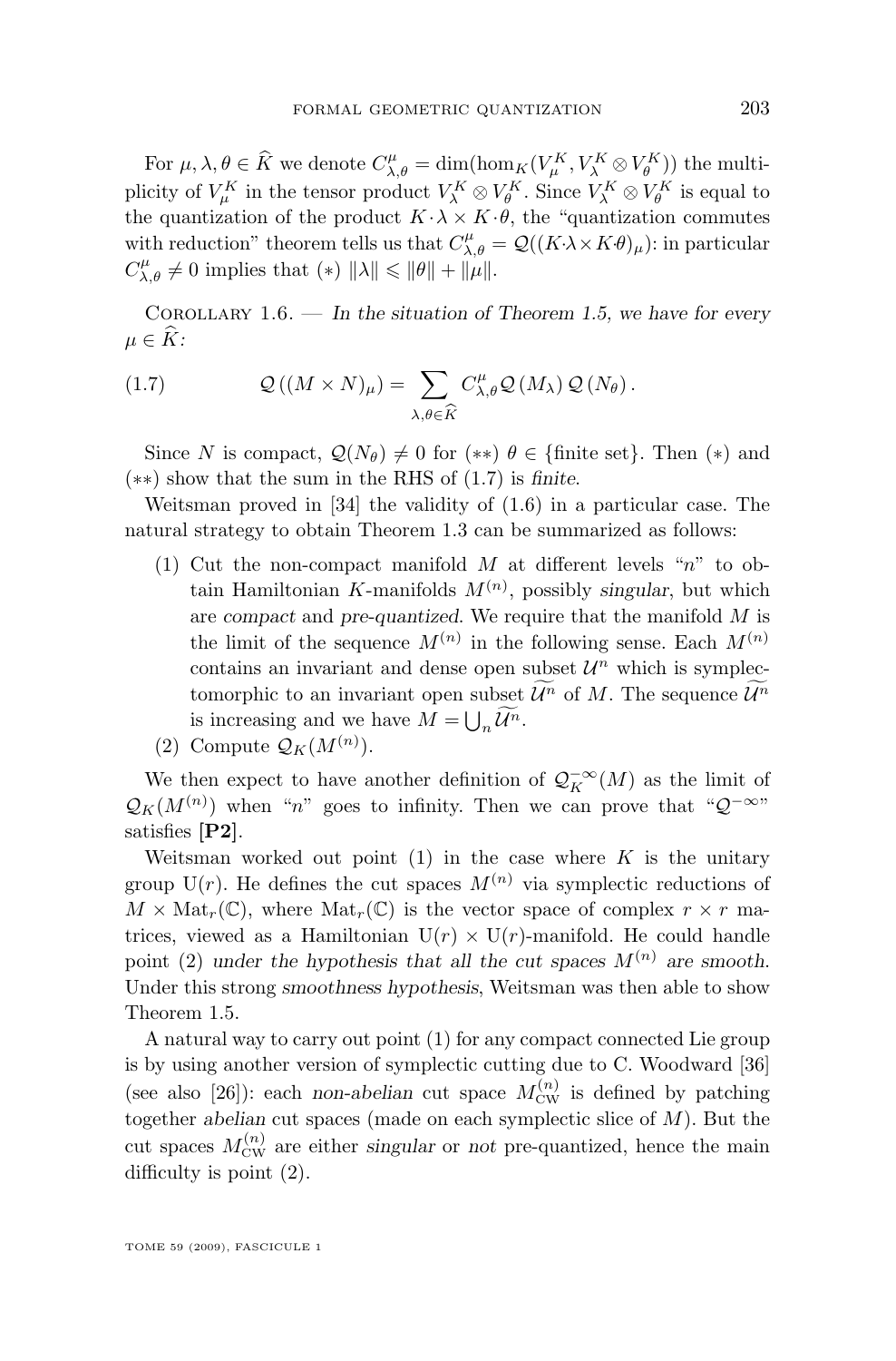Let  $K_{\mathbb{C}}$  be the complexification of the Lie group K. In this article, a smooth projective compactification of  $K_{\mathbb{C}}$  is a smooth projective complex variety  $\mathcal X$  embedded in  $\mathbb P(E)$  where

- i) E is a  $K_{\mathbb{C}} \times K_{\mathbb{C}}$ -module,
- ii) X is  $K_{\mathbb{C}} \times K_{\mathbb{C}}$ -stable,
- iii) X contains an open and dense  $K_{\mathbb{C}} \times K_{\mathbb{C}}$ -orbit  $\mathcal O$  isomorphic to  $K_{\mathbb{C}}$ .

In this paper, we work out point (1) for any compact connected Lie group  $K$  by introducing another method of symplectic cutting which uses projective compactifications of  $K_{\mathbb{C}}$ . Each cut space  $M_{\text{PEP}}^{(n)}$  is defined as the symplectic reduction of a Hamiltonian  $K \times K$ -manifold of the type  $M \times \mathcal{X}$ : here  $\mathcal X$  is a smooth projective compactification of  $K_{\mathbb{C}}$  viewed as a Hamiltonian  $K \times K$ -manifold. We make the reduction relatively to one copy of K, so that the reduced space  $M_{\text{PEP}}^{(n)}$  is a Hamiltonian K-manifold. These cut spaces are in general *singular*, but each of them contains an open and dense subset of smooth points which is symplectomorphic to an invariant open subset of M.

Originally, projective compactifications of  $K_{\mathbb{C}}$  were defined by de Concini-Procesi in the case of an adjoint group: these compactifications were *wonderful* [\[14,](#page-39-0) [15\]](#page-39-0). This construction was extended by Brion [\[11\]](#page-39-0) to the case of a connected reductive group. In Section [3.1,](#page-15-0) we recall the construction of these compactifications and we study them from the Hamiltonian point of view. We show in particular that the open  $K_{\mathbb{C}} \times K_{\mathbb{C}}$ -orbit in X is  $K \times K$ equivariantly symplectomorphic to an open subset of the cotangent bundle  $T^*K$ .

In order to work out point (2), we have to handle the non-smoothness of the cut spaces. For this purpose, we prove an extension of Theorem [1.1](#page-3-0) to the *singular* setting.

Let N be a smooth pre-quantized Hamiltonian  $K \times H$ -manifold. Let us denote by  $N/\!\!/_{\scriptscriptstyle\rm O} H$  the symplectic reduction of N at 0 relatively to the Haction: we assume that the moment map relatively to H is *proper* so that  $N/\!\!/_{0}H$  is a compact Hamiltonian K-manifold. Even if  $N/\!\!/_{0}H$  is *singular*, one can still define its geometric quantization  $\mathcal{Q}_K(N/\!\!/_{\!0}H) \in R(K)$ . In Section [2,](#page-7-0) we prove the following

THEOREM [2.4](#page-9-0) (Quantization commutes with reduction in the singular setting). — We have the following equality in  $R(K)$ :

$$
\mathcal{Q}_K(N/\!\!/_{0}H) = \sum_{\mu \in \widehat{K}} \mathcal{Q}\left(\left(N/\!\!/_{0}H\right)_\mu\right) V^K_{\mu},
$$

where the reduced space  $(N/\!\!/_{0}H)_{\mu}$  is equal to  $(N \times K \cdot \mu)/\!/_{(0,0)} K \times H$ .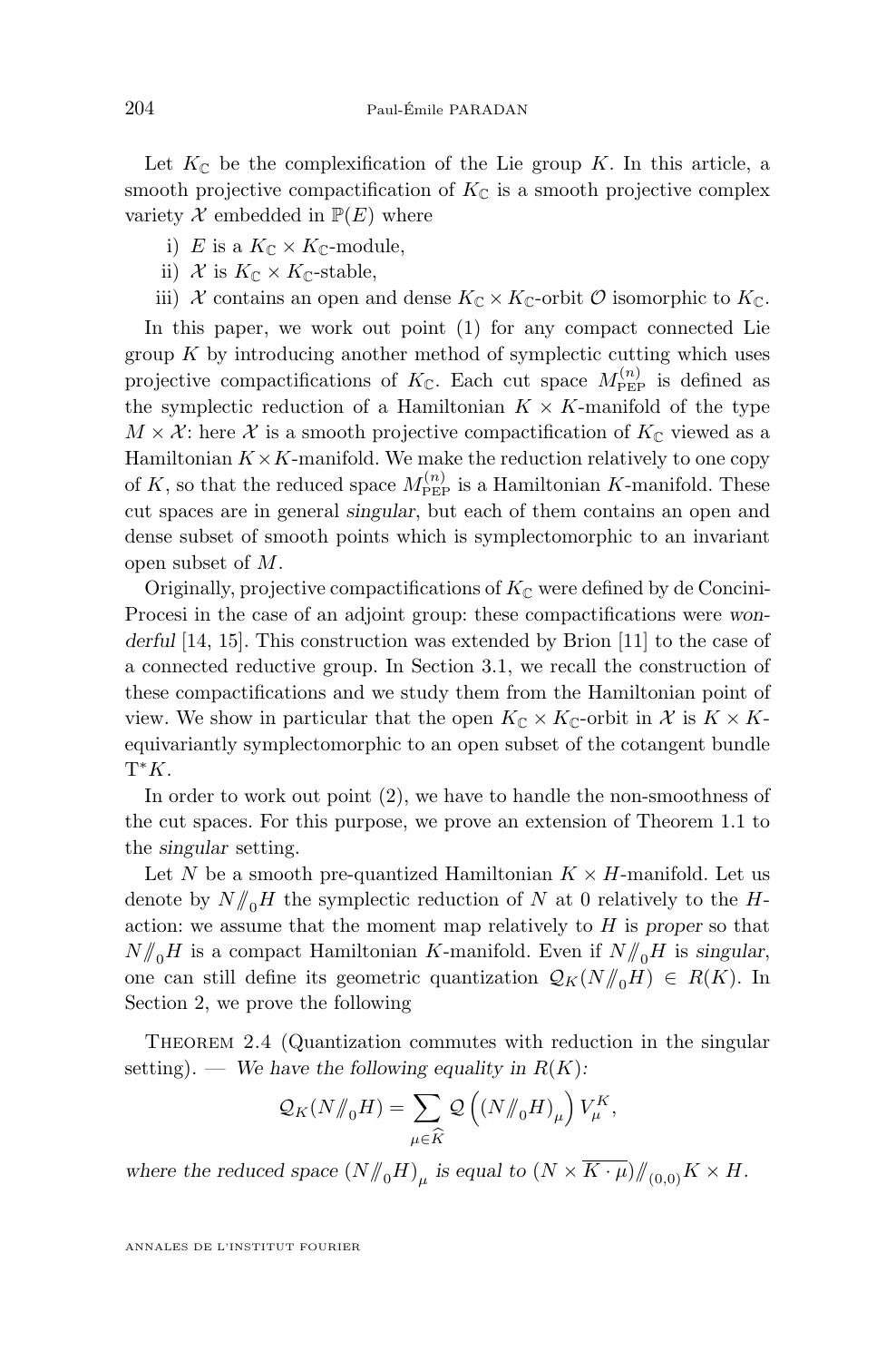<span id="page-7-0"></span>Note that Theorem [2.4](#page-9-0) applies naturally to the cut spaces  $M_{\text{PEP}}^{(n)}$ , but a priori not to the cut spaces  $M_{\text{CW}}^{(n)}$ .

In a forthcoming paper, we will exploit these results to compute the multiplicities of the holomorphic discrete series representations of a real semi-simple Lie group S relatively to a compact subgroup  $H \subset S$ .

*Acknowledgements. —* I am grateful to Michel Brion and Nicolas Ressayre for enlightening discussions about the wonderful compactifications. I thank also Anton Alekseev for his remarks on a preliminary version of the paper.

#### **2. Quantization commutes with reduction**

In this section we give the precise definition of the geometric quantization of a smooth and compact Hamiltonian manifold. We extend the definition to the case of a *singular* Hamiltonian manifold and we prove a "quantization commutes with reduction" theorem in the singular setting.

Let K be a compact connected Lie group, with Lie algebra  $\mathfrak{k}$ . In the Kostant-Souriau framework, a Hamiltonian K-manifold  $(M, \Omega, \Phi)$  is prequantized if there is an equivariant Hermitian line bundle L with an invariant Hermitian connection  $\nabla$  such that

(2.1) 
$$
\mathcal{L}(X) - \nabla_{X_M} = i \langle \Phi, X \rangle \text{ and } \nabla^2 = -i\Omega,
$$

for every  $X \in \mathfrak{k}$ . Here  $X_M$  is the vector field on M defined by  $X_M(m) =$  $\frac{d}{dt}e^{-tX}m|_0.$ 

 $(L, \nabla)$  is also called a Kostant-Souriau line bundle. Remark that conditions (2.1) imply via the equivariant Bianchi formula the relation

(2.2) 
$$
\iota(X_M)\Omega = -d\langle \Phi, X \rangle, \quad X \in \mathfrak{k}.
$$

We will now recall the notion of geometric quantization.

#### **2.1. Geometric quantization: the compact and smooth case**

We suppose here that  $(M, \Omega, \Phi)$  is **compact** and is pre-quantized by a Hermitian line bundle L. Choose a K-invariant almost complex structure  $J$ on M which is compatible with  $\Omega$  in the sense that the symmetric bilinear form  $\Omega(\cdot, J\cdot)$  is a Riemannian metric. Let  $\overline{\partial}_L$  be the Dolbeault operator with coefficients in L, and let  $\overline{\partial}_{L}^{*}$  be its (formal) adjoint. The *Dolbeault*-*Dirac operator* on M with coefficients in L is  $D_L = \overline{\partial}_L + \overline{\partial}_L^*$ , considered as an operator from  $\mathcal{A}^{0,\text{even}}(M,L)$  to  $\mathcal{A}^{0,\text{odd}}(M,L)$ .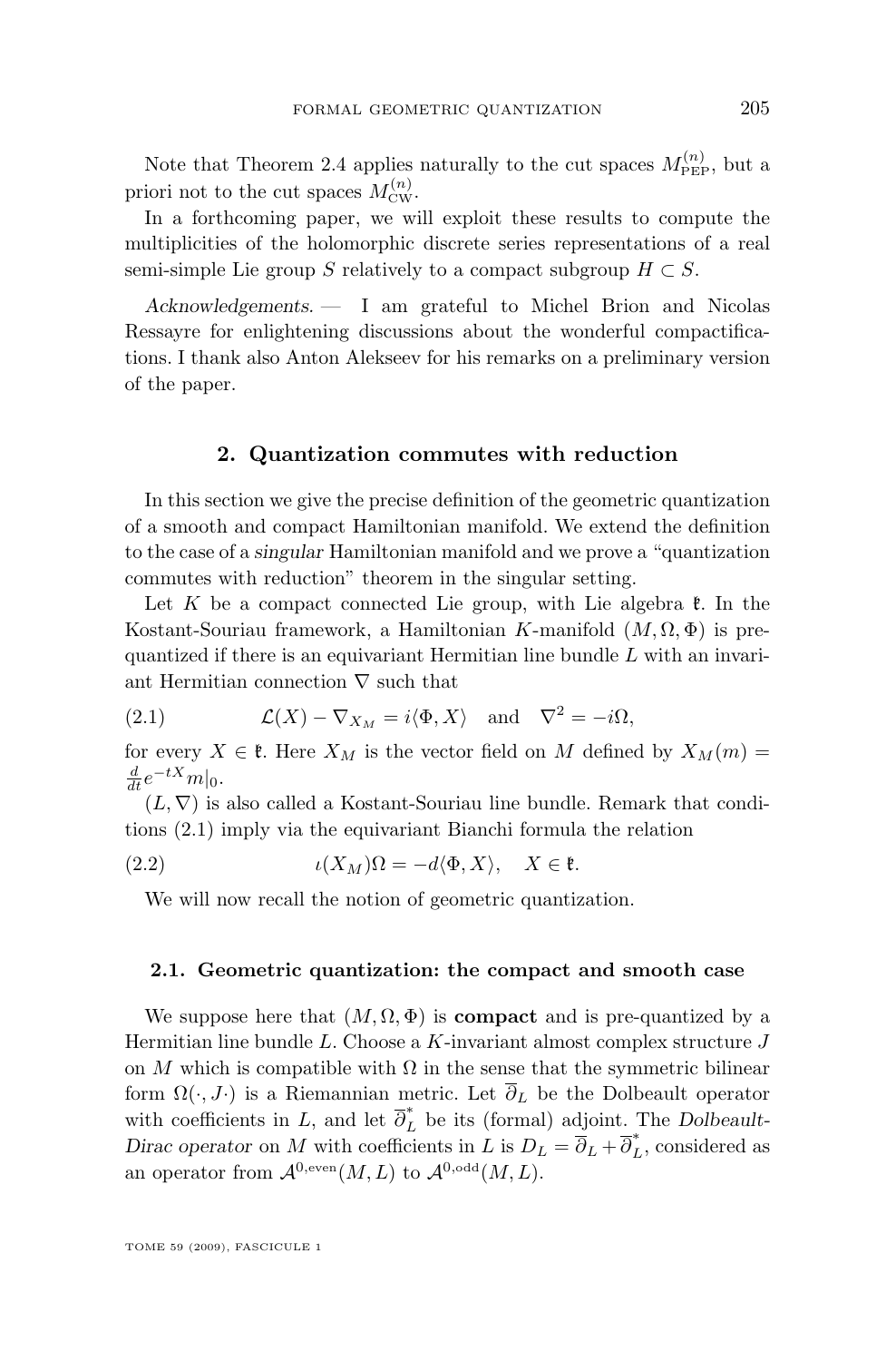<span id="page-8-0"></span>DEFINITION 2.1. — The geometric quantization of  $(M, \Omega, \Phi)$  is the element  $\mathcal{Q}_K(M) \in R(K)$  which is defined as the equivariant index of the *Dolbeault-Dirac operator* DL*.*

*Remark 2.2.*

• We can define the Dolbeault-Dirac operator  $D<sub>L</sub><sup>J</sup>$  for any invariant almost complex structure J. If  $J_0$  and  $J_1$  are equivariantly *homotopic* the indices of  $D_L^{J_0}$  and  $D_L^{J_1}$  coincide (see [\[29\]](#page-39-0)).

• Since the set of *compatible* invariant almost complex structures on M is path-connected, the element  $\mathcal{Q}_K(M) \in R(K)$  does not depend of the choice of J.

#### **2.2. Geometric quantization: the compact and singular case**

We are interested in defining the geometric quantization of *singular* compact Hamiltonian manifolds: here "singular" means that the manifold is obtained by symplectic reduction.

Let  $(N, \Omega)$  be a smooth symplectic manifold equipped with a Hamiltonian action of  $K \times H$ : we denote  $(\Phi_K, \Phi_H) : N \to \mathfrak{k}^* \times \mathfrak{h}^*$  the corresponding moment map. We assume that N is pre-quantized by a  $K \times H$ -equivariant line bundle L and we suppose that the map  $\Phi_H$  is **proper**. One wants to define the geometric quantization of the (compact) symplectic quotient

$$
N/\!\!/_{0}H := \Phi_H^{-1}(0)/H.
$$

When 0 is a regular value of  $\Phi_H$ ,  $N/\!\!/_{0}H$  is a compact symplectic *orbifold* equipped with a Hamiltonian action of  $K$ : the corresponding moment map is induced by the restriction of  $\Phi_K$  to  $\Phi_H^{-1}(0)$ . The symplectic quotient  $N/\!\!/_{0}H$  is pre-quantized by the line orbibundle

$$
L_0:=\left(L|_{\Phi_H^{-1}(0)}\right)/H.
$$

Definition [2.1](#page-7-0) extends to the orbifold case, so one can still define the geometric quantization of  $N/\!\!/_{0}H$  as an element  $\mathcal{Q}_K(N/\!\!/_{0}H) \in R(K)$ .

Suppose now that 0 is not a regular value of  $\Phi_H$ . Let  $T_H$  be a maximal torus of H, and let  $C_H \subset \mathfrak{t}_H^*$  be a Weyl chamber. Since  $\Phi_H$  is proper, the convexity theorem says that the image of  $\Phi_H$  intersects  $C_H$  in a closed locally polyhedral convex set, that we denote  $\Delta_H(N)$ , [\[23\]](#page-39-0).

We consider an element  $a \in \Delta_H(N)$  which is generic and sufficiently close to  $0 \in \Delta_H(N)$ : we denote  $H_a$  the subgroup of H which stabilizes a. When  $a \in \Delta_H(N)$  is generic, one can show (see [\[26\]](#page-39-0)) that

$$
N/\!\!/_{a}H:=\Phi_H^{-1}(a)/H_a
$$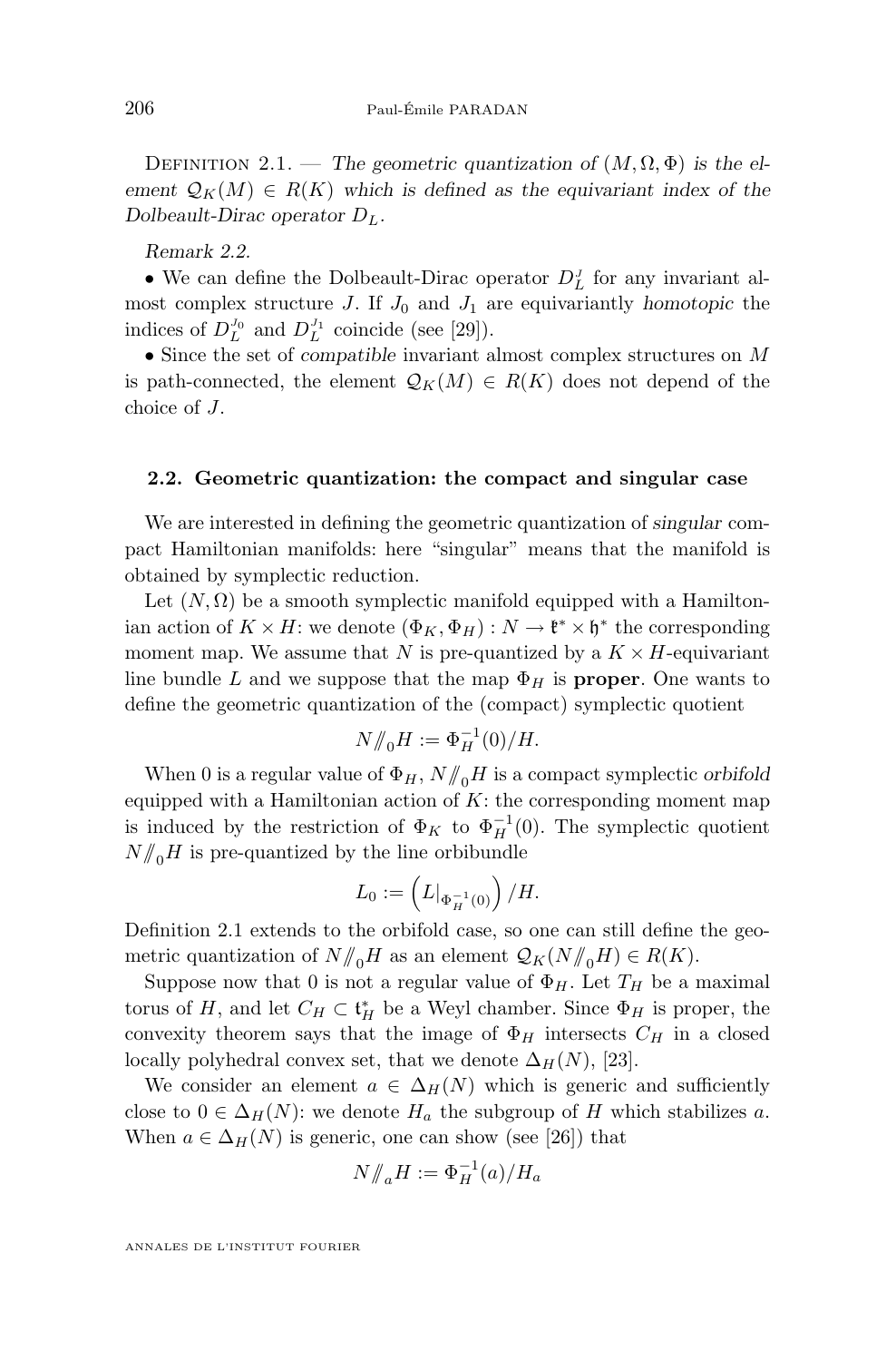<span id="page-9-0"></span>is a compact Hamiltonian K-orbifold, and that

$$
L_a := \left( L|_{\Phi_H^{-1}(a)} \right) / H_a.
$$

is a K-equivariant line orbibundle over  $N/\sqrt{aH}$ : we can then define, like in Definition [2.1,](#page-7-0) the element  $\mathcal{Q}_K(N/\mathcal{N}_aH) \in R(K)$  as the equivariant index of the Dolbeault-Dirac operator on  $N/\!\!/_{a}H$  (with coefficients in  $L_a$ ).

PROPOSITION-DEFINITION 2.3. — The elements  $\mathcal{Q}_K(N/\mathcal{M}_aH) \in R(K)$ *do not depend on the choice of the generic element*  $a \in \Delta_H(N)$ *, when* a *is sufficiently close to* 0*. Their common value will be taken as the geometric* quantization of  $N/\!\!/_{0}H$ , and still be denoted by  $\mathcal{Q}_K(N/\!\!/_{0}H)$ .

*Proof.* — When N is compact and  $K = \{e\}$ , the proof can be found in [\[26\]](#page-39-0) and in [\[29\]](#page-39-0). The K-theoretic proof of [\[29\]](#page-39-0) extends naturally to our  $\Box$ 

#### **2.3. Quantization commutes with reduction: the singular case**

In Section [2.2,](#page-8-0) we have defined the geometric quantization  $\mathcal{Q}_K(N/\mathcal{N}_0H) \in$  $R(K)$  of a compact symplectic reduced space  $N/\!\!/_{0}H$ . We will compute its K-multiplicities like in Theorem [1.1.](#page-3-0)

For every  $\mu \in \widehat{K}$ , we consider the co-adjoint orbit  $K \cdot \mu \simeq K/K_{\mu}$  which is pre-quantized by the line bundle  $\mathbb{C}_{[\mu]} \simeq K \times_{K_\mu} \mathbb{C}_{\mu}$ . We consider the product<sup>(1)</sup>  $N \times \overline{K \cdot \mu}$  which is a Hamiltonian  $K \times H$ -manifold pre-quantized by the  $K \times H$ -equivariant line bundle  $L \otimes \mathbb{C}_{[\mu]}^{-1}$ . The moment map  $N \times$  $\overline{K \cdot \mu} \to \mathfrak{k}^* \times \mathfrak{h}^*, (n, \xi) \mapsto (\Phi_K(n) - \xi, \Phi_H(n))$  is proper, so that the reduced space

$$
\left(N/\!\!/_{0}H\right)_{\mu}:=\left(N\times\overline{K\cdot\mu}\right)/\!\!/_{(0,0)}K\times H
$$

is compact. Following Proposition 2.3, we can then define its quantization  $\mathcal{Q}(\left(N/\!\!/_{\scriptscriptstyle O} H\right)_\mu)\in\mathbb{Z}.$  The main result of this section is the

THEOREM 2.4. — *We have the following equality in*  $R(K)$ :

(2.3) 
$$
\mathcal{Q}_K(N/\!\!/_{0}H) = \sum_{\mu \in \widehat{K}} \mathcal{Q}\left((N/\!\!/_{0}H)_{\mu}\right) V_{\mu}^K.
$$

*Proof.* — The proof will occupy the remainder of this section. The starting point is to state another definition of the geometric quantization of a symplectic reduced space which uses the Atiyah-Singer theory of transversally elliptic operators.  $\Box$ 

 $^{(1)}\overline{K\cdot \mu}$  denotes the co-adjoint orbit with the opposite symplectic form.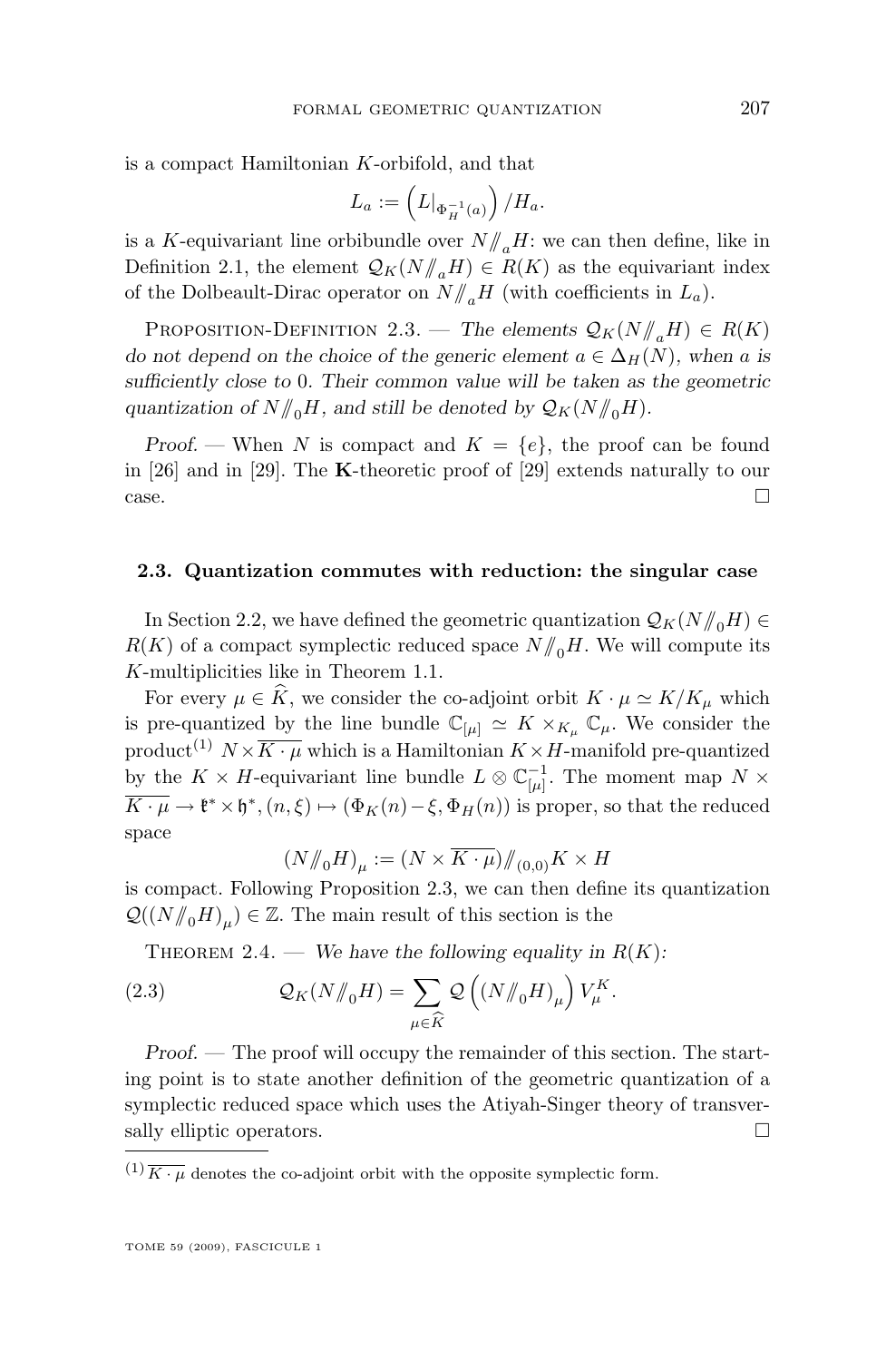#### 2.3.1. Transversally elliptic symbols

Here we give the basic definitions from the theory of transversally elliptic symbols (or operators) defined by Atiyah-Singer in [\[6\]](#page-38-0). For an axiomatic treatment of the index morphism see Berline-Vergne [\[8,](#page-38-0) [9\]](#page-38-0) and for a short introduction see [\[29\]](#page-39-0).

Let X be a *compact*  $K_1 \times K_2$ -manifold. Let  $p : T\mathcal{X} \to \mathcal{X}$  be the projection, and let  $(-,-)_\mathcal{X}$  be a  $K_1 \times K_2$ -invariant Riemannian metric. If  $E^0, E^1$  are  $K_1 \times K_2$ -equivariant complex vector bundles over  $\mathcal{X}$ , a  $K_1 \times K_2$ equivariant morphism  $\sigma \in \Gamma(T\mathcal{X}, \text{hom}(p^*E^0, p^*E^1))$  is called a *symbol*. The subset of all  $(x, v) \in T\mathcal{X}$  where  $\sigma(x, v) : E_x^0 \to E_x^1$  is not invertible is called the *characteristic set* of  $\sigma$ , and is denoted by Char $(\sigma)$ .

Let  $T_{K_2}\mathcal{X}$  be the following subset of  $T\mathcal{X}$ :

$$
\mathrm{T}_{K_2}\mathcal{X} = \{(x,v) \in \mathrm{T}\mathcal{X}, \ (v,X_{\mathcal{X}}(x))_{\mathcal{X}} = 0 \text{ for all } X \in \mathfrak{k}_2\}.
$$

A symbol  $\sigma$  is *elliptic* if  $\sigma$  is invertible outside a compact subset of  $T\mathcal{X}$ (*i.e.* Char( $\sigma$ ) is compact), and is K<sub>2</sub>-transversally elliptic if the restriction of  $\sigma$  to  $T_{K_2} \mathcal{X}$  is invertible outside a compact subset of  $T_{K_2} \mathcal{X}$  (*i.e.* Char( $\sigma$ ) ∩ T<sub>K2</sub>X is compact). An elliptic symbol  $\sigma$  defines an element in the equivariant **K**-theory of  $T\mathcal{X}$  with compact support, which is denoted by  $\mathbf{K}_{K_1 \times K_2}(\mathrm{T}\mathcal{X})$ , and the index of  $\sigma$  is a virtual finite dimensional representation of  $K_1 \times K_2$  [\[2,](#page-38-0) [3,](#page-38-0) [4,](#page-38-0) [5\]](#page-38-0).

A  $K_2$ -transversally elliptic symbol  $\sigma$  defines an element of  $\mathbf{K}_{K_1\times K_2}(\mathrm{T}_{K_2} \mathcal{X})$ , and the index of  $\sigma$  is defined as a trace class virtual representation of  $K_1 \times K_2$  (see [\[6\]](#page-38-0) for the analytic index and [\[8,](#page-38-0) [9\]](#page-38-0) for the cohomological one): in fact Index<sup> $\chi$ </sup>( $\sigma$ ) belongs to the tensor product  $R(K_1)\widehat{\otimes}R^{-\infty}(K_2).$ 

Remark that any elliptic symbol of  $T\mathcal{X}$  is  $K_2$ -transversally elliptic, hence we have a restriction map  $\mathbf{K}_{K_1\times K_2}(\mathrm{T}\mathcal{X}) \to \mathbf{K}_{K_1\times K_2}(\mathrm{T}_{K_2}\mathcal{X})$ , and a commutative diagram

(2.4) 
$$
\mathbf{K}_{K_1 \times K_2}(\mathrm{T}\mathcal{X}) \longrightarrow \mathbf{K}_{K_1 \times K_2}(\mathrm{T}_{K_2}\mathcal{X})
$$

$$
\operatorname{Index}^{\mathcal{X}} \downarrow \qquad \qquad \downarrow \operatorname{Index}^{\mathcal{X}}
$$

$$
R(K_1) \otimes R(K_2) \longrightarrow R(K_1) \widehat{\otimes} R^{-\infty}(K_2) .
$$

Using the *excision property*, one can easily show that the index map Index<sup>U</sup>:  $\mathbf{K}_{K_1 \times K_2}(\mathrm{T}_{K_2}U) \to R(K_1) \widehat{\otimes} R^{-\infty}(K_2)$  is still defined when U is a  $K_1 \times K_2$ -invariant relatively compact open subset of a  $K_1 \times K_2$ -manifold (see [\[29\]](#page-39-0), Section 3.1).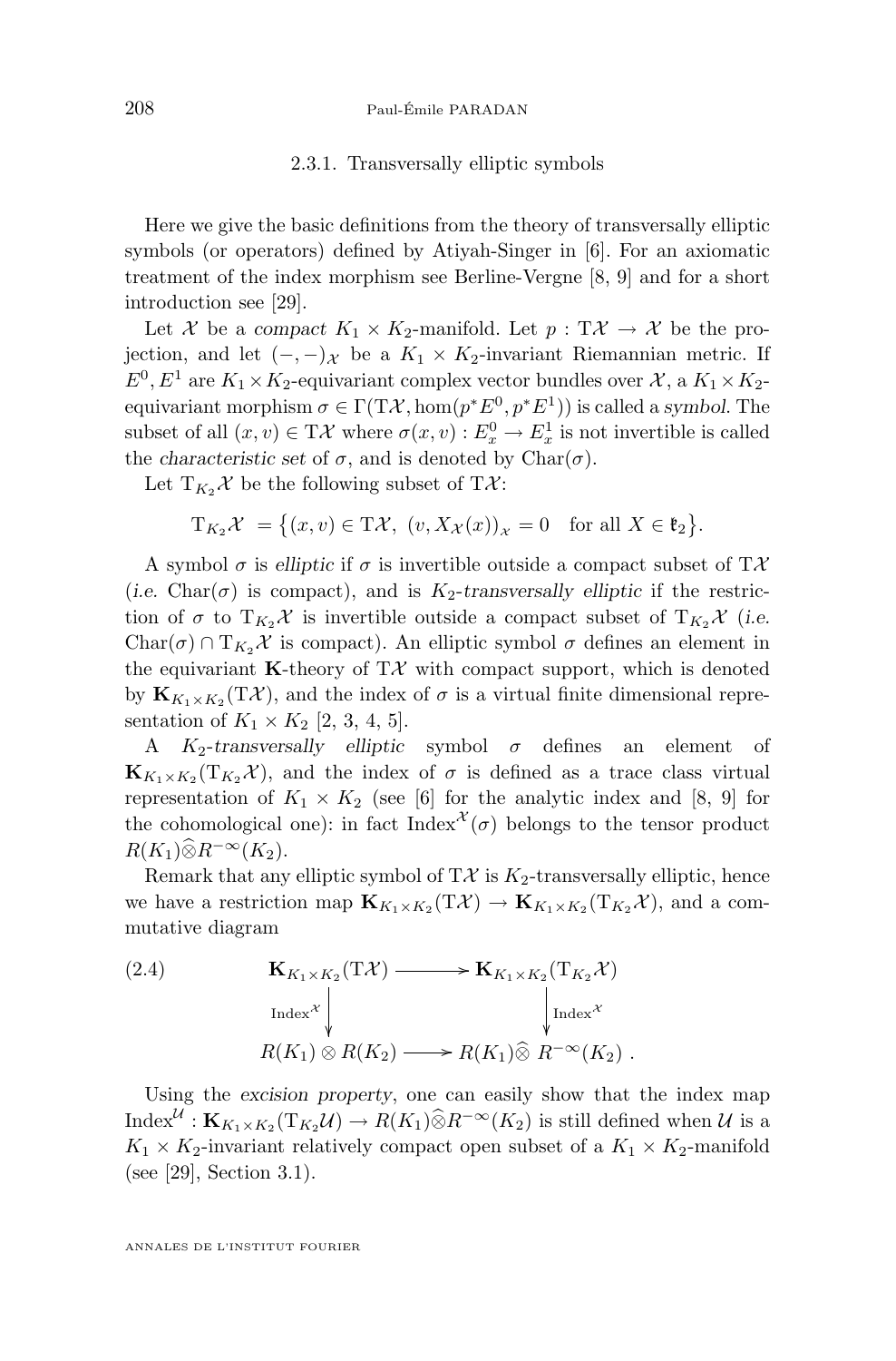#### 2.3.2. Quantization of singular spaces: second definition

<span id="page-11-0"></span>Let  $(X, \Omega)$  be a Hamiltonian  $K_1 \times K_2$ -manifold pre-quantized by a  $K_1 \times$  $K_2$ -equivariant line bundle L. The moment map  $\Phi_2$ :  $\mathcal{X} \to \mathfrak{k}_2^*$  relative to the  $K_2$ -action is supposed to be **proper**. Take a compatible  $K_1 \times K_2$ invariant almost complex structure on X. We choose a  $K_1 \times K_2$ -invariant Hermitian metric  $||v||^2$  on the tangent bundle TX, and we identify the cotangent bundle T<sup>\*</sup> $\mathcal X$  with T $\mathcal X$ . For  $(x, v) \in T\mathcal X$ , the principal symbol of the Dolbeault-Dirac operator  $\overline{\partial}_L + \overline{\partial}^*_L$  is the Clifford multiplication  $\mathbf{c}_{\mathcal{X}}(v)$ on the complex vector bundle  $\Lambda^{\bullet} T_x \mathcal{X} \otimes L_x$ . It is invertible for  $v \neq 0$ , since  $\mathbf{c}_{\mathcal{X}}(v)^2 = -||v||^2.$ 

When X is compact, the symbol  $c_X$  is elliptic and then defines an element of the equivariant **K**-group of TX. The topological index of  $c_{\mathcal{X}} \in$  $\mathbf{K}_{K_1\times K_2}(\mathrm{T}\mathcal{X})$  is equal to the analytical index of the Dolbeault-Dirac operator  $\overline{\partial}_L + \overline{\partial}_L^*$ :

(2.5) 
$$
Q_{K_1 \times K_2}(\mathcal{X}) = \text{Index}^{\mathcal{X}}(c_{\mathcal{X}}) \text{ in } R(K_1) \otimes R(K_2).
$$

When X is not compact the topological index of  $c_X$  is not defined. In order to give a topological definition of  $\mathcal{Q}_{K_1}(\mathcal{X}/_{0}K_2)$ , we will deform the symbol  $\mathbf{c}^{\chi}$  as follows. Consider the identification  $\mathfrak{k}_2^* \simeq \mathfrak{k}_2$  defined by a  $K_2$ invariant scalar product on the Lie algebra  $\mathfrak{k}_2$ . From now on the moment map  $\Phi_2$  will take values in  $\mathfrak{k}_2$ , and we define the vector field on X

(2.6) 
$$
\kappa_x = (\Phi_2(x))_{\mathcal{X}}(x), \quad x \in \mathcal{X}.
$$

We consider now the symbol

$$
\mathbf{c}^{\kappa}_{\mathcal{X}}(v) = \mathbf{c}(v - \kappa_x), \quad v \in \mathrm{T}_x \mathcal{X}.
$$

Note that  $\mathbf{c}^{\kappa}_{\mathcal{X}}(v)$  is invertible except if  $v = \kappa_x$ . If furthermore v belongs to the subset  $T_{K_2}\mathcal{X}$  of tangent vectors orthogonal to the  $K_2$ -orbits, then  $v = 0$  and  $\kappa_x = 0$ . Indeed  $\kappa_x$  is tangent to  $K_2 \cdot x$  while v is orthogonal.

Since  $\kappa$  is the Hamiltonian vector field of the function  $\frac{-1}{2} \|\Phi_2\|^2$ , the set of zeros of  $\kappa$  coincides with the set  $Cr(\|\Phi_2\|^2)$  of critical points of  $\|\Phi_2\|^2$ .

Let  $\mathcal{U} \subset \mathcal{X}$  be a  $K_1 \times K_2$ -invariant open subset which is *relatively compact*. If the boundary  $\partial U$  does not intersect Cr( $\|\Phi_2\|^2$ ), then the restriction  $\mathbf{c}^{\kappa}_{\mathcal{X}}|_{\mathcal{U}}$  defines a class in  $\mathbf{K}_{K_1 \times K_2}(\mathrm{T}_{K_2} \mathcal{U})$  since

$$
\text{Char}(\mathbf{c}_{\mathcal{X}}^{\kappa} |_{\mathcal{U}}) \cap T_{K_2} \mathcal{U} \simeq \text{Cr}(\|\Phi_2\|^2) \cap \mathcal{U}
$$

is compact. In this situation the index of  $\mathbf{c}^{\kappa}_{\mathcal{X}}|_{\mathcal{U}}$  is defined as an element Index<sup>U</sup> $(\mathbf{c}_{\mathcal{X}}^{\kappa} |_{\mathcal{U}}) \in R(K_1) \widehat{\otimes} R^{-\infty}(K_2).$ 

THEOREM 2.5. — *The*  $K_2$ -invariant part of Index<sup>U</sup>( $\mathbf{c}_{\mathcal{X}}^{\kappa} |_{\mathcal{U}}$ ) is equal to: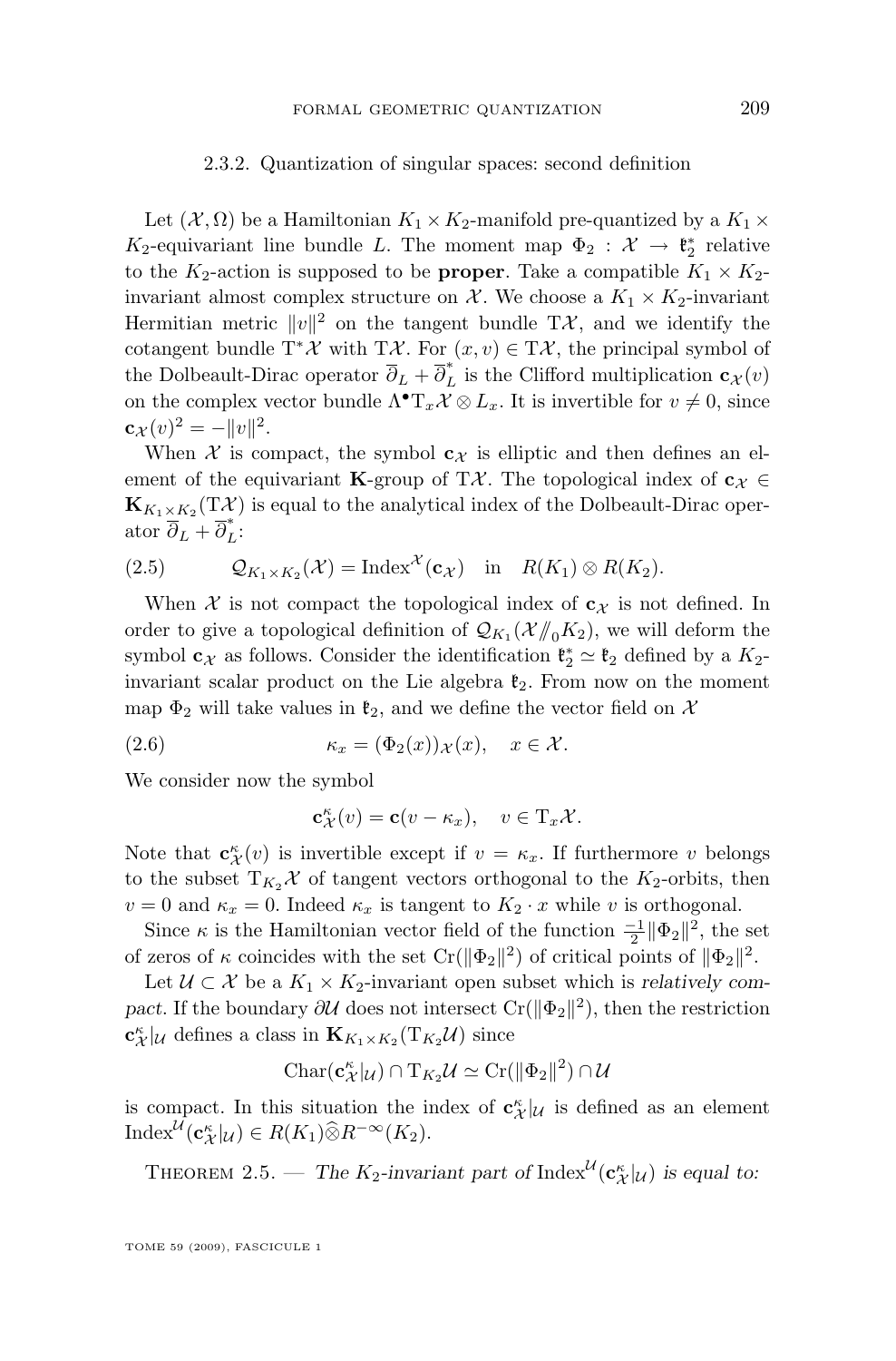- $\mathcal{Q}_{K_1}(\mathcal{X}/\!\!/_{0} K_2)$  when  $\Phi_2^{-1}(0) \subset \mathcal{U}$ ,
- 0 *in the other case.*

*Proof.* — When  $K_1 = \{e\}$ , the proof is done in [\[29\]](#page-39-0) (see Section 7). This proof works equally well in the general case.  $\Box$ 

*Remark 2.6.* — If X is compact we can take  $\mathcal{U} = \mathcal{X}$  in the last theorem. In this case the symbols  $\mathbf{c}^{\kappa}_\mathcal{X}$  and  $\mathbf{c}_\mathcal{X}$  define the same class in  $\mathbf{K}_{K_1\times K_2}(\mathrm{T}\mathcal{X})$  so they have the same index. Theorem [2.5](#page-11-0) corresponds then to the traditional "quantization commutes with reduction" phenomenon:  $[Q_{K_1 \times K_2}(\mathcal{X})]^{K_2} =$  $\mathcal{Q}_{K_1}(\mathcal{X}/\!\!/_{0} K_2).$ 

>From now one we will work with this (topological) definition of the geometric quantization of the reduced  $K_1$ -Hamiltonian manifold  $\mathcal{X}/\!\!/_{0}K_2$ (which is possibly singular):

(2.7) 
$$
\mathcal{Q}_{K_1}(\mathcal{X}/\!\!/_{0} K_2) = [\text{Index}^{\mathcal{U}}(\mathbf{c}^{\kappa}_{\mathcal{X}}|_{\mathcal{U}})]^{K_2},
$$

where  $\mathcal U$  is any relatively compact neighborhood of  $\Phi_2^{-1}(0)$  such that  $\partial \mathcal U \cap$  $\mathrm{Cr}(\|\Phi_2\|^2) = \emptyset.$ 

*Remark 2.7.* – In this topological definition of  $\mathcal{Q}_{K_1}(\mathcal{X}/\!\!/_{0} K_2)$  one has to check that such open subset  $\mathcal U$  exists. Take  $\mathcal U = \{\|\Phi_2\|^2 < \epsilon\}$  for  $\epsilon > 0$ : one can check that  $\partial \mathcal{U} = \{ ||\Phi_2||^2 = \epsilon \}$  does not intersect Cr( $||\Phi_2||^2$ ) for  $\epsilon$ small enough.

The functorial properties still hold in this singular setting. In particular: **[P2]** If  $H \subset K_1$  is a closed and connected Lie subgroup, then the restriction of  $\mathcal{Q}_{K_1}(\mathcal{X}/\!\!/_{0} K_2)$  to H is equal to  $\mathcal{Q}_H(\mathcal{X}/\!\!/_{0} K_2)$ .

#### 2.3.3. Proof of Theorem [2.4](#page-9-0)

We go back to the situation of Sections [2.2](#page-8-0) and [2.3](#page-9-0) .

First we apply Theorem [2.5](#page-11-0) to  $\mathcal{X} = N$ ,  $K_1 = K$  and  $K_2 = H$ . [\(2.3\)](#page-9-0) is trivially true when  $0 \notin \text{Image}(\Phi_H)$ . So we suppose now that  $0 \in \text{Image}(\Phi_H)$ , and we consider a  $K \times H$ -invariant open subset  $\mathcal{U} \subset N$  which is *relatively compact* and such that

$$
\Phi_H^{-1}(0) \subset \mathcal{U} \quad \text{and} \quad \partial \mathcal{U} \cap \text{Cr}(\|\Phi_H\|^2) = \emptyset.
$$

We have  $\mathcal{Q}_K(N/\!\!/_{\!0}H) = [\text{Index}^{\mathcal{U}}(\mathbf{c}_N^{\kappa H}|\mathcal{U})]^H$  and one want to compute its K- multiplicities  $m_{\mu}, \mu \in \widehat{K}$ . Here  $\kappa^{\mu}$  is the vector field on N associated to the moment map  $\Phi_H$  (see [\(2.6\)](#page-11-0)).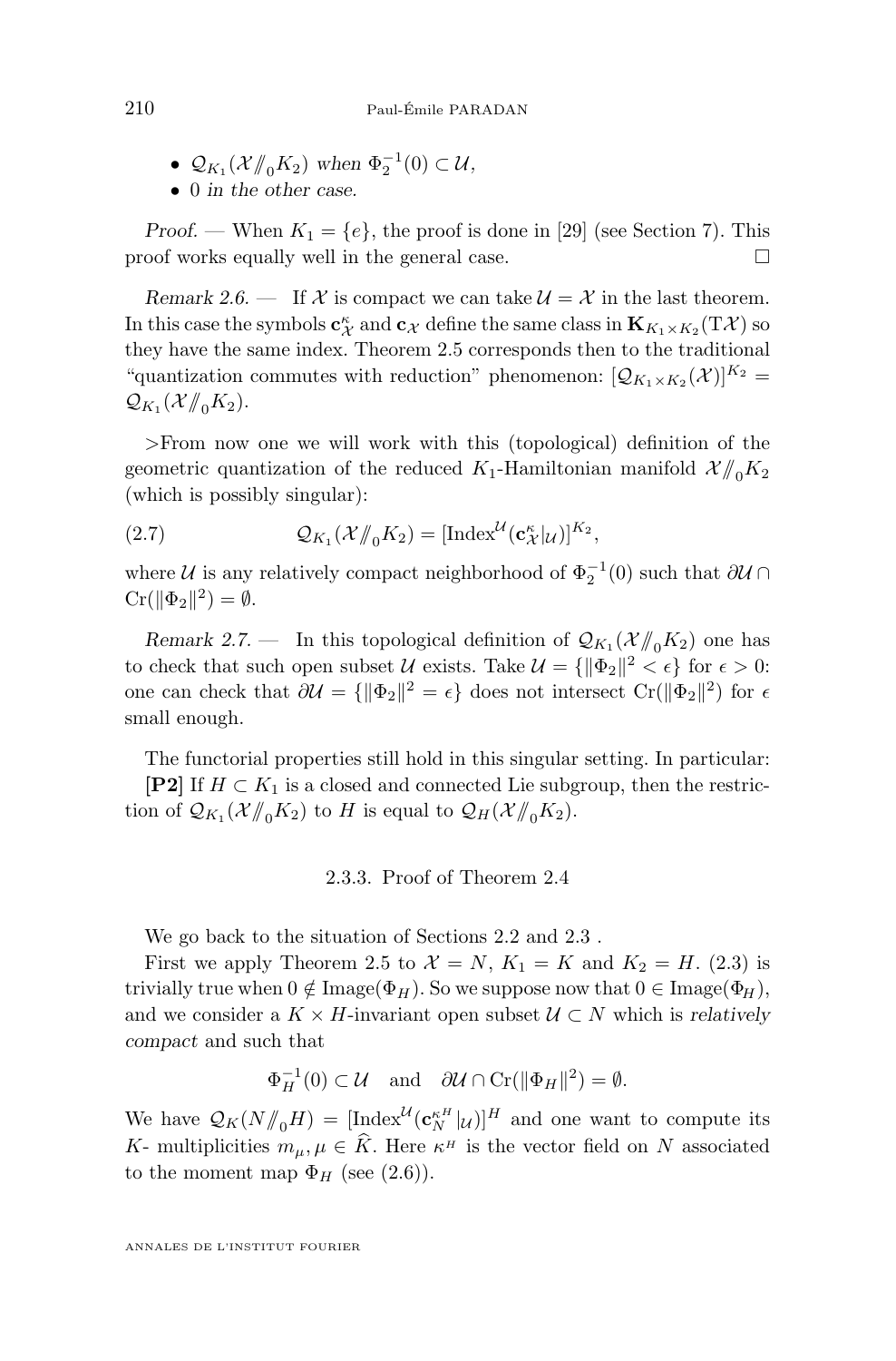<span id="page-13-0"></span>Take  $\mu \in \hat{K}$ . We denote  $c_{-\mu}$  the principal symbol of the Dolbeault-Dirac operator on  $\overline{K \cdot \mu}$  with values in the line bundle  $\mathbb{C}_{[-\mu]}$ : we have Index<sup>K· $\mu$ </sup>(**c**<sub>- $\mu$ </sub>) = ( $V_{\mu}^{K}$ )<sup>\*</sup>.

We know then that the multiplicity of  $[\text{Index}^{\mathcal{U}}(\mathbf{c}_N^{\kappa H}|\mathcal{U})]^H$  relatively to  $V_{\mu}^{K}$  is equal to

(2.8) 
$$
m_{\mu} := \left[ \text{Index}^{\mathcal{V}} \left( \mathbf{c}_{N}^{\kappa H} | u \odot \mathbf{c}_{-\mu} \right) \right]^{K \times H},
$$

with  $V = U \times K \cdot \mu$ . This identity is due to the fact that we have a "multiplication"

$$
\mathbf{K}_{K \times H}(\mathrm{T}_H \mathcal{U}) \times \mathbf{K}_K(\mathrm{T}(K \cdot \mu)) \longrightarrow \mathbf{K}_{K \times H}(\mathrm{T}_{K \times H}(\mathcal{U} \times K \cdot \mu))
$$

$$
(\sigma_1, \sigma_2) \longmapsto \sigma_1 \odot \sigma_2 .
$$

so that  ${\rm Index}^{\mathcal{U} \times K \cdot \mu}(\sigma_1 \odot \sigma_2) = {\rm Index}^{\mathcal{U}}(\sigma_1) \cdot {\rm Index}^{K \cdot \mu}(\sigma_2)$  in  $R^{-\infty}(K \times H)$ . See [\[6\]](#page-38-0).

Consider now the case where  $\mathcal{X} = N \times \overline{K \cdot \mu}$ ,  $K_1 = \{e\}$  and  $K_2 = K \times H$ . By Theorem [2.5,](#page-11-0) we know that

(2.9) 
$$
\mathcal{Q}((N/\!\!/_{0}H)_{\mu}) = \left[\text{Index}^{\mathcal{V}}(\mathbf{c}_{\mathcal{X}}^{\kappa}|\mathcal{V})\right]^{K \times H},
$$

where  $\kappa$  is the vector field on  $N \times \overline{K \cdot \mu}$  associated to the moment map

(2.10) 
$$
\Phi: N \times \overline{K \cdot \mu} \longrightarrow \mathfrak{k}^* \times \mathfrak{h}^* (x, \xi) \longmapsto (\Phi_K(x) - \xi, \Phi_H(n)).
$$

Note that  $V = U \times K \cdot \mu$  is a neighborhood of  $\Phi^{-1}(0) \subset (\Phi_H)^{-1}(0)$ .

Our aim now is to prove that the quantities  $(2.8)$  and  $(2.9)$  are equal.

Since the definition of  $\kappa$  requires the choice of an invariant scalar product on the Lie algebra  $\mathfrak{k} \times \mathfrak{h}$ , we give a precise definition of it. Let  $\|\cdot\|_K$  and  $\|\cdot\|_H$  be two invariant Euclidean norms respectively on  $\mathfrak k$  and  $\mathfrak h$ . For any  $r > 0$ , we consider on  $\mathfrak{k} \times \mathfrak{h}$  the invariant Euclidean norm  $\|(X,Y)\|_{r}^{2} =$  $r^2 \|X\|_K^2 + \|Y\|_H^2.$ 

Let  $\kappa^K$  be the vector field on  $N \times \overline{K \cdot \mu}$  associated to the map  $N \times \overline{K \cdot \mu} \rightarrow$  $\mathfrak{k}^*, (x, \xi) \mapsto \Phi_K(x) - \xi$ , and where the identification  $\mathfrak{k} \simeq \mathfrak{k}^*$  is made via the Euclidean norm  $\|\cdot\|_K$  (see [\(2.6\)](#page-11-0)). For  $(x,\xi) \in N \times \overline{K \cdot \mu}$ , we have the decomposition

$$
\kappa^{K}(x,\xi) = (\kappa_1(x,\xi), \kappa_2(x,\xi)) \in T_x N \times T_{\xi}(K \cdot \mu).
$$

Let  $\kappa^H$  be the vector field on  $N \times \overline{K \cdot \mu}$  associated to the map  $N \times \overline{K \cdot \mu} \rightarrow$  $\mathfrak{k}^*, (x, \xi) \mapsto \Phi_H(x)$ , and where the identification  $\mathfrak{h} \simeq \mathfrak{h}^*$  is made via the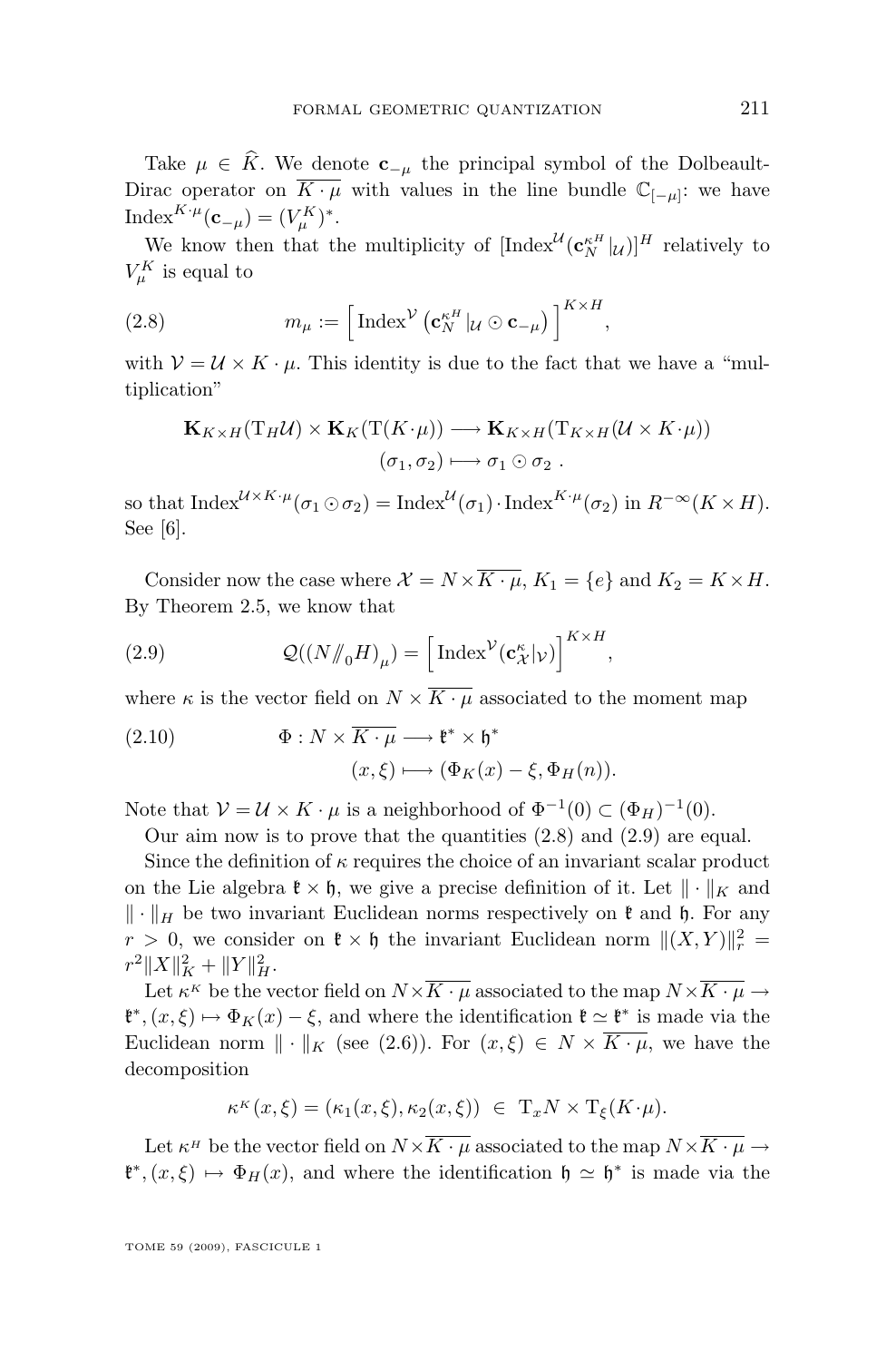Euclidean norm  $\|\cdot\|_H$ . For  $(x,\xi) \in N \times \overline{K \cdot \mu}$ , we have the decomposition

$$
\kappa^{\scriptscriptstyle H}(x,\xi)=(\kappa^{\scriptscriptstyle H}(x),0)\;\in\; {\rm T}_xN\times {\rm T}_\xi(K\!\cdot\!\mu).
$$

For any  $r > 0$ , we denote by  $\kappa_r$  the vector field on  $N \times \overline{K \cdot \mu}$  associated to the map [\(2.10\)](#page-13-0), and where the identification  $\mathfrak{k} \times \mathfrak{h} \simeq \mathfrak{k}^* \times \mathfrak{h}^*$  is made via the Euclidean norm  $\|\cdot\|_r$ . We have then

$$
\kappa_r = \kappa^H + r \kappa^K
$$
  
=  $(\kappa^H + r \kappa_1, r \kappa_2).$ 

Now we can specify [\(2.9\)](#page-13-0). Take an invariant relatively compact neighborhood U of  $\Phi_H^{-1}(0)$  such that  $\partial \mathcal{U} \cap {\text{zeros of }} \kappa^H$  =  $\emptyset$ . With the help of a invariant Riemannian metric on  $\mathcal X$  we define

$$
\varepsilon_H = \inf_{x \in \partial\mathcal{U}} \|\kappa^H(x)\| > 0 \quad \text{and} \quad \varepsilon_K = \sup_{(x,\xi) \in \partial\mathcal{U} \times K\mu} \|\kappa_1(x,\xi)\|.
$$

Note that for any  $0 \leq r < \frac{\varepsilon_H}{\varepsilon_K}$ , we have  $\partial \mathcal{U} \times K \cdot \mu \cap {\text{zeros of }} \kappa^H + r\kappa_1 = \emptyset$ , and then  $\partial \mathcal{V} \cap \{\text{zeros of } \kappa_r\} = \emptyset$  for the neighborhood  $\mathcal{V} := \mathcal{U} \times K \cdot \mu$  of  $\Phi^{-1}(0)$ . We can then use Theorem [2.5:](#page-11-0) for  $0 < r < \frac{\varepsilon_H}{\varepsilon_K}$  we have

$$
\mathcal{Q}((N/\!\!/_{0}H)_{\mu})=\Big[\operatorname{Index}^{\mathcal{V}}(\mathbf{c}_{\mathcal{X}}^{\kappa_{r}}|_{\mathcal{V}})\Big]^{K\times H}.
$$

We are now close to the end of the proof. Let us compare the symbols  $\mathbf{c}_{\mathcal{X}}^{\kappa_r}|\mathcal{V}$  and  $\mathbf{c}_{N}^{\kappa H}|\mathcal{U}\odot\mathbf{c}_{-\mu}$  in  $\mathbf{K}_{K\times H}(\mathrm{T}_{K\times H}(\mathcal{U}\times K\cdot\mu)).$  First one sees that the symbol  ${\bf c} _\mathcal{X}$  is equal to the product  ${\bf c} _N\odot {\bf c}_{-\mu}$  hence the symbol  ${\bf c}^{\kappa H}_N|_{\mathcal{U}}\odot {\bf c}_{-\mu}$ is equal to  $\mathbf{c}^{\kappa_r}_{\mathcal{X}}|_{\mathcal{V}}$  when  $r=0$ . Since for  $r < \frac{\varepsilon_H}{\varepsilon_K}$  the path  $s \in [0,r] \to \mathbf{c}^{\kappa_s}_{\mathcal{X}}|_{\mathcal{V}}$ defines a homotopy of  $K \times H$ -transversally elliptic symbols on  $\mathcal{V}$ , we get

$$
\mathrm{Index}^{\mathcal{V}}(\mathbf{c}_{\mathcal{X}}^{\kappa_r}|\mathcal{V}) = \mathrm{Index}^{\mathcal{V}}(\mathbf{c}_{N}^{\kappa_H}|\mathcal{U} \odot \mathbf{c}_{-\mu})
$$

and then  $m_{\mu} = \mathcal{Q}((N/\!\!/_{0}H)_{\mu}).$  $\Box$ 

#### **3. Wonderful compactifications and symplectic cutting**

In this section we use projective compactifications of  $K_{\mathbb{C}}$  "à la de Concini-Procesi" [\[14,](#page-39-0) [15\]](#page-39-0) to perform symplectic cutting. These compactifications are special cases of Spherical varieties, see [\[10\]](#page-38-0).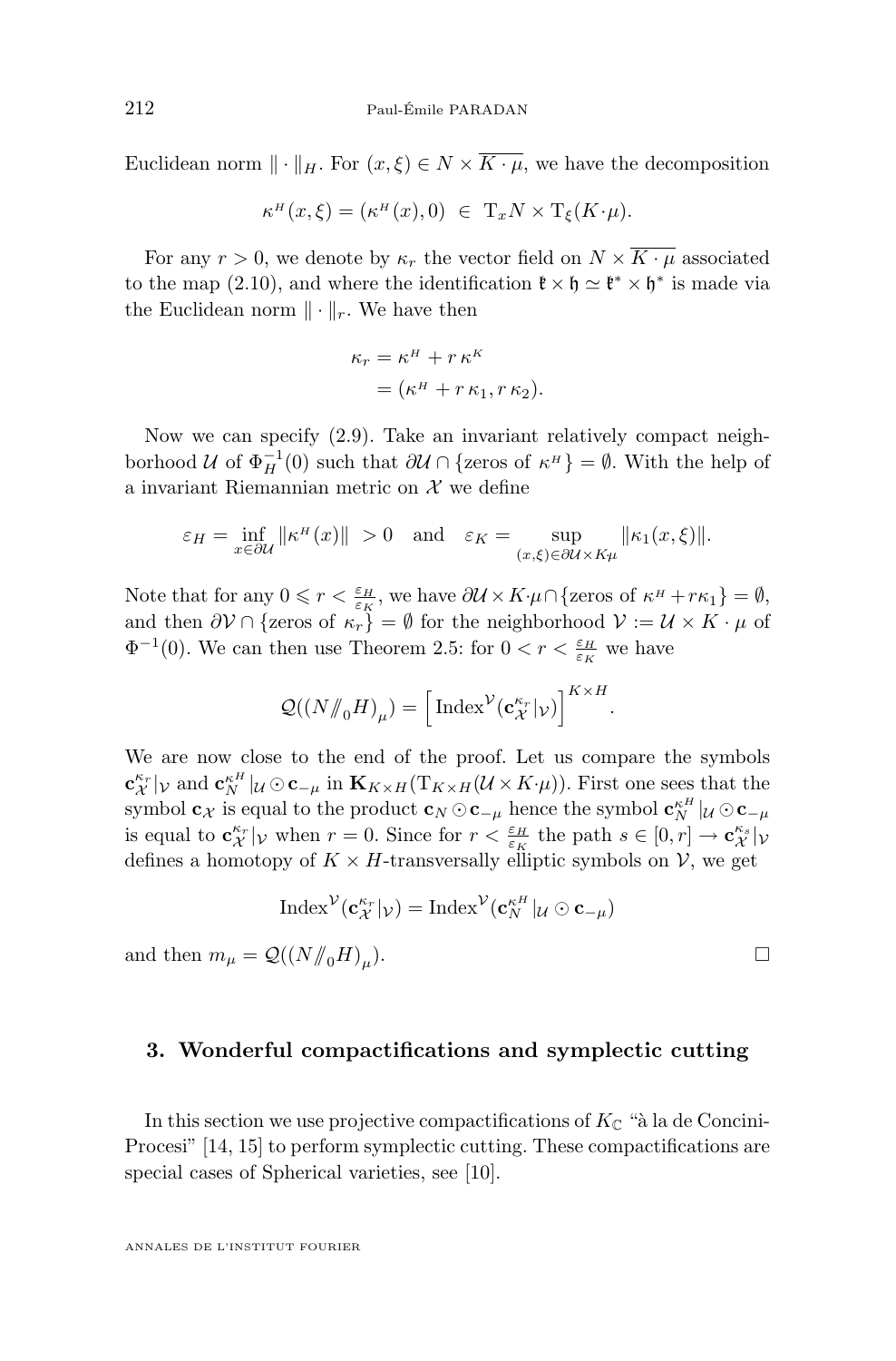#### **3.1. Wonderful compactifications: definitions**

<span id="page-15-0"></span>Here we study the projective compactifications of  $K_{\mathbb{C}}$  defined by Brion [\[11\]](#page-39-0) from the Hamiltonian point of view. This construction generalizes previous work of de Concini-Procesi [\[14,](#page-39-0) [15\]](#page-39-0), where *wonderful* compactifications of an adjoint group were defined.

We consider a compact connected Lie group  $K$  and its complexification  $K_{\mathbb{C}}$ . Let T be a maximal torus of K, and let  $W := N(T)/T$  be the Weyl group. Let  $\mathfrak{t}^*$  be the dual of the Lie algebra of  $T$  containing the lattice of weights  $\wedge^*$ . Let  $C_K \subset \mathfrak{t}^*$  be a Weyl chamber and let  $K := \wedge^* \cap C_K$  be the set of dominant weights. An element  $\xi \in \mathfrak{t}^*$  is called *regular* if its stabilizer subgroup  $K_{\xi}$  is equal to T.

We recall the notion of Delzant polytope [\[28\]](#page-39-0). Let  $P$  be a convex polytope in t ∗ .

DEFINITION 3.1. — *P* is a Delzant polytope (relatively to  $\wedge^*$ ) if:

- i) the vertices of P belong to  $\wedge^*$ ,
- ii) P *is simple: there are exactly* dim(t ∗ ) *edges through each vertex,*
- iii) *at each vertex*  $\xi$ *, the tangent cone to* P *at*  $\{\xi\}$  *is generated by a* Z*-basis of the lattice* ∧ ∗ *.*

We need the following refinement of the notion of Delzant polytope.

Definition 3.2. — *A convex polytope* P *in* t ∗ *is* K*-adapted if:*

- i) P is a Delzant polytope (relatively to  $\wedge^*$ ),
- ii) the vertices of  $P$  are regular elements of  $\mathfrak{t}^*$ ,
- iii) P *is* W*-invariant.*

*Example 1.* — When  $K = T$  is a torus, a T-adapted polytope is just a Delzant polytope.

*Example 2.* — We consider the Lie groups  $SU(3)$  and  $PSU(3) :=$  $SU(3)/Z$ , where  $Z \simeq \mathbb{Z}/3\mathbb{Z}$  is the center of  $SU(3)$ . Note that PSU(3) has a trivial center. In Figures 3.1 and 3.2, the lattice  $\wedge_{\mathrm{PSU}}^*$  of weights for PSU(3) is formed by the black dots and the lattice  $\wedge_{\text{SU}}^*$  of weights for  $SU(3)$  is formed by all the dots (grey and black). In Figure 3.1, the polytope is a Delzant polytope relatively to  $\wedge^*_{\mathrm{PSU}},$  but it is not a Delzant polytope relatively to  $\wedge_{SU}^*$ : hence the polytope is PSU(3)-adapted but not SU(3)-adapted.

*Example 3.* — When K has trivial center, the convex hull of  $W \cdot \mu$  is a K-adapted polytope for any regular dominant weight  $\mu$ . Figure 3.1 is an example of this case for the Lie group PSU(3).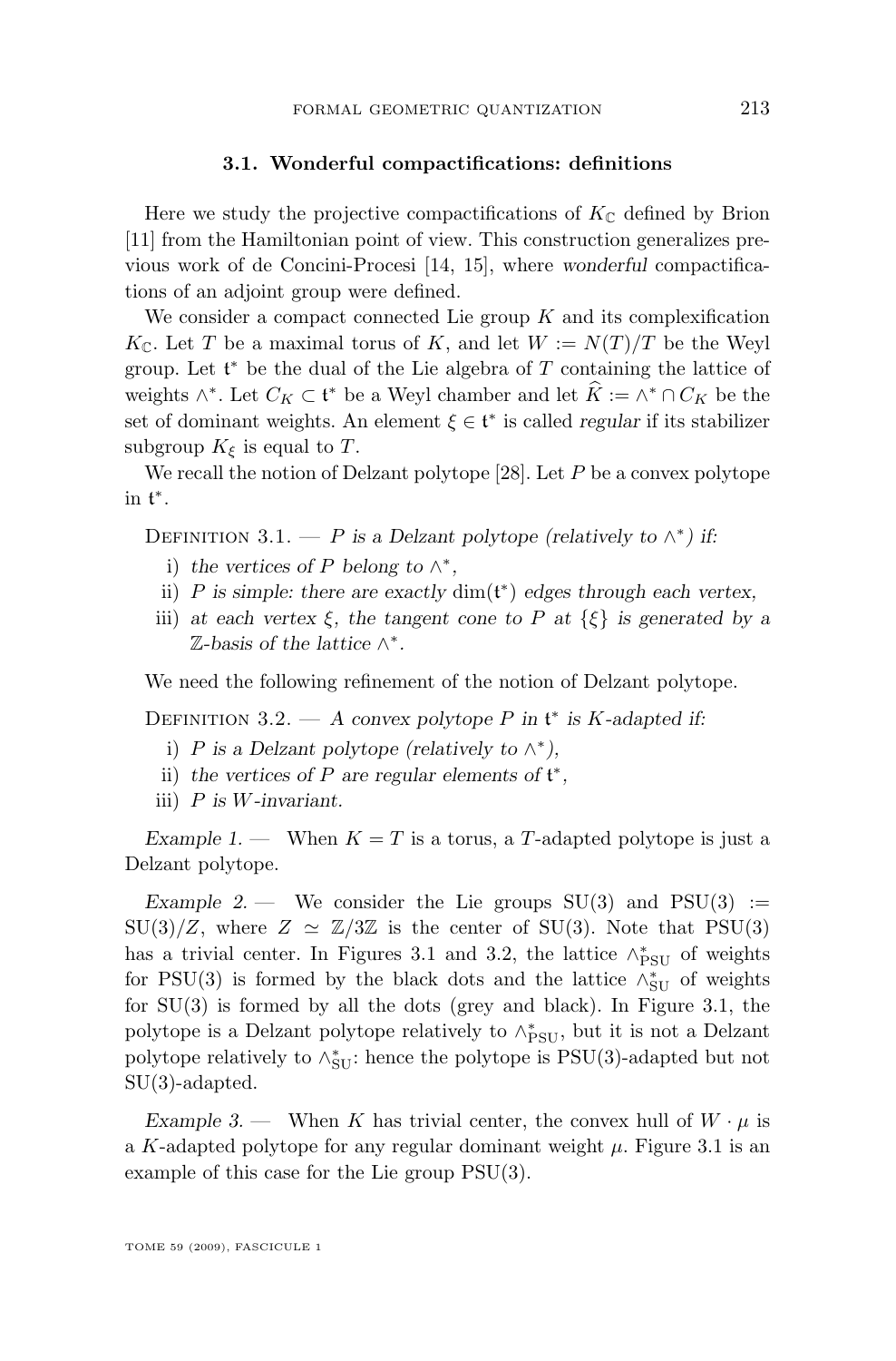<span id="page-16-0"></span>

*Figure 3.1.* PSU(3)*-adapted polytope*



*Figure 3.2.* SU(3)*-adapted polytope*

Proposition 3.3. — *For any compact connected Lie group* K*, there exist* K*-adapted polytopes in* t ∗ *.*

*Proof. —* Let us use the dictionary between polytopes and projective fans [\[28\]](#page-39-0). Conditions *i)* and *iii)* of Definition [3.2](#page-15-0) means that we are looking after a smooth projective W-invariant fan  $\mathcal F$  in t. Condition *ii*) means that each cone of  $\mathcal F$  of maximal dimension should not be fixed by any element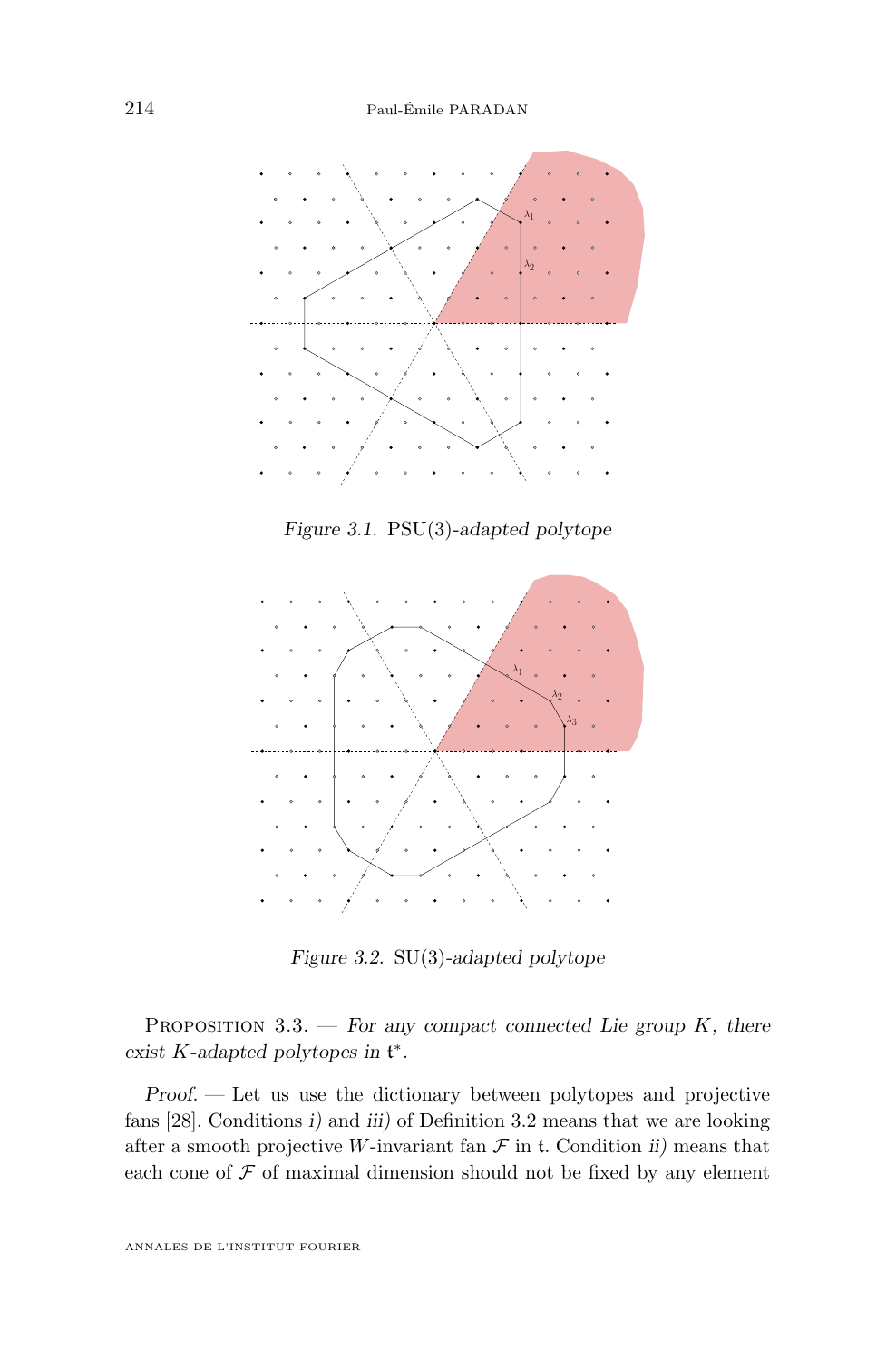<span id="page-17-0"></span>of  $W \setminus \{Id\}$ . For a proof of the existence of such a fan, see [\[12,](#page-39-0) [13\]](#page-39-0). In particular condition  $(*)$  in Proposition 2 of [\[13\]](#page-39-0) implies *ii*).

In the rest of this section, we consider a  $K$ -adapted polytope  $P$ . Let

$$
(3.1) \qquad \qquad \{\lambda_1, \ldots, \lambda_N\}
$$

be the set of *regular* dominant weights which are on the edges of P (*i.e.* on the 1-dimensional faces of P). Note that some of the  $\lambda_i$  are the vertices of P which belong to the (interior) of the Weyl chamber.

Let  $V_{\lambda_i}$  be an irreducible representation of K with highest weight  $\lambda_i$ : this representation extends canonically to the complexification  $K_{\mathbb{C}}$ . We denote  $\rho: K_{\mathbb{C}} \to \Pi_{i=1}^{N} GL(V_{\lambda_{i}})$  the representation of  $K_{\mathbb{C}}$  on

$$
V := \bigoplus_{i=1}^{N} V_{\lambda_i}.
$$

Let  $T_{\mathbb{C}} \subset K_{\mathbb{C}}$  be the complexification of the (compact) torus  $T \subset K$ . Let  $\Delta(T_{\mathbb{C}}, V)$  be the set of weights relative to the action of  $T_{\mathbb{C}}$  on V. Let us sum up the basic but essential properties concerning the set  $\Delta(T_{\mathbb{C}}, V)$ 

Lemma 3.4.

- We have  $W \cdot {\lambda_1, \ldots, \lambda_N} \subset \Delta(T_{\mathbb{C}}, V) \subset P$ .
- P is equal to the convex hull of  $W \cdot \{\lambda_1, \ldots, \lambda_N\}$ .
- *For any vertex* λ *of* P*, the* Z*-basis of the lattice* ∧ <sup>∗</sup> *which generates the tangent cone to* P at  $\{\lambda\}$  *is of the form:*  $\alpha_1 - \lambda, \ldots, \alpha_r - \lambda$  *where*  $\alpha_k \in \Delta(T_{\mathbb{C}}, V)$ .

*Proof.* — Since each  $\lambda_i$  is a weight for the action of  $T_c$  on  $V_{\lambda_i}$ , we have  $\lambda_i \in \Delta(T_{\mathbb{C}}, V)$ . Using the W-invariance of  $\Delta(T_{\mathbb{C}}, V)$ , we get one inclusion of the first point. The other inclusion follows from the fact that the set of weights relative to the action of  $T_{\mathbb{C}}$  on  $V_{\lambda_i}$  is contained in the convex hull of  $W \cdot \lambda_i$ . The second point is due to the fact that all the vertices of F belong to  $W \cdot {\lambda_1, \ldots, \lambda_N}$ .

Let us prove the last point for a vertex  $\lambda$  which is dominant. Since P is a Delzant polytope, the tangent cone to P at  $\{\lambda\}$  is generated by a Z-basis of the lattice  $\wedge^*$  that we denote  $\alpha_1 - \lambda, \ldots, \alpha_r - \lambda$ . Let us show that all the  $\alpha_k$  belong to  $\Delta(T_{\mathbb{C}}, V)$ . We consider the segment  $[\lambda, \alpha_k] \subset \mathfrak{t}^*$  which is part of an edge of P. If  $[\lambda, \alpha_k]$  is included in the interior of the Weyl chamber, we have then  $\alpha_k \in \{\lambda_1, \ldots, \lambda_N\} \subset \Delta(T_{\mathbb{C}}, V)$ . Suppose now that the segment  $[\lambda, \alpha_k]$  intersects the wall  $\Pi_{\alpha}$  of the Weyl chamber defined by a simple root  $\alpha$ . Let  $s_{\alpha} \in W$  be the symmetry relative to the wall  $\Pi_{\alpha}$ . Since  $P$  is W-invariant, the segment

$$
[s_{\alpha}(\lambda), s_{\alpha}(\alpha_k)] = s_{\alpha}([\lambda, \alpha_k])
$$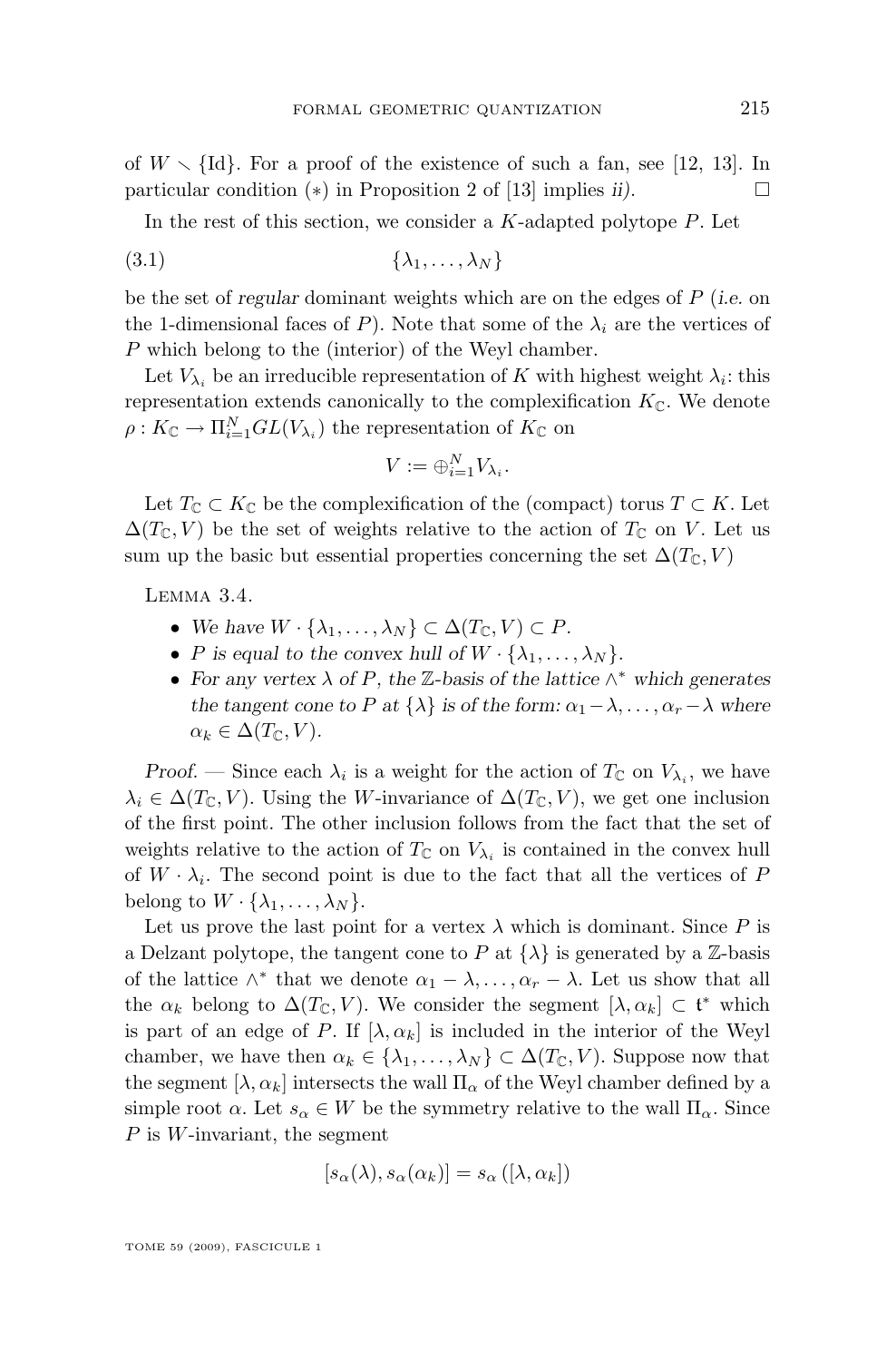<span id="page-18-0"></span>is also part of an edge of P, and it intersects  $[\lambda, \alpha_k]$ . Since two distinct edges can intersect only at the vertices, the line  $(\lambda, \alpha_k)$  must be invariant under  $s_{\alpha}$ .

Let us sum up the properties of the weight  $\alpha_k$ : the segment  $[\lambda, \alpha_k]$  intersects the wall  $\Pi_{\alpha}$  orthogonally and  $\lambda - \alpha_k$  is part of a Z-basis of  $\wedge^*$ . There are only two possibilities: either  $\alpha_k \in \Pi_\alpha$  or  $\alpha_k = s_\alpha(\lambda)$ . Both of them implies that

$$
\alpha_k = \lambda - \alpha.
$$

Finally, it is a standard fact of representation theory that, for any simple root  $\alpha$  and any regular dominant weight  $\lambda$ ,  $\lambda - \alpha$  is a weight relative to the action of  $T_{\mathbb{C}}$  on  $V_{\lambda}$ . We have proved that  $\alpha_k = \lambda - \alpha \in \Delta(T_{\mathbb{C}}, V)$ .

We consider now the vector space

$$
E = \bigoplus_{i=1}^{N} \text{End}(V_{\lambda_i})
$$

equipped with the action of  $K_{\mathbb{C}} \times K_{\mathbb{C}}$  given by:  $(g_1, g_2) \cdot f = \rho(g_1) \circ f \circ \rho(g_2)^{-1}$ . Let  $\mathbb{P}(E)$  be the projective space associated to E: it comes equipped with an algebraic action of the reductive group  $K_{\mathbb{C}} \times K_{\mathbb{C}}$ . We consider the map  $g \mapsto [\rho(g)]$  from  $K_{\mathbb{C}}$  into  $\mathbb{P}(E)$ , and we denote it  $\bar{\rho}$ .

LEMMA 3.5. — *The map*  $\bar{\rho}: K_{\mathbb{C}} \to \mathbb{P}(E)$  *is an embedding.* 

*Proof.* — Let  $g \in K_{\mathbb{C}}$  such that  $\bar{\rho}(g) = [\text{Id}]$ : there exists  $a \in \mathbb{C}^*$  such that  $\rho(g) = a \,\mathrm{Id}$ . The Cartan decomposition gives

(3.2) 
$$
\rho(k) = \frac{a}{|a|} \operatorname{Id} \quad \text{and} \quad \rho(e^{iX}) = |a| \operatorname{Id}
$$

for  $q = ke^{iX}$  with  $k \in K$  and  $X \in \mathfrak{k}$ . Since there exist  $Y, Y' \in \mathfrak{t}$  and  $u, u' \in K$  such that  $k = ue^{Y}u^{-1}$  and  $X = u' \cdot Y'$ , (3.2) gives

$$
\rho(e^Y) = \frac{a}{|a|} \operatorname{Id} \text{ and } \rho(e^{iY'}) = |a| \operatorname{Id}.
$$

and then

(3.3) 
$$
e^{i\langle \alpha - \alpha', Y \rangle} = 1 \quad \text{and} \quad e^{\langle \alpha - \alpha', Y' \rangle} = 1,
$$

for every  $\alpha, \alpha' \in \Delta(T_{\mathbb{C}}, V)$ . Using now the last point of Lemma [3.4,](#page-17-0) we see that (3.3) implies  $Y' = 0$  and  $Y \in \text{ker}(Z \in \mathfrak{t} \to e^Z)$ . We have proved that  $g = e$ .

We can now define the projective compactification  $\mathcal{X}_P$  of  $K_{\mathbb{C}}$ .

DEFINITION 3.6. — Let P be a K-adapted polytope in  $\mathfrak{t}^*$ . Let  $\{\lambda_1, \ldots, \lambda_n\}$  $\lambda_N$ } be the set of regular *dominant* weights which are on the edges of P. Let  $E := \bigoplus_{i=1}^{N} \text{End}(V_{\lambda_i})$ . We define the varieties:

•  $\mathcal{X}_P$  which is the Zariski closure of  $\bar{\rho}(K_{\mathbb{C}})$  in  $\mathbb{P}(E)$ ,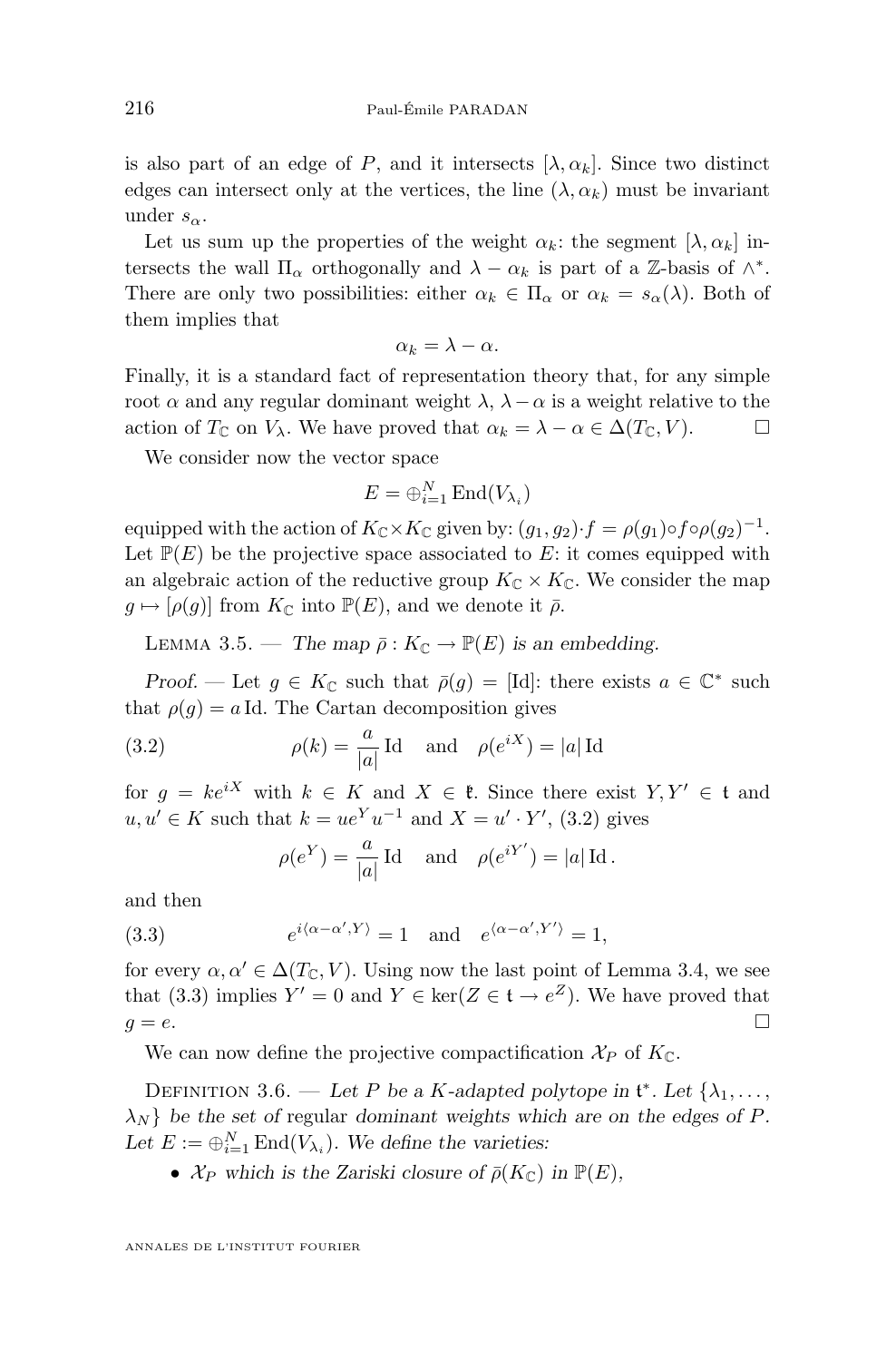<span id="page-19-0"></span>•  $\mathcal{Y}_P \subset \mathcal{X}_P$  which is the Zariski closure of  $\bar{\rho}(T_{\mathbb{C}})$  in  $\mathbb{P}(E)$ .

Since  $\bar{\rho}(K_{\mathbb{C}}) = K_{\mathbb{C}} \times K_{\mathbb{C}} \cdot [\text{Id}]$  and  $\bar{\rho}(T_{\mathbb{C}}) = T_{\mathbb{C}} \times T_{\mathbb{C}} \cdot [\text{Id}]$  are orbits of algebraic group actions their Zariski closures coincide with their closures for the Euclidean topology.

THEOREM 3.7. — The varieties  $\mathcal{X}_P$  and  $\mathcal{Y}_P$  are smooth.

The proof will be given in the next section.

*Remark 3.8.* — In the definition of  $\mathcal{X}_P$ , we work with the representation  $V = \bigoplus_{i=1}^{N} V_{\lambda_i}$ , where the  $\lambda_i$  run over the set of regular dominant weights that belong to the edges of  $P$ . We can be interested to work with a subset  $\Delta \subset \{\lambda_1,\ldots,\lambda_N\}$ . We consider then the representations  $V(\Delta) := \oplus_{\lambda \in \Delta} V_{\lambda}$ and  $E(\Delta) := \bigoplus_{\lambda \in \Delta} \text{End}(V_{\lambda})$ . We define the variety  $\mathcal{X}(\Delta)$  as the Zariski closure of  $\bar{\rho}(K_{\mathbb{C}})$  in  $\mathbb{P}(E(\Delta)).$ 

Suppose now that  $\Delta$  contains all the vertices of P which are in the Weyl chamber: the first two points of Lemma [3.4](#page-17-0) apply to  $\Delta(T_{\mathbb{C}}, V(\Delta))$ . One can show by the method described in Section 3.2 that  $\mathcal{X}(\Delta)$  is *smooth* if  $\Delta(T_{\mathbb{C}}, V(\Delta))$  satisfies the third point of Lemma [3.4.](#page-17-0) In other words we have the following

*Smoothness criterion for*  $\mathcal{X}(\Delta)$ *: for any vertex*  $\lambda$  *of* P*, the* Z-basis of the *lattice*  $\wedge^*$  *which generates the tangent cone to* P *at*  $\{\lambda\}$  *is of the form:*  $\alpha_1 - \lambda, \ldots, \alpha_r - \lambda$  where  $\alpha_k \in \Delta(T_{\mathbb{C}}, V(\Delta)).$ 

When  $K$  has trivial center (see Figure [3.1\)](#page-15-0) one can work with the polytope equal to the convex hull of  $W \cdot \mu$ , with  $\mu$  a regular dominant weight. In this case one can take  $\Delta := {\{\mu\}}$ : the variety  $\mathcal{X}(\Delta) \subset \mathbb{P}(\text{End}(V_{\mu}))$  is a smooth compactification of  $K_{\mathbb{C}}$ . This was the situation studied originally by de Concini-Procesi [\[14\]](#page-39-0).

In the example of Figure [3.1,](#page-16-0) if one takes  $\Delta := {\lambda_2, \lambda_3}$ , the variety  $\mathcal{X}(\Delta)$  is a smooth compactification of SL(3,  $\mathbb{C}$ ).

#### **3.2.** Smoothness of  $\mathcal{X}_P$  and  $\mathcal{Y}_P$

Let  $E$  be a complex vector space equipped with a linear action of a reductive group G. Let  $\mathcal{Z} \subset \mathbb{P}(E)$  be a projective variety which is G-stable. We have the classical fact

Lemma 3.9.

- Z *has closed* G*-orbits.*
- Z *is smooth if* Z *is smooth near its closed* G*-orbits.*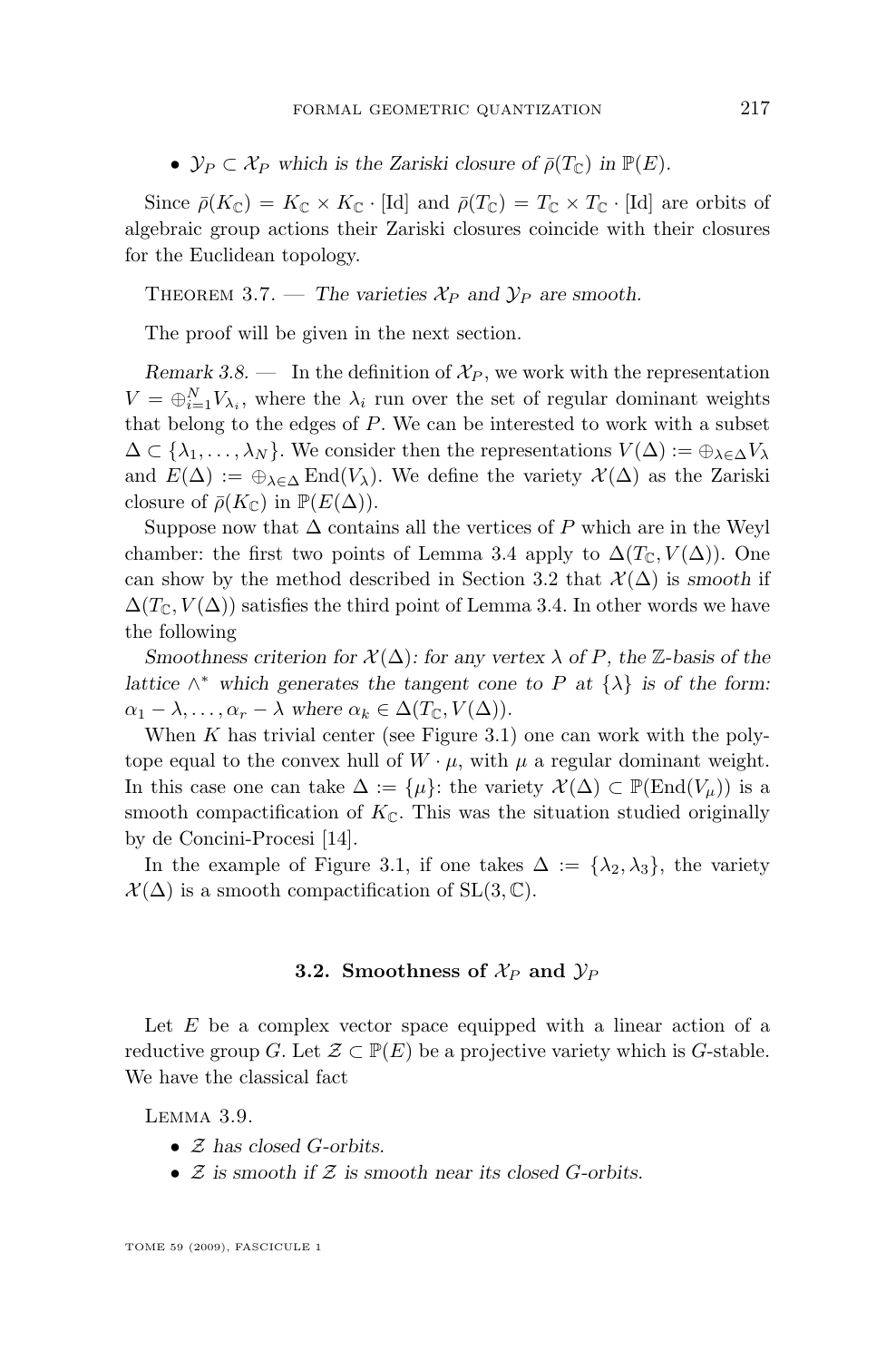<span id="page-20-0"></span>•  $Z$  *is smooth near an orbit*  $G \cdot z$  *if*  $Z$  *is smooth near z.* 

We are interested here respectively in

- the  $K_{\mathbb{C}} \times K_{\mathbb{C}}$ -variety  $\mathcal{X}_P \subset \mathbb{P}(E) \subset \mathbb{P}(\text{End}(V)),$
- the  $T_{\mathbb{C}} \times T_{\mathbb{C}}$ -variety  $\mathcal{Y}_P \subset \mathbb{P}(E)$ .

Since the diagonal  $Z_{\mathbb{C}} = \{(t, t)|t \in T_{\mathbb{C}}\}$  stabilizes [Id], its action on  $\mathcal{Y}_P$  is trivial. Hence we will restrict ourselves to the action of  $T_{\mathbb{C}} \times T_{\mathbb{C}}/Z_{\mathbb{C}} \simeq T_{\mathbb{C}}$ on  $\mathcal{Y}_P$ : for  $t \in T_{\mathbb{C}}$  and  $[y] \in \mathcal{Y}_P$  we take  $t \cdot [y] = [\rho(t) \circ y]$ .

#### 3.2.1. The case of  $\mathcal{Y}_P$

We apply Lemma [3.9](#page-19-0) to the  $T_{\mathbb{C}}$ -variety  $\mathcal{Y}_P = \overline{T_{\mathbb{C}} \cdot [\text{Id}]}$  in  $\mathbb{P}(E)$ . Let  $\{\alpha_j, j \in J\}$  be the  $T_{\mathbb{C}}$ -weights on  $V = \bigoplus_{i=1}^N V_{\lambda_i}$ , counted with their multiplicities. We suppose that a  $K$ -invariant Hermitian metric is fixed on each representation  $V_{\lambda_i}$ .

Their exists an orthonormal basis  $\{v_j, j \in J\}$  of  $V = \bigoplus_{i=1}^N V_{\lambda_i}$  such that Id =  $\sum_{j\in J} v_j \otimes v_j^*$  and

(3.4) 
$$
\rho(e^Z) = \sum_{j \in J} e^{i \langle \alpha_j, Z \rangle} v_j \otimes v_j^*, \quad Z \in \mathfrak{t}_{\mathbb{C}}.
$$

So the action of  $e^Z \in T_{\mathbb{C}}$  on  $[\mathrm{Id}] \in \mathbb{P}(E)$  is  $e^Z \cdot [\mathrm{Id}] = \left[ \sum_{j \in J} e^{i \langle \alpha_j, Z \rangle} v_j \otimes v_j^* \right]$ . We introduce a subset  $J'$  of  $J$  such that for every  $j \in J$  there exists a unique  $j' \in J'$  such that  $\alpha_j = \alpha_{j'}$ . So the variety  $\mathcal{Y}_P$  lives into  $\mathbb{P}(E')$  where  $E' = \bigoplus_{j' \in J'} \mathbb{C}m_{j'}$  with  $m_{j'} = \sum_{j \in J, \alpha_j = \alpha_{j'}} v_j \otimes v_j^*$ . The closed  $T_{\mathbb{C}}$ -orbits in  $\mathbb{P}(E')$  are the fixed points  $[m_{j'}], j' \in J'.$ 

LEMMA 3.10.  $-[m_{j_o}] \in \mathcal{Y}_P$  *if and only if*  $\alpha_{j_o}$  *is a vertex of the polytope* P*.*

*Proof.* — If  $\alpha_{j_o}$  is a vertex of P, there exists  $X \in \mathfrak{t}$  such that  $\langle \alpha_{j_o}, X \rangle >$  $\langle \alpha_j, X \rangle$  whenever  $\alpha_{j_o} \neq \alpha_j$ . Hence  $e^{-isX}$  · [Id] tends to  $[m_{j_o}]$  when  $s \to$ +∞. If  $\alpha_{j_o}$  is not a vertex of P, we can find  $L \subset J' \setminus \{j_o\}$  such that  $\alpha_{j_o} = \sum_{l \in L} a_l \alpha_l$  with  $0 < a_l < 1$  and  $\sum_l a_l = 1$ . So  $\mathcal{Y}_P$  is included into the closed subset defined by

$$
\left\{ \left[ \sum_{j' \in J'} \delta_{j'} m_{j'} \right] \in \mathbb{P}(E') \colon \prod_{l \in L} |\delta_l|^{a_l} = |\delta_{j_o}| \right\}.
$$
  
  $| \notin \mathcal{Y}_P.$ 

Hence  $[m_{i_0}] \notin \mathcal{Y}_P$ .

*Remark 3.11.* — When  $\alpha_i$  is a vertex of the polytope P, the multiplicity of  $\alpha_j$  in  $\bigoplus_{i=1}^N V_{\lambda_i}$  is one, so  $m_j = v_j \otimes v_j^*$ .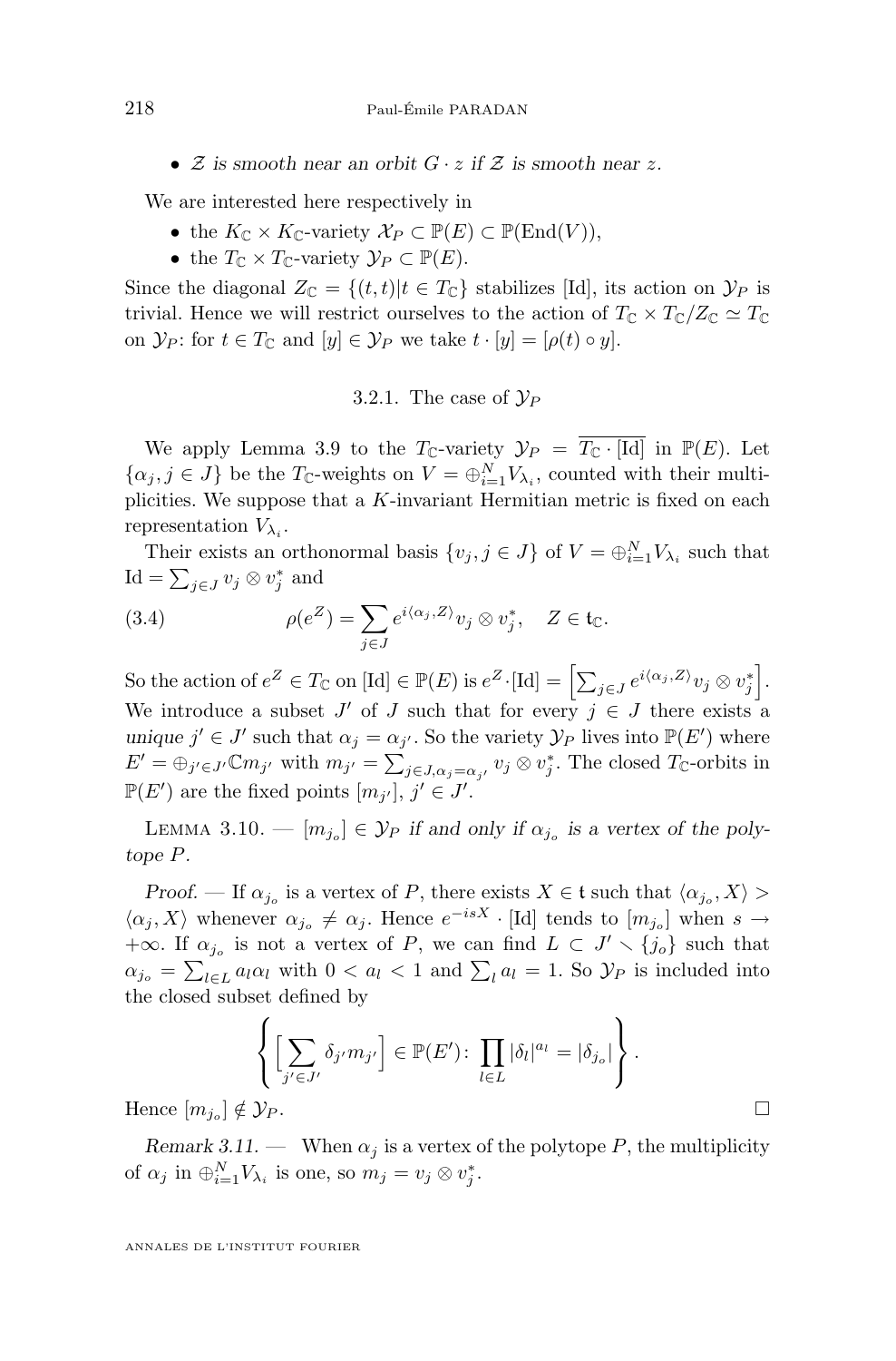<span id="page-21-0"></span>Consider now a vertex  $\alpha_{j_o}$  of P (for  $j_o \in J'$ ). We consider the open neighborhood  $\mathcal{V} \subset \mathbb{P}(E')$  of  $[m_{j_o}]$  defined by  $[\sum_{j' \in J'} \delta_{j'} m_{j'}] \in \mathcal{V} \Leftrightarrow \delta_{j_o} \neq 0$ , and the diffeomorphism  $\psi : \mathcal{V} \to \mathbb{C}^{J' \setminus \{j_o\}}, \ [\sum_{j' \in J'} \delta_{j'} m_{j'}] \mapsto (\frac{\delta_{j'}}{\delta_{j_o}})_{j' \neq j_o}.$ The map  $\psi$  realizes a diffeomorphism between  $\mathcal{Y}_P \cap \mathcal{V}$  and the affine subvariety

$$
\mathcal{Z} := \overline{\{(t^{\alpha_{j'}-\alpha_{j_o}})_{j'\neq j_o} \mid t \in T_{\mathbb{C}}\}} \subset \mathbb{C}^{J' \setminus \{j_o\}}.
$$

The set of weights  $\{\alpha_i, j \in J\}$  contains all the lattice points that belong to the edges of  $P$ . Since the polytope  $P$  is  $K$ -adapted, there exists a subset  $L_{j_o} \subset J'$  such that  $\alpha_l - \alpha_{j_o}, l \in L_{j_o}$  is a Z-basis of the group of weights  $\wedge^*$ . And for every  $j' \neq j_o$  we have

(3.5) 
$$
\alpha_{j'} - \alpha_{j_o} = \sum_{l \in L_{j_o}} n_{j'}^l (\alpha_l - \alpha_{j_o}) \quad \text{with} \quad n_{j'}^l \in \mathbb{N}.
$$

We define on  $\mathbb{C}^{L_{j_o}}$  the monomials  $P_{j'}(Z) = \Pi_{l \in L_{j_o}} (Z_l)^{n_{j'}^l}$ . Note that  $P_{j'}(Z) = Z_l$  when  $j' = l \in L_{j_o}$ . Now it is not difficult to see that the map

$$
\mathbb{C}^{L_{j_o}} \longrightarrow \mathbb{C}^{J' \setminus \{j_o\}}
$$

$$
Z \longmapsto (P_{j'}(Z))_{j' \neq j_o}
$$

realizes a diffeomorphism between  $\mathbb{C}^{L_{j_o}}$  and  $\mathcal{Z}$ .

We have shown that  $\mathcal{Y}_P$  is smooth near  $[m_{j_o}]$ : hence  $\mathcal{Y}_P$  is a smooth subvariety of  $\mathbb{P}(E)$ . Since  $T_{\mathbb{C}}$  acts on  $\mathcal{Y}_P$  with a dense orbit,  $\mathcal{Y}_P$  is a smooth projective toric variety.

#### 3.2.2. The case of  $\mathcal{X}_P$

Recall that  $E := \bigoplus_{i=1}^N \text{End}(V_{\lambda_i})$ . The closed  $K_{\mathbb{C}} \times K_{\mathbb{C}}$ -orbits in  $\mathbb{P}(E)$  are those passing through  $[v_{\lambda_i} \otimes v_{\lambda_i}^*]$  where  $v_{\lambda_i} \in V_{\lambda_i}$  is a highest weight vector. Recall that all the  $\lambda_i$  are regular elements of  $\mathfrak{t}^*$ .

LEMMA 3.12. —  $[v_{\lambda_i} \otimes v_{\lambda_i}^*] \in \mathcal{X}_P$  *if and only if*  $\lambda_i$  *is a vertex of the polytope* P*.*

*Proof.* — If  $\lambda_i$  is a vertex of P, we have proved in Lemma [3.10](#page-20-0) that  $[v_{\lambda_i} \otimes v_{\lambda_i}^*]$  belongs to  $\mathcal{Y}_P$  and so belongs to  $\mathcal{X}_P.$  We shall prove the converse in Corollary [3.17.](#page-26-0)

For the remainder of this section we consider a vertex  $\lambda_{i_0} \in \widehat{K}$  of the polytope P. Let  $B^+, B^-$  be the subgroups fixing respectively the elements  $[v_{\lambda_{i_o}}] \in \mathbb{P}(V_{\lambda_i})$  and  $[v_{\lambda_{i_o}}^*] \in \mathbb{P}(V_{\lambda_i}^*)$ : since  $\lambda_{i_o}$  is regular,  $B^+$  and  $B^-$  are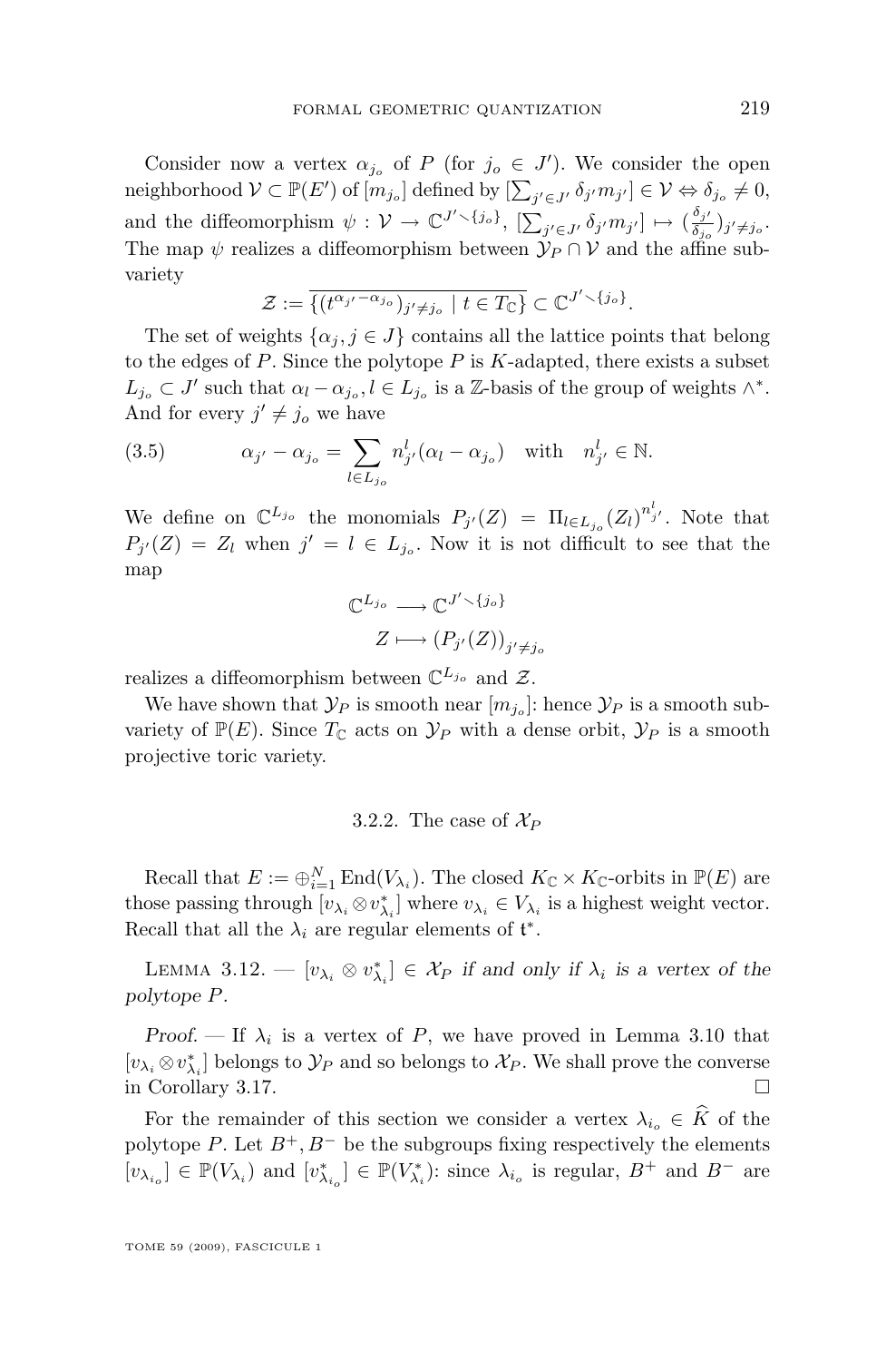opposite Borel subgroups of  $K_{\mathbb{C}}$ . Consider also the maximal unipotent subgroups  $N^{\pm} \subset B^{\pm}$ .

We consider the open subset  $\mathcal{V}_{\text{End}} \subset \mathbb{P}(E)$  of elements  $[f]$  such that  $\langle v_{\lambda_{i_o}}^*, f(v_{\lambda_{i_o}})\rangle \neq 0$ :  $\mathcal{V}_{\text{End}}$  is a  $B^- \times B^+$ -stable neighborhood of  $[v_{\lambda_{i_o}} \otimes v_{\lambda_{i_o}}^*]$ . Consider the open subsets  $\mathcal{V} \subset \mathbb{P}(V_{\lambda_{i_o}})$  and  $\mathcal{V}^* \subset \mathbb{P}(V_{\lambda_{i_o}}^*)$  defined by:

- $[v] \in \mathcal{V} \Leftrightarrow \langle v_{\lambda_{i_o}}^*, v \rangle \neq 0: \mathcal{V}$  is  $B^-$  stable,
- $[\xi] \in \mathcal{V}^* \Leftrightarrow \langle \xi, v_{\lambda_{i_o}} \rangle \neq 0$ :  $\mathcal{V}^*$  is  $B^+$  stable.

We define now the rational maps  $l : \mathbb{P}(E) \dashrightarrow \mathbb{P}(V_{\lambda_{i_o}}), [f] \mapsto [f(v_{\lambda_{i_o}})]$  and  $r : \mathbb{P}(E) \dashrightarrow \mathbb{P}(V_{\lambda_{i_o}}^*), [f] \mapsto [v_{\lambda_{i_o}}^* \circ f].$  The maps l and r are defined on  $V_{\text{End}}$ : they define respectively a B<sup>-</sup>-equivariant map from  $V_{\text{End}}$  to V, and a  $B^+$ -equivariant map from  $\mathcal{V}_{\text{End}}$  to  $\mathcal{V}^*$ .

The orbits  $K_{\mathbb{C}} \cdot [v_{\lambda_{i_o}}] \subset \mathbb{P}(V_{\lambda_{i_o}})$  and  $K_{\mathbb{C}} \cdot [v_{\lambda_{i_o}}^*] \subset \mathbb{P}(V_{\lambda_{i_o}}^*)$  are closed and we have

$$
K_{\mathbb{C}} \cdot [v_{\lambda_{i_o}}] \cap \mathcal{V} = N^{-} \cdot [v_{\lambda_{i_o}}] \simeq N^{-}
$$
  

$$
K_{\mathbb{C}} \cdot [v_{\lambda_{i_o}}^{*}] \cap \mathcal{V}^{*} = N^{+} \cdot [v_{\lambda_{i_o}}^{*}] \simeq N^{+}.
$$

The rational map  $(l,r): \mathbb{P}(E) \dashrightarrow \mathbb{P}(V_{\lambda_{i_o}}) \times \mathbb{P}(V_{\lambda_{i_o}}^*)$  then induces a map

 $q: \mathcal{V}_{\mathrm{End}} \cap \mathcal{X}_P \to N^- \times N^+$ 

which is  $N^- \times N^+$ -equivariant:  $q((n^-, n^+) \cdot x) = (n^-, n^+) \cdot q(x)$  for  $x \in$  $\mathcal{V}_{\text{End}} \cap \mathcal{X}_P$ , and  $n^{\pm} \in N^{\pm}$ .

We can now finish the proof. The set  $N^-T_{\mathbb{C}}N^+ \subset K_{\mathbb{C}}$  is dense in  $K_{\mathbb{C}}$ , so it is now easy to see that the map

$$
N^{-} \times N^{+} \times (\mathcal{Y}_{P} \cap \mathcal{V}_{\text{End}}) \longrightarrow \mathcal{X}_{P} \cap \mathcal{V}_{\text{End}}
$$

$$
(n^{-}, n^{+}, y) \longmapsto (n^{-}, n^{+}) \cdot y
$$

is a diffeomorphism. We proved above that  $\mathcal{Y}_P \cap \mathcal{V}_{\text{End}}$  is a smooth affine variety, hence  $\mathcal{X}_P$  is smooth near  $[v_{\lambda_{i_o}} \otimes v_{\lambda_{i_o}}^*] \in \mathcal{X}_P \cap \mathcal{V}_{\text{End}}$ . Lemma [3.9](#page-19-0) then tells us that  $\mathcal{X}_P$  is a smooth variety.

#### **3.3. Hamiltonian actions**

First consider a Hermitian vector space  $V$ . The Hermitian structure on End(V) is  $(A, B) := \text{Tr}(AB^*)$ , hence the associated symplectic structure on End(V) is defined by the relation  $\Omega_{\text{End}}(A, B) := -\text{Im}(\text{Tr}(AB^*))$ .

Let  $U(V)$  be the unitary group and  $\mathfrak{u}(V)$  its Lie algebra. We will use the identification  $\epsilon : \mathfrak{u}(V) \simeq \mathfrak{u}(V)^*$ ,  $X \mapsto \epsilon_X$  where  $\epsilon_X(Y) = -\text{Tr}(XY)$ . The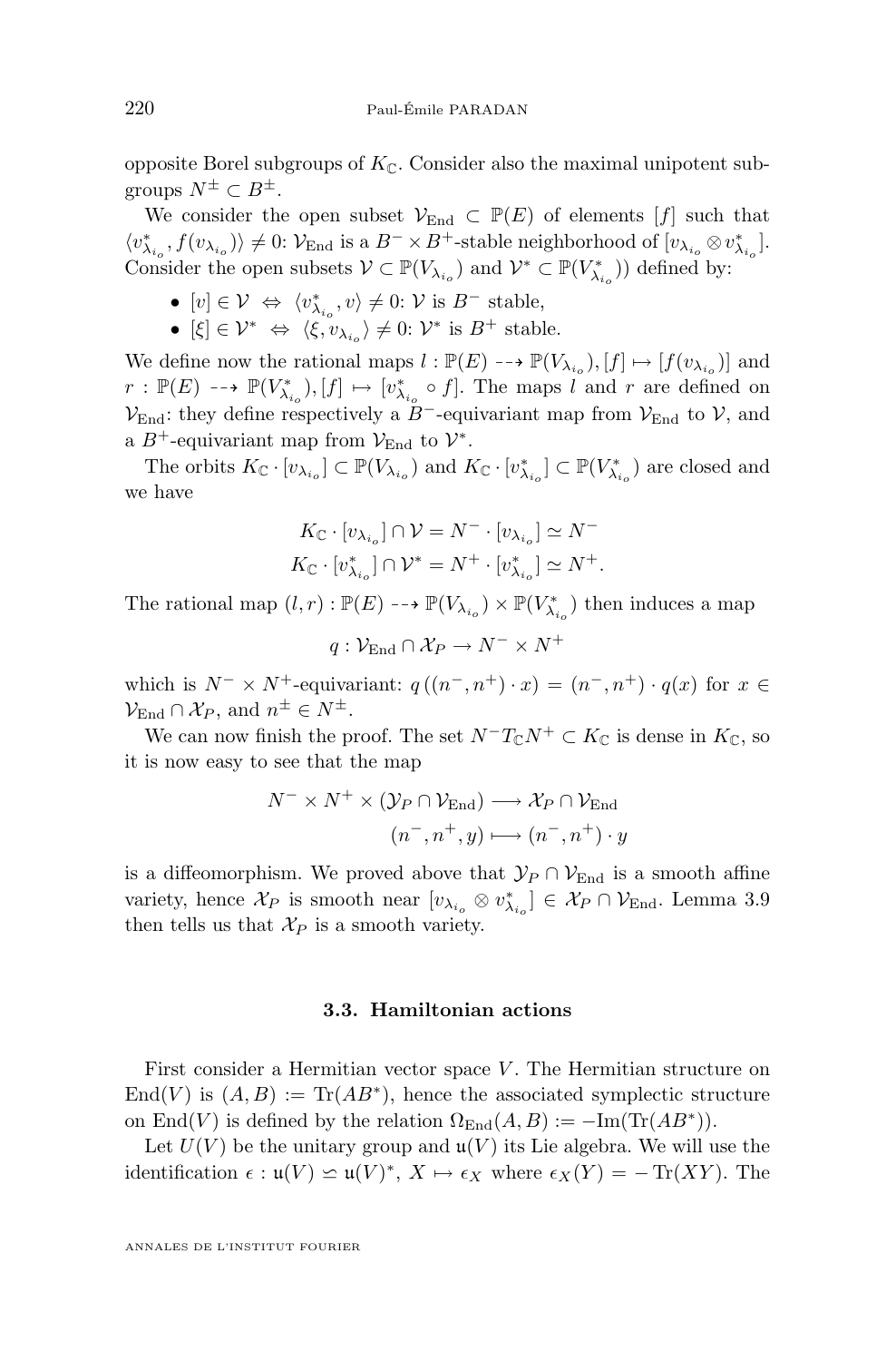action of  $U(V) \times U(V)$  on End $(V)$  is  $(g, h) \cdot A = gAh^{-1}$ . The moment map relative to this action is

End(V) 
$$
\longrightarrow
$$
 u(V)<sup>\*</sup>  $\times$  u(V)<sup>\*</sup>  
 $A \longmapsto \frac{-1}{2} (iAA^*, -iA^*A).$ 

We now consider the projective space  $\mathbb{P}(\text{End}(V))$  equipped with the Fubini-Study symplectic form  $\Omega_{FS}$ . Here the action of  $U(V) \times U(V)$  on  $\mathbb{P}(\text{End}(V))$  is Hamiltonian with moment map

$$
\begin{aligned} \mathbb{P}(\mathrm{End}(V))&\longrightarrow \mathfrak{u}(V)^{*}\times \mathfrak{u}(V)^{*}\\ [A] &\longmapsto \left(\frac{iAA^{*}}{\|A\|^{2}},\frac{-iA^{*}A}{\|A\|^{2}}\right) \end{aligned}
$$

where  $||A||^2 = \text{Tr}(AA^*)$  (see [\[27\]](#page-39-0), Section 7). If  $\rho: K \hookrightarrow U(V)$  is a closed connected Lie subgroup, we can consider the action of  $K \times K$  on  $\mathbb{P}(\text{End}(V))$ . Let  $\pi_K: \mathfrak{u}(V)^* \to \mathfrak{k}^*$  be the projection which is dual to the inclusion  $\rho$ :  $\mathfrak{k} \hookrightarrow \mathfrak{u}(V)$ . The moment map for the action of  $K \times K$  on  $(\mathbb{P}(\text{End}(V)), \Omega_{\text{FS}})$ is then

(3.6) 
$$
\mathbb{P}(\text{End}(V)) \longrightarrow \mathfrak{k}^* \times \mathfrak{k}^* [A] \longmapsto \frac{1}{\|A\|^2} (\pi_K(iAA^*), -\pi_K(iA^*A)).
$$

Here we are interested in

- the projective variety  $\mathcal{X}_P \subset \mathbb{P}(\text{End}(V))$  with the action of  $K \times K$ ,
- the projective variety  $\mathcal{Y}_P \subset \mathbb{P}(\text{End}(V))$  with the action of  $T \times T$ ,

where  $V = \bigoplus_{i=1}^{N} V_{\lambda_i}$ . The Fubini-Study two-form restricts to symplectic forms on  $\mathcal{X}_P$  and  $\mathcal{Y}_P$ . The action of  $K \times K$  on  $\mathcal{X}_P$  is Hamiltonian with moment map

(3.7) 
$$
\Phi_{K \times K}: \mathcal{X}_P \longrightarrow \mathfrak{k}^* \times \mathfrak{k}^* [x] \longmapsto \frac{1}{\|x\|^2} (\pi_K(ixx^*), -\pi_K(ix^*x)).
$$

Since the diagonal  $Z = \{(t, t)|t \in T\}$  acts trivially on  $\mathcal{Y}_P$  we restrict ourselves to the action of  $T \times T/Z \simeq T$  on  $\mathcal{Y}_P$ . Let us compute the moment map  $\Phi_T : \mathcal{Y}_P \to \mathfrak{t}^*$  associated to this action. First we have

(3.8) 
$$
\Phi_T([y]) = \frac{\pi_T(iy^*y)}{\|y\|^2} = \frac{\pi_T(iyy^*)}{\|y\|^2}
$$

where  $\pi_T : \mathfrak{u}(V)^* \to \mathfrak{t}^*$  is the projection which is dual to  $\rho : \mathfrak{t} \to \mathfrak{u}(V)$ . Since  $\rho(X) = i \sum_{j \in J} \alpha_j(X) v_j \otimes v_j^*$ , a small computation shows that for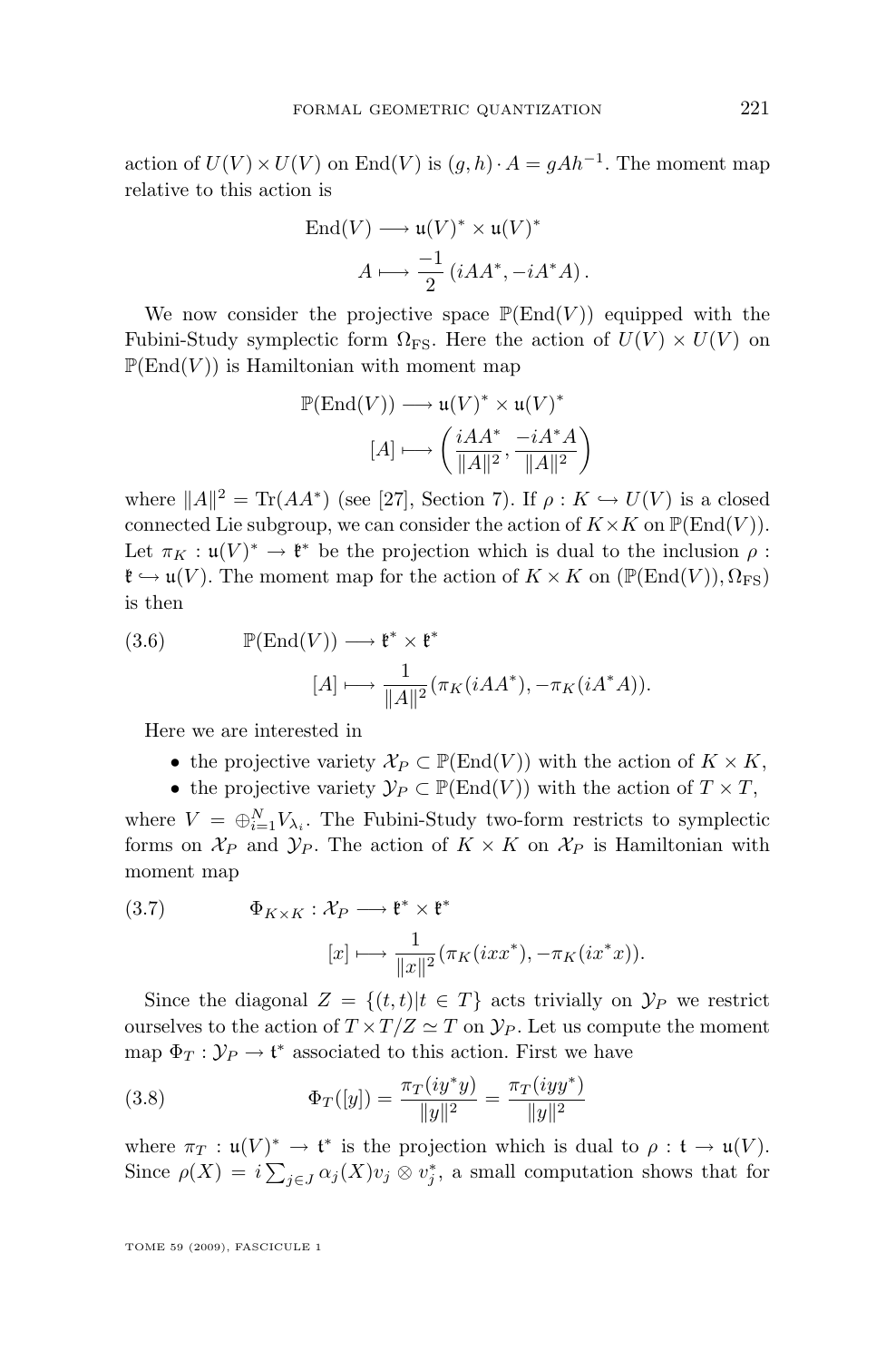<span id="page-24-0"></span> $B \in \mathfrak{u}(V) \simeq \mathfrak{u}(V)^*$  we have  $\pi_T(B) = -i \sum_{j \in J} (Bv_j, v_j) \alpha_j$ . Finally for any  $[y] \in \mathcal{Y}_P$  we get

$$
\Phi_T([y]) = \sum_{j \in J} \frac{\|y v_j\|^2}{\|y\|^2} \alpha_j.
$$

Together with the action of  $T$ , we also have an action of the Weyl group  $W = N(T)/T$  on  $\mathcal{Y}_P$ : for  $\bar{w} \in W$  we take

(3.9) 
$$
\bar{w} \cdot [y] = [\rho(w) \circ y \circ \rho(w)^{-1}], \quad [y] \in \mathcal{Y}_P.
$$

This action is well defined since the diagonal  $Z \subset T \times T$  acts trivially on  $\mathcal{Y}_P$ . The set of weights  $\{\alpha_j, j \in J\}$  is stable under the action of W, hence it is easy to verify that the map  $\Phi_T$  is W-equivariant.

A dense part of  $\mathcal{Y}_P$  is formed by the elements  $e^Z \cdot [\text{Id}] = [\rho(e^Z)]$  with  $Z = X + iY \in \mathfrak{t}_{\mathbb{C}}$ . We have  $\Phi_T(e^Z \cdot [\text{Id}]) = \psi_T(Y) \in \mathfrak{t}^*$  with

(3.10) 
$$
\psi_T(Y) = \frac{1}{\sum_{j \in J} e^{-2\langle \alpha_j, Y \rangle}} \sum_{j \in J} e^{-2\langle \alpha_j, Y \rangle} \alpha_j.
$$

Hence the image of the moment map  $\Phi_T : \mathcal{Y}_P \to \mathfrak{t}^*$  is equal to the closure of the image of the map  $\psi_T : \mathfrak{t} \to \mathfrak{t}^*$ .

PROPOSITION 3.13. — *The map*  $\psi_T$  *realizes a diffeomorphism between* t and the interior of the polytope  $P \subset$  t<sup>∗</sup>.

*Proof.* – Consider the function  $F_T: \mathfrak{t} \to \mathbb{R}, F_T(Y) = \ln \left( \sum_j e^{\langle \alpha_j, Y \rangle} \right),$ and let  $L_T: \mathfrak{t} \to \mathfrak{t}^*$  be its Legendre transform:  $L_T(X) = dF_T|_X$ . Note that we have  $L_T(-2Y) = \psi_T(Y)$ .

We see that  $F_T$  is strictly convex. So, it is a classical fact that  $L_T$  realizes a diffeomorphism of  $t$  onto its image, and for  $\xi \in \mathfrak{t}^*$  we have

$$
\xi \in \text{Image}(L_T) \iff \lim_{Y \to \infty} F_T(Y) - \langle \xi, Y \rangle = \infty
$$

$$
\iff \lim_{Y \to \infty} \sum_{j \in J} e^{\langle \alpha_j - \xi, Y \rangle} = \infty.
$$

 $\Box$ 

In order to conclude we need the following

LEMMA 3.14. — Let  $\{\beta_j, j \in J\}$  be a sequence of elements of  $\mathfrak{t}^*$ , and *let* Q *be its convex hull. We have*

$$
\lim_{Y \to \infty} \sum_{j \in J} e^{\langle \beta_j, Y \rangle} = \infty \iff 0 \in \text{Interior}(Q).
$$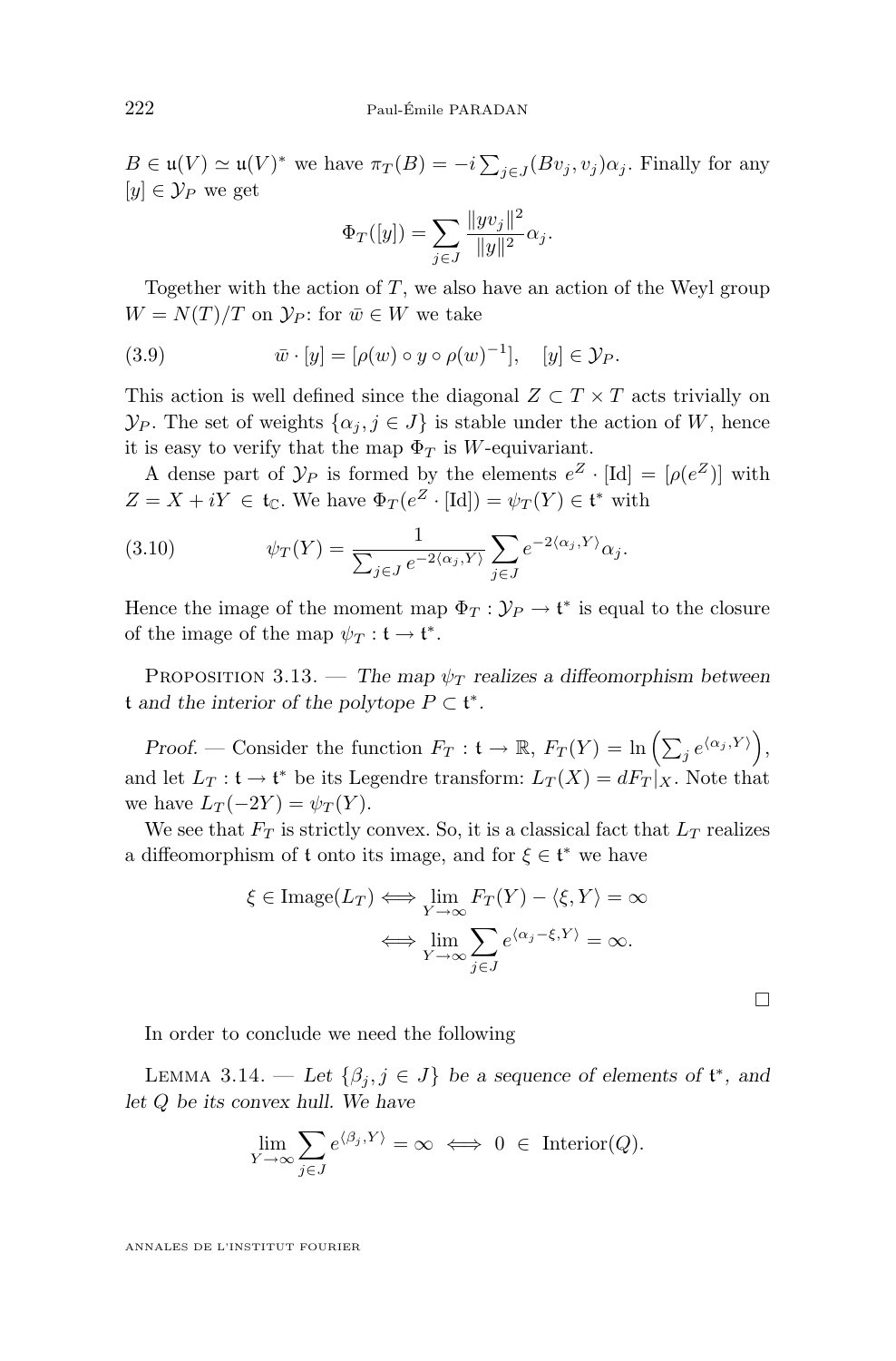<span id="page-25-0"></span>*Proof.* — First we see that  $0 \notin \text{Interior}(Q)$  if and only there exists  $v \in {\mathfrak t} - \{0\}$  such that  $\langle \beta_i, v \rangle \leq 0$  for all j: for such a vector v, the map  $t \to \sum_{j\in J} e^{t\langle \beta_j, v \rangle}$  is bounded for  $t \geq 0$ . Suppose now that  $\lim_{Y \to \infty} \sum_{j \in J} e^{\langle \beta_j, Y \rangle} \neq \infty$ . Then there exists a sequence  $(X_k)_k \in \mathfrak{t}$  such that  $\lim_k |X_k| = \infty$  and for all j the sequence  $(\langle \beta_j, X_k \rangle)_k$  remains bounded from above. If v is a limit of a sub-sequence of  $(\frac{X_k}{|X_k|})_k$  we have then  $\langle \beta_i, v \rangle \leq 0$  for all j.

LEMMA 3.15. — *For*  $[y] \in \mathcal{Y}_P$  *we have*  $\Phi_{K \times K}([y]) = (\Phi_T([y]), -\Phi_T([y]))$ .

*Proof. —* It is sufficient to consider the case

$$
y = \rho(e^Z) = \sum_{j \in J} e^{i\langle \alpha_j, Z \rangle} v_j \otimes v_j^*, \text{ for } Z = X + iY \in \mathfrak{t}_{\mathbb{C}}.
$$

Then  $yy^* = y^*y = \sum_j e^{-2\langle \alpha_j, Y \rangle} v_j \otimes v_j^* = \rho(e^{2iY}).$  So what remains to prove is that  $\pi_K(iyy^*) = \pi_T(iyy^*)$ . We have to check that  $\langle \pi_K(iyy^*), [U, V] \rangle = 0$ for  $U \in \mathfrak{t}$  and  $V \in \mathfrak{k}$ . We have

$$
\langle \pi_K(iyy^*), [U, V] \rangle = -i \operatorname{Tr} \left( yy^* \rho([U, V]) \right)
$$
  
=  $-i \operatorname{Tr} \left( \rho(e^{2iY})[\rho(U), \rho(V)] \right)$   
=  $-i \operatorname{Tr} \left( [\rho(e^{2iY}), \rho(U)] \rho(V) \right) = 0.$ 

Theorem 3.16. — *We have*

- Image( $\Phi_T$ ) = P,
- Image( $\Phi_{K \times K}$ ) = {( $k_1 \cdot \xi, -k_2 \cdot \xi$ ) |  $\xi \in P$  *and*  $k_1, k_2 \in K$ },

• 
$$
\mathcal{Y}_P \subset \Phi_{K \times K}^{-1}(\mathfrak{t}^* \times \mathfrak{t}^*),
$$

•  $\Phi_{K \times K}^{-1}(\text{interior}(\mathcal{C})) \subset \mathcal{Y}_P$ , where  $\mathcal{C} = C_K \times -C_K$ .

*Proof. —* The first point follows from Proposition [3.13.](#page-24-0) Since the map  $(k_1, t, k_2) \mapsto k_1 \, t \, k_2$  from  $K \times T_{\mathbb{C}} \times K$  to  $K_{\mathbb{C}}$  is onto, we have

$$
(3.11) \t\t\t \mathcal{X}_P = (K \times K) \cdot \mathcal{Y}_P.
$$

So if  $[x] \in \mathcal{X}_P$ , there exist  $[y] \in \mathcal{Y}$  and  $k_1, k_2 \in K$  such that  $[x] = (k_1, k_2) \cdot [y]$ , hence

(3.12) 
$$
\Phi_{K \times K}([x]) = (k_1, k_2) \cdot \Phi_{K \times K}([y]) \n= (k_1 \cdot \Phi_T([y]), -k_2 \cdot \Phi_T([y])) .
$$

The second point is proved. The third point follows also from the identity (3.12) when  $k_1 = k_2 = e$ . Consider now  $[x] = (k_1, k_2) \cdot [y]$  such that  $\Phi_{K\times K}([x])$  belongs to the interior of the cone  $C_K \times -C_K$ . Then  $k_1 \cdot \Phi_T([y])$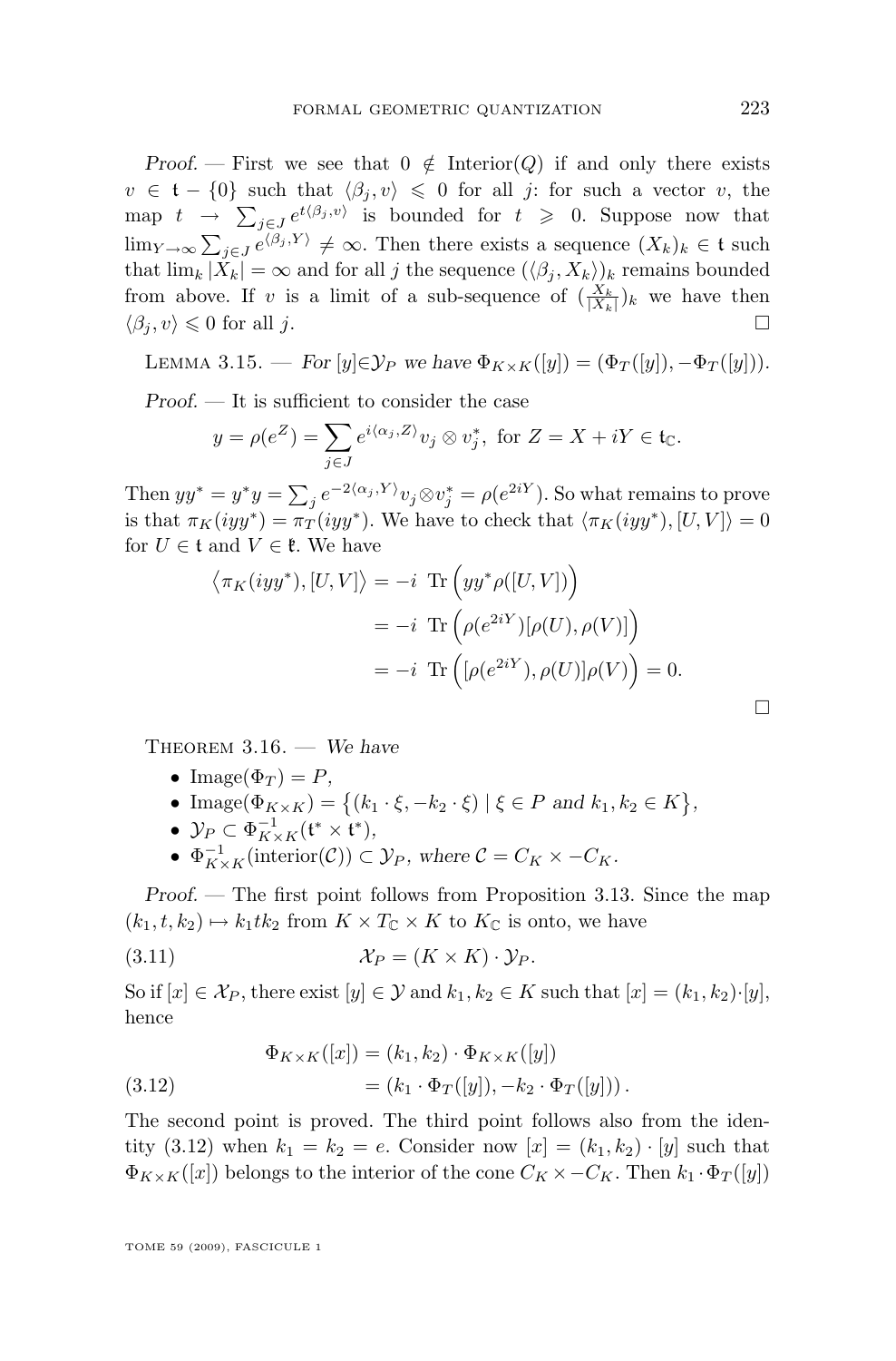<span id="page-26-0"></span>and  $k_2 \cdot \Phi_T([y])$  are regular points of  $C_K$ . This implies that  $k_1, k_2 \in N(T)$ and  $k_2 k_1^{-1} \in T$ . So

$$
[x] = (k_1, k_2) \cdot [y]
$$
  
=  $(e, k_2 k_1^{-1}) \cdot ((k_1, k_1) \cdot [y]) \in \mathcal{Y}_P$ 

since  $\mathcal{Y}_P$  is stable under the actions of  $T \times T$  and W.

Let  $\mathcal{O}_i$  be the closed  $K_{\mathbb{C}} \times K_{\mathbb{C}}$ -orbit in  $\mathbb{P}(E)$  passing through  $[v_{\lambda_i} \otimes v_{\lambda_i}^*],$ where  $v_{\lambda_i} \in V_{\lambda_i}$  is a highest weight vector and  $\lambda_i$  is regular dominant weight.

COROLLARY 3.17. — If  $\mathcal{O}_i \subset \mathcal{X}_P$  then  $\lambda_i$  is a vertex of the polytope P.

*Proof.* — Let  $x = v_{\lambda_i} \otimes v_{\lambda_i}^*$ , and suppose that [x] belongs to  $\mathcal{X}_P$ . In order to show that  $[x] \in \mathcal{Y}_P$ , we compute  $\Phi_{K \times K}([x])$ . We see that  $xx^* = x^*x = x$ and  $||x|| = 1$ , so  $\Phi_{K \times K}([x]) = (\pi_K(ix), -\pi_K(ix))$ . For  $X \in \mathfrak{k}$  we have

$$
\langle \pi_K(ix), X \rangle = -i \operatorname{Tr} \left( v_{\lambda_i} \otimes v_{\lambda_i}^* \rho(X) \right)
$$
  
=  $-i \left( \rho(X) v_{\lambda_i}, v_{\lambda_i} \right)$   
=  $\langle \lambda_i, X \rangle$ .

We then have  $\Phi_{K \times K}([x]) = (\lambda_i, -\lambda_i)$  with  $\lambda_i$  being a *regular* point of  $C_K$ : then the last point of Theorem [3.16](#page-25-0) shows that  $[x] \in \mathcal{Y}_P$ . Now we can conclude with the help of Lemma [3.10.](#page-20-0) Since  $[v_{\lambda_i} \otimes v_{\lambda_i}^*]$  belongs to  $\mathcal{Y}_P$ , the weight  $\lambda_i$  is a vertex of the polytope P.

*Remark 3.18. —* In this section, Theorem [3.16](#page-25-0) was obtained without using the fact that the varieties  $\mathcal{X}_P$  and  $\mathcal{Y}_P$  are smooth. Hence Corollary 3.17 can be used to prove the smoothness of  $\mathcal{X}_P$  (*cf.* Lemma [3.12\)](#page-21-0).

#### **3.4. Symplectic cutting**

Let  $(M, \Omega_M, \Phi_M)$  be a Hamiltonian K-manifold. At this stage the moment map  $\Phi_M$  is *not assumed to be proper*. We also consider the Hamiltonian  $K \times K$ -manifold  $\mathcal{X}_P$  associated to a K-adapted polytope P.

The purpose of this section is to define a *symplectic cutting* of M which uses  $\mathcal{X}_P$ . The notion of symplectic cutting was introduced by Lerman in [\[22\]](#page-39-0) in the case of a torus action. Later Woodward [\[36\]](#page-40-0) extended this procedure to the case of a non-abelian group action (see also [\[25,](#page-39-0) [26\]](#page-39-0)). The method of symplectic cutting that we define in this section is different from that of Woodward.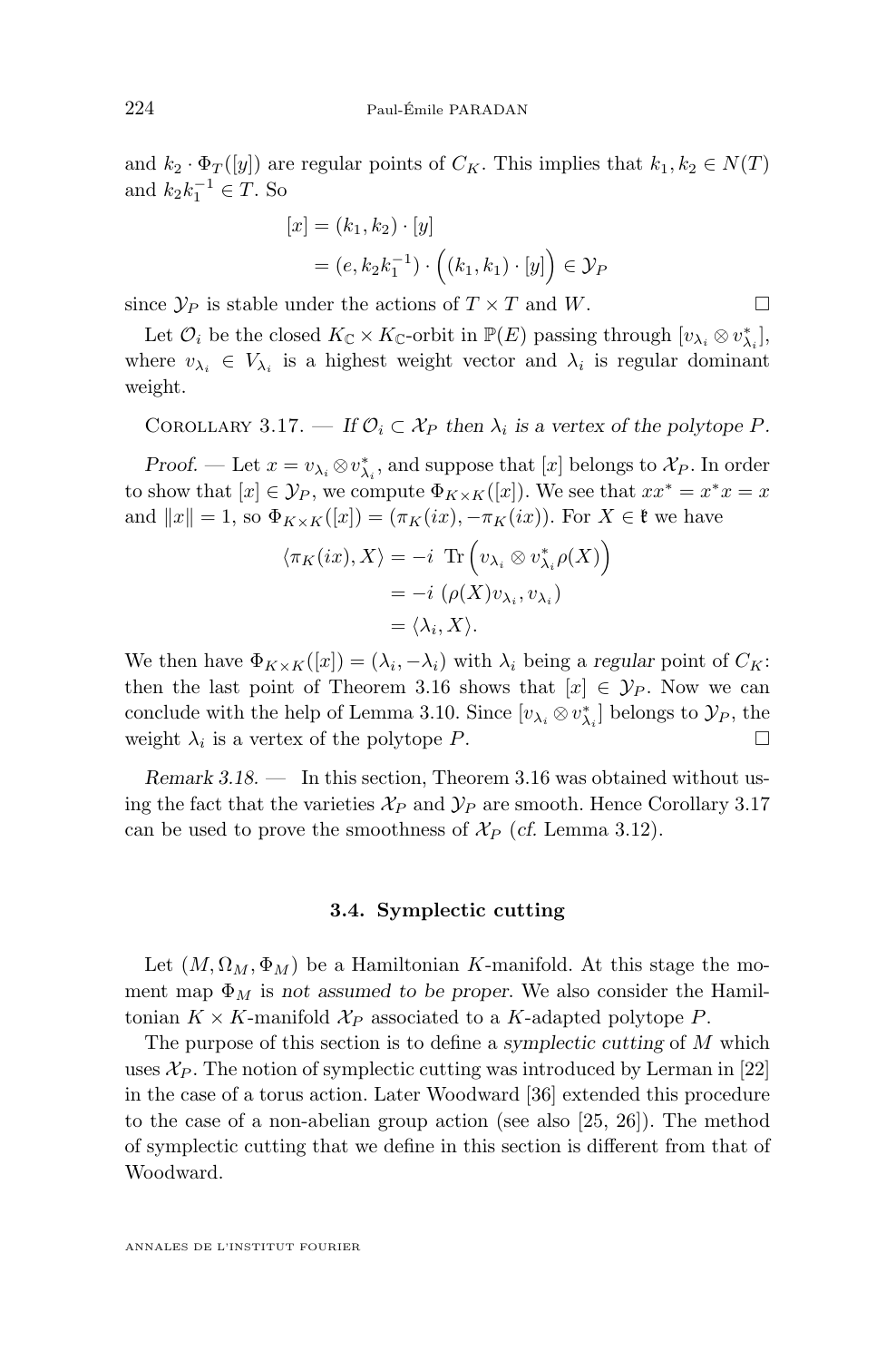We have two actions of K on  $\mathcal{X}_P$ : the action from the left (resp. right), denoted  $\cdot_l$  (resp.  $\cdot_r$ ), with moment map  $\Phi_l : \mathcal{X}_P \to \mathfrak{k}^*$  (resp.  $\Phi_r$ ). We consider now the product  $M \times \mathcal{X}_P$  with

- the action  $k_{\perp 1}$   $(m, x) = (k \cdot m, k \cdot r, x)$ : the corresponding moment map is  $\Phi_1(m, x) = \Phi_M(m) + \Phi_r(x)$ ,
- the action  $k \cdot_2 (m, x) = (m, k \cdot_k x)$ : the corresponding moment map is  $\Phi_2(m, x) = \Phi_l(x)$ .

DEFINITION 3.19. — *We denote*  $M_P$  the symplectic reduction at 0 of  $M \times \mathcal{X}_P$  for the action  $\cdot_1$ :  $M_P := (\Phi_1)^{-1}(0)/K$ .

Note that  $M_P$  is compact when  $\Phi_M$  is proper. The action  $\cdot_2$  on  $M \times \mathcal{X}_P$ induces an action of K on  $M_P$ . The moment map  $\Phi_2$  induces an equivariant map  $\Phi_{M_P}: M_P \to \mathfrak{k}^*$ . Let  $\mathcal{Z} \subset (\Phi_1)^{-1}(0)$  be the set of points where  $(K, \cdot_1)$ has a trivial stabilizer.

DEFINITION 3.20. — We denote  $M'_P$  the quotient  $\mathcal{Z}/K \subset M_P$ .

 $M_P'$  is an open subset of smooth points of  $M_P$  which is invariant under the K-action. The symplectic structure of  $M \times \mathcal{X}_P$  induces a canonical symplectic structure on  $M_P'$  that we denote  $\Omega_{M_P'}$ . The action of K on  $(M_P', \Omega_{M_P'})$  is Hamiltonian with moment map equal to the restriction of  $\Phi_{M_P}: \tilde{M_P} \to \mathfrak{k}^*$  to  $M_P'.$ 

We start with the easy

LEMMA 3.21. — The image of  $\Phi_{M_P}: M_P \to \mathfrak{k}^*$  is equal to the intersec*tion of the image of*  $\Phi_M : M \to \mathfrak{k}^*$  *with*  $K \cdot P$ *.* 

Let  $\mathcal{U}_P = K \cdot \text{Interior}(P) \subset K \cdot P$ . We will show now that the open and dense subset  $\Phi_{M_P}^{-1}(\mathcal{U}_P)$  of  $M_P$  is contained in  $M_P'$ . Afterwards we will prove that  $\Phi_{M_P}^{-1}(\mathcal{U}_P)$  is quasi-symplectomorphic to the open subset  $\Phi_M^{-1}(\mathcal{U}_P)$  of  $M$ .

We consider the open and dense subset of  $\mathcal{X}_P$  which is equal to the open orbit  $\bar{\rho}(K_{\mathbb{C}})$ . From Lemma [3.5,](#page-18-0) we know that

(3.13) 
$$
\Theta: K \times \mathfrak{k} \longrightarrow \bar{\rho}(K_{\mathbb{C}})
$$

$$
(k, X) \longmapsto [\rho(ke^{iX})]
$$

is a diffeomorphism. Via  $\Theta$ , the action of  $K \times K$  on  $K \times \mathfrak{k}$  is  $k \cdot_l (a, X) =$  $(ka, X)$  for the action "from the left" and  $k \cdot r(a, X) = (ak^{-1}, k \cdot X)$  for the action "from the right".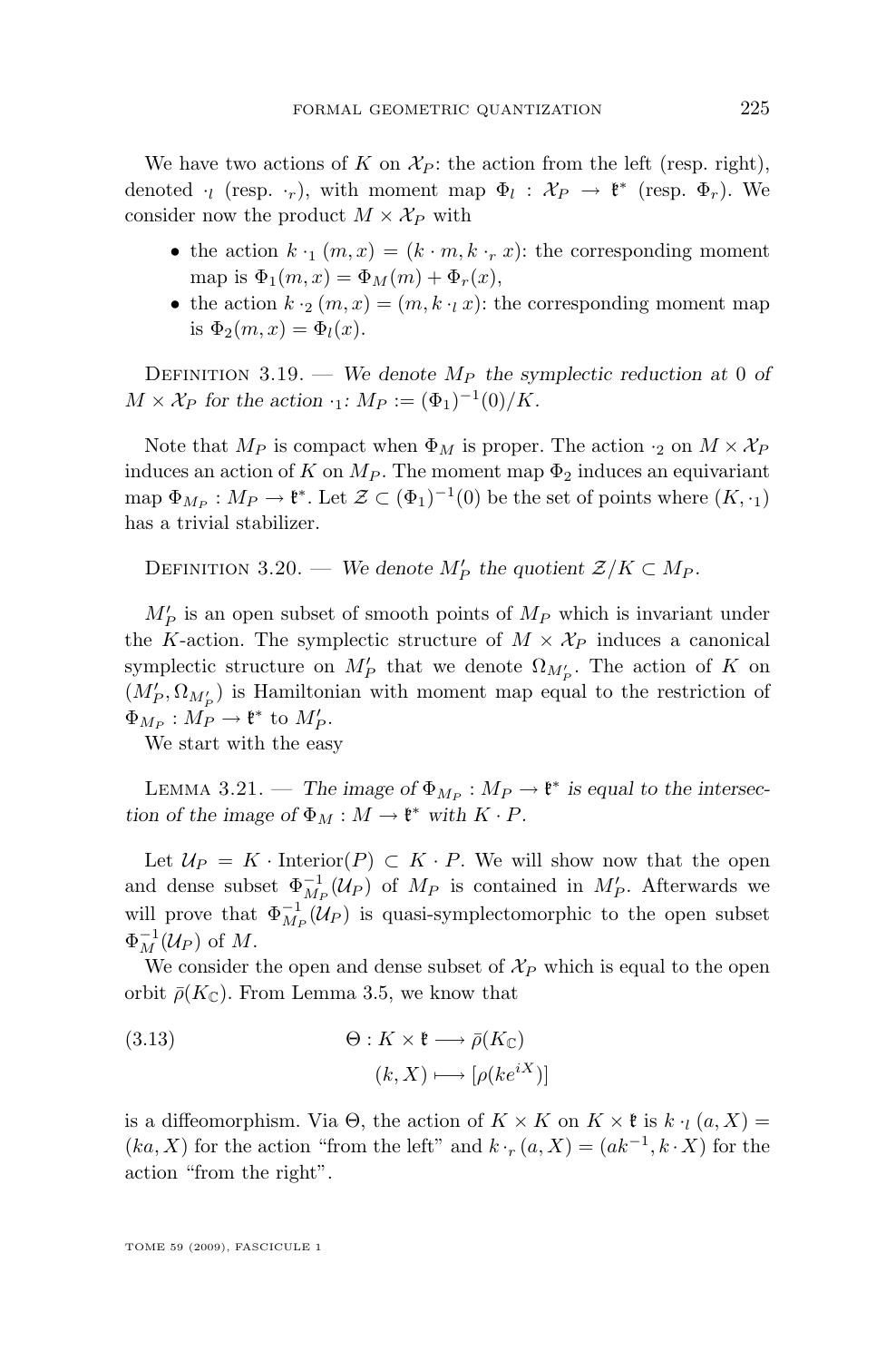We now consider the map  $\psi_K : \mathfrak{k} \to \mathfrak{k}^*$  defined by  $\psi_K(X) = \Phi_l([\rho(e^{iX})])$ . In other words,

$$
\psi_K(X) = \frac{\pi_K(i\rho(e^{i2X}))}{\text{Tr}(\rho(e^{i2X}))}.
$$

Consider the function  $F_K$ :  $\mathfrak{k} \to \mathbb{R}$ ,  $F_K(X) = \ln(\text{Tr}(\rho(e^{-iX}))$ . Let  $L_K$ :  $\mathfrak{k} \to \mathfrak{k}^*$  be its Legendre transform.

PROPOSITION 3.22.

- We have  $\psi_K(X) = L_K(-2X)$ , for  $X \in \mathfrak{k}$ .
- The function  $F_K$  is strictly convex.
- The map  $\psi_K$  realizes an equivariant diffeomorphism between  $\mathfrak k$  and  $U_P$ .
- The image of  $\Phi_l : \mathcal{X}_P \to \mathfrak{k}^*$  is equal to the closure of  $\mathcal{U}_P$ .
- $\Phi_l^{-1}(\mathcal{U}_P) = \bar{\rho}(K_{\mathbb{C}}).$

*Proof.* — For  $X, Y \in \mathfrak{k}$  we consider the function  $\tau(s) = F_K(X + sY)$ . Since  $F_K$  is K-invariant we can restrict our computation to the case where  $X \in \mathfrak{t}$ . We will use the decomposition of  $Y \in \mathfrak{k}$  relatively to the T-weights on  $\mathfrak{k}_{\mathbb{C}}$ :  $Y = \sum_{\alpha} Y_{\alpha}$  where  $\text{ad}(Z)Y_{\alpha} = i\alpha(Z)Y_{\alpha}$  for any  $Z \in \mathfrak{t}$ , and  $Y_0 \in \mathfrak{t}$ . We have

$$
\tau'(s) = \frac{-i}{\text{Tr}(\rho(e^{-iX_s}))} \text{Tr}\left(\rho(e^{-iX_s})\rho\left(\frac{e^{i\text{ ad}(X_s)}-1}{i\text{ ad}(X_s)}Y\right)\right)
$$

$$
= \frac{-i}{\text{Tr}(\rho(e^{-iX_s}))} \text{Tr}\left(\rho(e^{-iX_s})\rho(Y)\right)
$$

$$
= \frac{1}{\text{Tr}(\rho(e^{-iX_s}))} \langle \pi_K(i\rho(e^{-iX_s})), Y \rangle
$$

where  $X_s = X + sY$ . Since by definition  $\tau'(0) = \langle L_K(X), Y \rangle$ , the first point is proved. For the second derivative we have

$$
\tau''(0) = -\left(\frac{\text{Tr}(\rho(e^{-iX})\rho(iY))}{\text{Tr}(\rho(e^{-iX}))}\right)^2 + \frac{\text{Tr}\left(\rho(e^{-iX})\rho\left(\frac{e^{i\operatorname{ad}(X)}-1}{i\operatorname{ad}(X)}iY)\rho(iY)\right)}{\text{Tr}(\rho(e^{-iX}))}
$$

$$
= R_1 + R_2
$$

where

$$
R_1 = \frac{\text{Tr}\left(\rho(e^{-iX})\rho(iY_0)\rho(iY_0)\right)}{\text{Tr}(\rho(e^{-iX}))} - \left(\frac{\text{Tr}(\rho(e^{-iX})\rho(iY_0))}{\text{Tr}(\rho(e^{-iX}))}\right)^2
$$

$$
= \frac{\sum_j e^{-(\alpha_j,X)} \langle \alpha_j, Y_0 \rangle^2}{\sum_j e^{-(\alpha_j,X)}} - \left(\frac{\sum_j e^{-(\alpha_j,X)} \langle \alpha_j, Y_0 \rangle}{\sum_j e^{-(\alpha_j,X)}}\right)^2
$$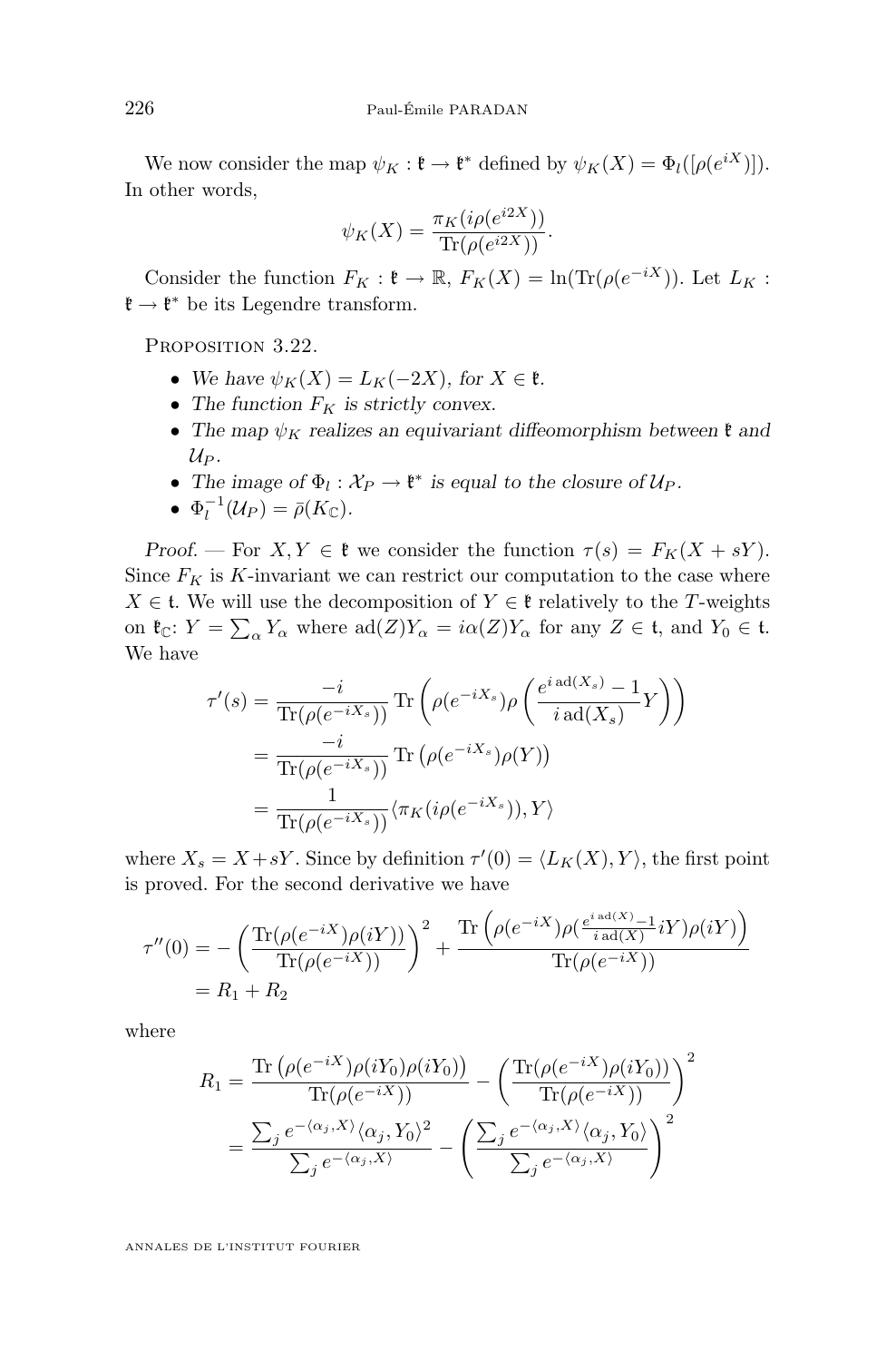<span id="page-29-0"></span>and

$$
R_2 = \frac{1}{\text{Tr}(\rho(e^{-iX}))} \sum_{\alpha \neq 0, \beta \neq 0} \frac{e^{-\langle \alpha, X \rangle} - 1}{-\langle \alpha, X \rangle} \text{Tr}(\rho(e^{-iX})\rho(iY_{\alpha})\rho(iY_{\beta}))
$$
  
= 
$$
\frac{1}{\text{Tr}(\rho(e^{-iX}))} \sum_{\alpha \neq 0, j} \frac{e^{-\langle \alpha, X \rangle} - 1}{-\langle \alpha, X \rangle} e^{-\langle \alpha_j, X \rangle} \|\rho(Y_{\alpha})v_j\|^2.
$$

It is now easy to see that  $R_1$  and  $R_2$  are nonnegative and that  $R_1 + R_2 > 0$ if  $Y \neq 0$ . We have proved that  $F_K$  is strictly convex. So, its Legendre transform  $L_K$  realizes a diffeomorphism of  $\ell$  onto its image. Using the first point we know that  $\psi_K$  realizes a diffeomorphism of  $\mathfrak k$  onto its image. The map  $\psi_K$  is equivariant and coincides with  $\psi_T$  on t. We have proved in Proposition [3.13](#page-24-0) that the image of  $\psi_T$  is equal to the interior of P, hence the image of  $\psi_K$  is  $\mathcal{U}_P$ .

For the last two points we first remark that

(3.14) 
$$
\Phi_l\big([\rho(ke^{iX})]\big) = k \cdot \psi_K(X)
$$

hence the image of  $\Phi_l$  is the closure of  $\mathcal{U}_P$ . If we use the fact that  $\psi_K$  is a diffeomorphism from  $\mathfrak k$  onto  $\mathcal U_P$ , (3.14) shows that  $\Phi_l^{-1}(K \cdot \xi) \cap \bar{\rho}(K_{\mathbb C})$  is a non empty and closed subset of  $\Phi_l^{-1}(K \cdot \xi)$  for any  $\xi \in \mathcal{U}_P$  (in fact it is a  $K \times K$ -orbit). On the other hand  $\Phi_l^{-1}(K \cdot \xi) \cap (\mathcal{X}_P \setminus \overline{\rho}(K_{\mathbb{C}}))$  is also a closed subset of  $\Phi_l^{-1}(K \cdot \xi)$  since  $\bar{\rho}(K_{\mathbb{C}})$  is open in  $\mathcal{X}_P$ . Since  $\Phi_l^{-1}(K \cdot \xi)$  is connected the second subset is empty: in other words  $\Phi_l^{-1}(K \cdot \xi) \subset \bar{\rho}(K_{\mathbb{C}})$ .

We introduce now the equivariant diffeomorphism

(3.15) 
$$
\Upsilon: K \times \mathcal{U}_P \longrightarrow \bar{\rho}(K_{\mathbb{C}})
$$

$$
(k, \xi) \longmapsto \Theta(k, \psi_K^{-1}(\xi)).
$$

We now consider  $K \times \mathcal{U}_P$  equipped with the symplectic structure  $\Upsilon^*(\Omega_{\mathcal{X}_P}),$ and the Hamiltonian action of  $K \times K$ : the moment maps satisfy

(3.16) 
$$
\Upsilon^*(\Phi_l)(k,\xi) = k \cdot \xi \text{ and } \Upsilon^*(\Phi_r)(k,\xi) = -\xi.
$$

Proposition 3.23. — *We have*

$$
\Upsilon^*(\Omega_{\mathcal{X}_P}) = d\lambda + d\eta
$$

where  $\lambda$  is the Liouville 1-form on  $K \times \mathfrak{k}^* \simeq T^*K$  and  $\eta$  is an invariant 1-form on  $U_P \subset \mathfrak{k}^*$  which is killed by the vectors tangent to the K-orbits.

*Proof.* — Let  $E_1, \ldots, E_r$  be a basis of  $\mathfrak{k}$ , with dual basis  $\xi^1, \ldots, \xi^r$ . Let  $\omega^i$  the 1-form on K, invariant by left translation and equal to  $\xi^i$  at the identity. The Liouville 1-form is  $\lambda = -\sum_i \omega^i \otimes E_i$ . For  $X \in \mathfrak{k}$  we denote  $X_l(k,\xi) = \frac{d}{dt}\vert_0 e^{-tX} \cdot_l (k,\xi)$  and  $X_r(k,\xi) = \frac{d}{dt}\vert_0 e^{-tX} \cdot_r (k,\xi)$  the vector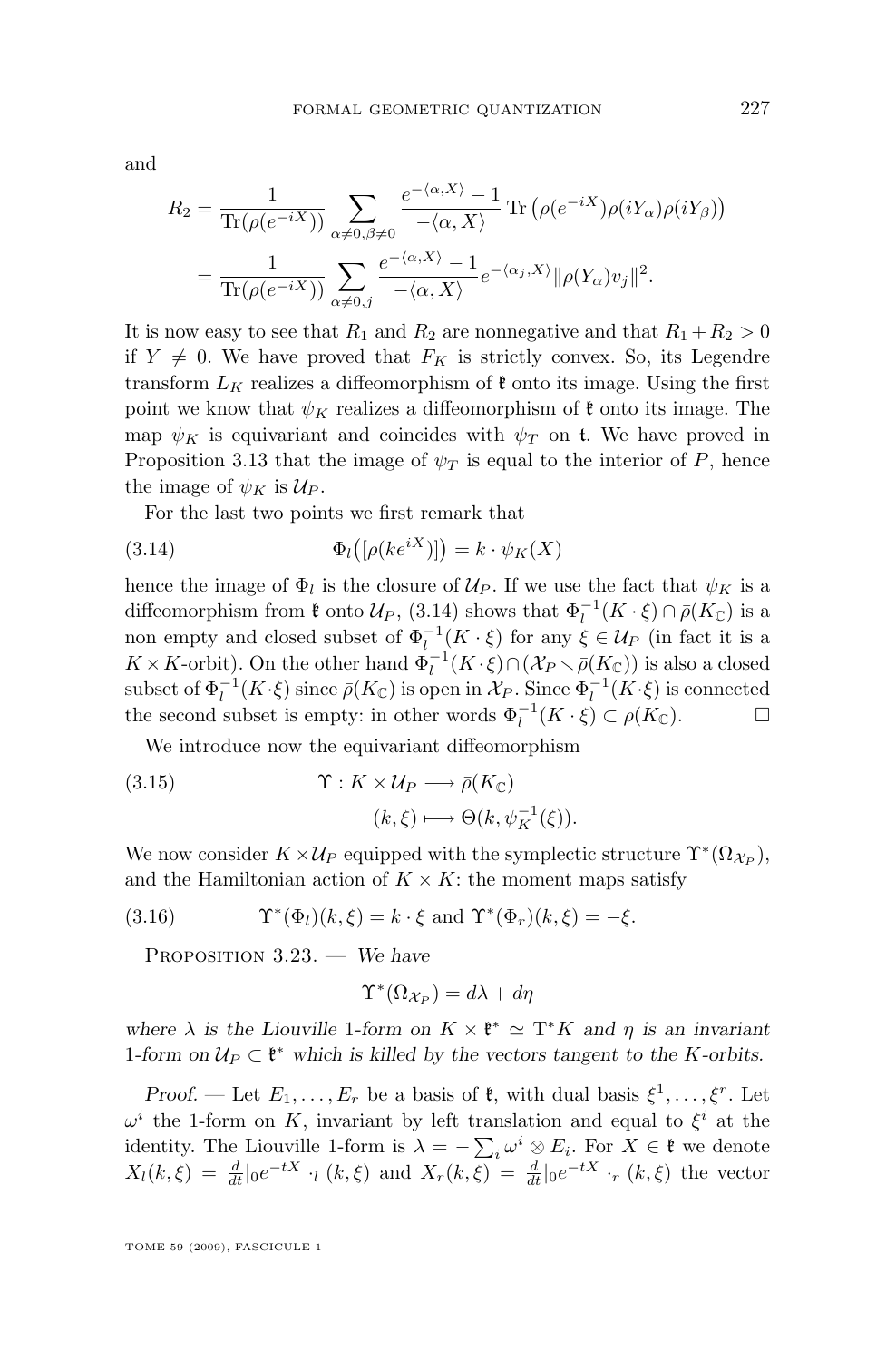<span id="page-30-0"></span>fields generated by the action of  $K \times K$ . Since  $\iota(X_l)d\lambda = -d\langle \Phi_l, X \rangle$  and  $\iota(X_r)d\lambda = -d\langle \Phi_r, X \rangle$ , the closed invariant 2-form  $\beta = \Upsilon^*(\Omega_{\mathcal{X}_P}) - d\lambda$  is  $K \times K$  invariant and is killed by the vectors tangent to the orbits: (\*)  $\iota(X_l)\beta = \iota(X_r)\beta = 0$  for all  $X \in \mathfrak{k}$ . We have  $\beta = \beta_2 + \beta_1 + \beta_0$  where  $\beta_2 = \sum_{i,j} a_{ij}(\xi)\omega^i \wedge \omega^j$ ,  $\beta_1 = \sum_{i,j} b_{ij}(\xi)\omega^i \wedge dE_j$ , and  $\beta_0$  is an invariant 2-form on  $\mathcal{U}_P$ . The equalities (\*) gives  $\iota(X_l)\beta_2 = \iota(X_l)\beta_1 = 0$  which imply that  $\beta_2 = \beta_1 = 0$ . So  $\beta = \beta_0$  is a closed invariant 2-form on  $\mathcal{U}_P$  which is killed by the vectors tangent to the K-orbits. Since  $\mathcal{U}_P$  admits a retraction to  $\{0\}$ ,  $\beta = d\eta$  where  $\eta$  is an invariant 1-form on  $\mathcal{U}_P$  which is killed by the vectors tangent to the K-orbits.  $\square$ 

If  $(m, x) \in M \times \mathcal{X}_P$  belongs to  $\Phi_1^{-1}(0)$ , we denote  $[m, x]$  the corresponding element in  $M_P$ . By definition we have  $\Phi_{M_P}([m,x]) = \Phi_l(x)$  for  $[m,x] \in$  $M_P$ , hence the image of  $\Phi_{M_P}$  is included in the closure of  $\mathcal{U}_P$ . We see also that  $[m, x] \in \Phi_{M_P}^{-1}(\mathcal{U}_P)$  if and only if  $x \in \Phi_l^{-1}(\mathcal{U}_P) = \overline{\rho}(K_{\mathbb{C}})$ . Since  $(K, \cdot_r)$ acts freely on  $\bar{\rho}(K_{\mathbb{C}})$ , we see that  $(K, \cdot_1)$  acts freely on  $\Phi_{M_P}^{-1}(\mathcal{U}_P)$ : the open and dense set  $\Phi_{M_P}^{-1}(\mathcal{U}_P) \subset M_P$  is then contained in  $M_P'$ .

Now, we can state our main result which compares the open invariant subsets  $\Phi_M^{-1}(\mathcal{U}_P) \subset M$  and  $\Phi_{M_P}^{-1}(\mathcal{U}_P) \subset M_P$  equipped respectively with the symplectic structures  $\Omega_M$  and  $\Omega_{M_P'}$ .

THEOREM 3.24. —  $\Phi_{M_P}^{-1}(\mathcal{U}_P)$  is an open and dense subset of smooth *points in*  $M_P$ . There exists an equivariant diffeomorphism  $\Psi : \Phi_M^{-1}(\mathcal{U}_P) \to$  $\Phi_{M_P}^{-1}(\mathcal{U}_P)$  such that

$$
\Psi^*(\Omega_{M_P'}) = \Omega_M + d\Phi_M^* \eta.
$$

*Here*  $\eta$  *is an invariant* 1*-form on*  $U_P$  *which is killed by the vectors tangent to the K*-orbits. Moreover the path  $\Omega^t = \Omega_M + td\Phi_M^* \eta$ , defines a homotopy *of symplectic* 2-forms between  $\Omega_M$  and  $\Psi^*(\Omega_{M_P^{\prime}})$ .

*Remark 3.25. —* The map Ψ will be called a *quasi*-symplectomorphism.

*Proof. —* Consider the immersion

$$
\psi: \Phi_M^{-1}(\mathcal{U}_P) \longrightarrow M \times \mathcal{X}_P
$$

$$
m \longmapsto (m, \Upsilon(e, \Phi_M(m))).
$$

We have  $\Phi_1(\psi(m)) = \Phi_M(m) + \Upsilon^* \Phi_r(e, \Phi_M(m)) = 0$ , and  $\Phi_2(\psi(m)) =$  $\Upsilon^*\Phi_l(e, \Phi_M(m)) = \Phi_M(m) \in \mathcal{U}_P$  (see [\(3.16\)](#page-29-0)). Hence for all  $m \in \Phi_M^{-1}(\mathcal{U}_P)$ , we have  $\psi(m) \in \Phi_1^{-1}(0)$ , and its class  $[\psi(m)] \in M_P$  belongs to  $\Phi_{M_P}^{-1}(\mathcal{U}_P)$ .

We denote  $\Psi : \Phi_M^{-1}(\mathcal{U}_P) \to \Phi_{M_P}^{-1}(\mathcal{U}_P)$  the map  $m \mapsto [\psi(m)]$ . Let us show that it defines a diffeomorphism. If  $\Psi(m) = \Psi(m')$ , there exists  $k \in K$  such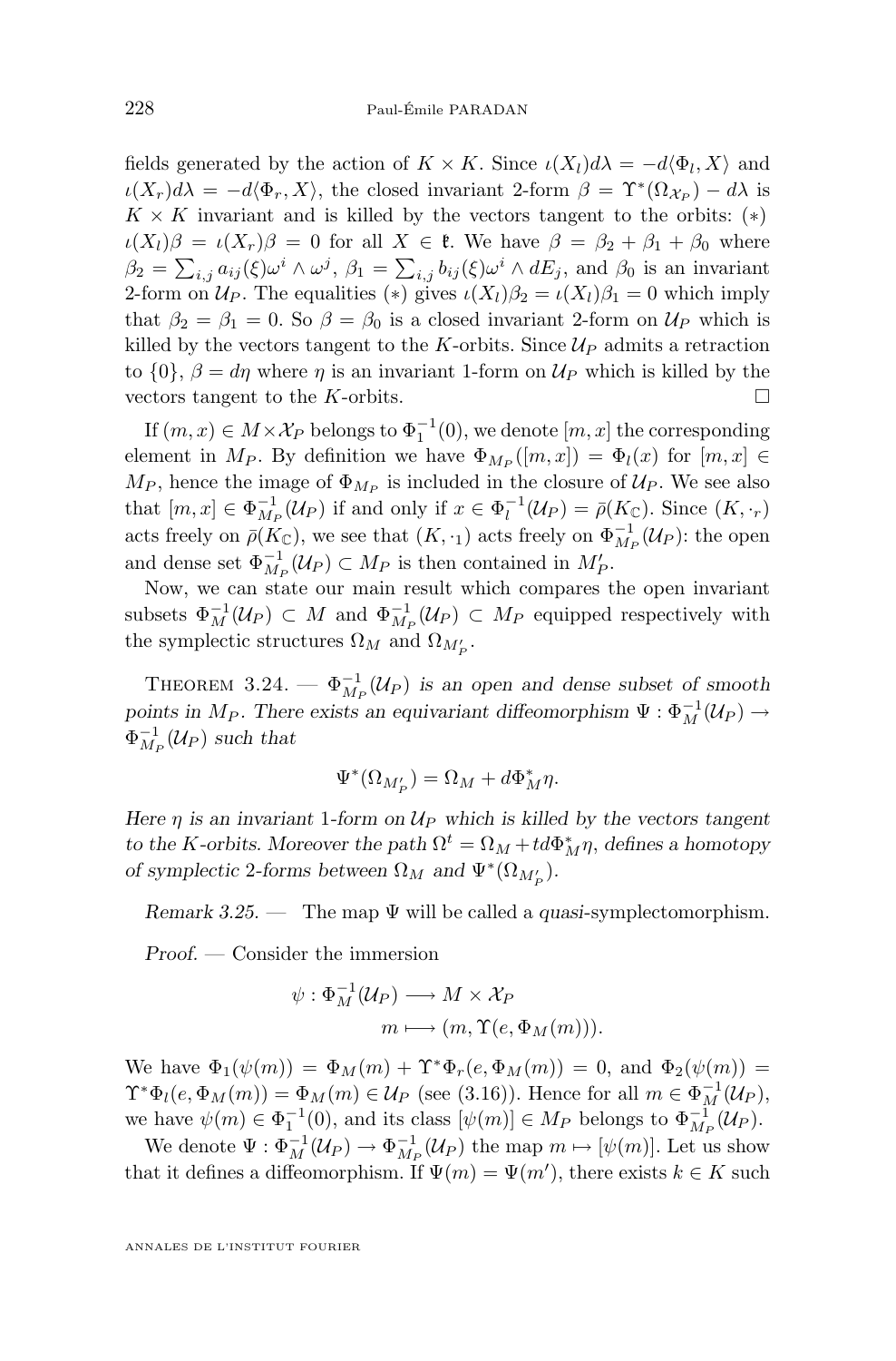that

$$
(m, \Upsilon(e, \Phi_M(m))) = k \cdot_1 (m', \Upsilon(e, \Phi_M(m')))
$$
  
=  $(k \cdot m', k \cdot_r \Upsilon(e, \Phi_M(m')))$   
=  $(k \cdot m', \Upsilon(k^{-1}, k \cdot \Phi_M(m'))).$ 

Since  $\Upsilon$  is a diffeomorphism, we must have  $k = e$  and  $m = m'$ : the map  $\Psi$  is one to one. Consider now  $(m, x) \in \Phi_1^{-1}(0)$  such that  $\Phi_{M_P}([m, x]) =$  $\Phi_l(x) \in \mathcal{U}_P$ : then  $x \in \Phi_l^{-1}(\mathcal{U}_P) = \bar{\rho}(K_{\mathbb{C}}) = \text{Image}(\Upsilon)$ . We have  $x = \Upsilon(k, \xi)$ where  $\xi = -\Phi_r(x) = \Phi_M(m)$ . Finally

$$
(m, x) = (m, \Upsilon(k, \Phi_M(m)))
$$
  
=  $k^{-1} \cdot (k \cdot m, \Upsilon(e, k \cdot \Phi_M(m)))$   
=  $k^{-1} \cdot (k \cdot m)$ .

We have proved that  $\Psi$  is onto.

In order to show that  $\Psi$  is a submersion we must show that for  $m \in$  $\Phi_M^{-1}(\mathcal{U}_P)$ 

$$
\operatorname{Image}(\mathrm{T}_m \psi) \oplus \mathrm{T}_{\psi(m)}(K \cdot_1 \psi(m)) = \mathrm{T}_{\psi(m)} \Phi_1^{-1}(0).
$$

Here  $T_m \psi : T_m M \to T_{\psi(m)}(M \times \mathcal{X}_P)$  is the tangent map, and  $T_{\psi(m)}(K \cdot_1$  $\psi(m)$  denotes the tangent space at  $\psi(m)$  of the  $(K, \cdot_1)$ -orbit. We have  $\dim(\text{Image}(T_m\psi)) + \dim(T_{\psi(m)}(K \cdot_1 \psi(m))) = \dim(T_{\psi(m)}\Phi_1^{-1}(0))$  so it is sufficient to prove that

$$
\text{Image}(\mathrm{T}_m \psi) \cap \mathrm{T}_{\psi(m)}(K \cdot_1 \psi(m)) = \{0\}.
$$

Consider  $(v, w) \in \text{Image}(T_m \psi) \cap T_{\psi(m)}(K \cdot_1 \psi(m))$ . There exists  $X \in \mathfrak{k}$  such  $(v, w) = \frac{d}{dt} |_{0} e^{tX} \cdot_{1} \psi(m) : v = \frac{d}{dt} |_{0} e^{tX} \cdot m$  and  $w = \frac{d}{dt} |_{0} e^{tX} \cdot_{r} \Upsilon(e, \Phi_{M}(m))$ . On the other hand, since  $(v, w) \in \text{Image}(T_m \psi)$ , we have

$$
w = \frac{d}{dt}\Big|_{0} \Upsilon(e, \Phi_M(e^{tX} \cdot m)).
$$

Since  $e^{tX} \cdot_r \Upsilon(e, \Phi_M(m)) = \Upsilon(e^{-tX}, \Phi_M(e^{tX} \cdot m))$  we obtain that

$$
\frac{d}{dt}\Big|_{0}\Upsilon(e^{-tX},\Phi_M(e^{tX}\cdot m))=\frac{d}{dt}\Big|_{0}\Upsilon(e,\Phi_M(e^{tX}\cdot m)),
$$

or in other words  $\frac{d}{dt}\Big|_0 \Upsilon(e^{-tX}, \Phi_M(m)) = 0$ . Since  $\Upsilon$  is a diffeomorphism we have  $X = 0$ , and then  $(v, w) = 0$ .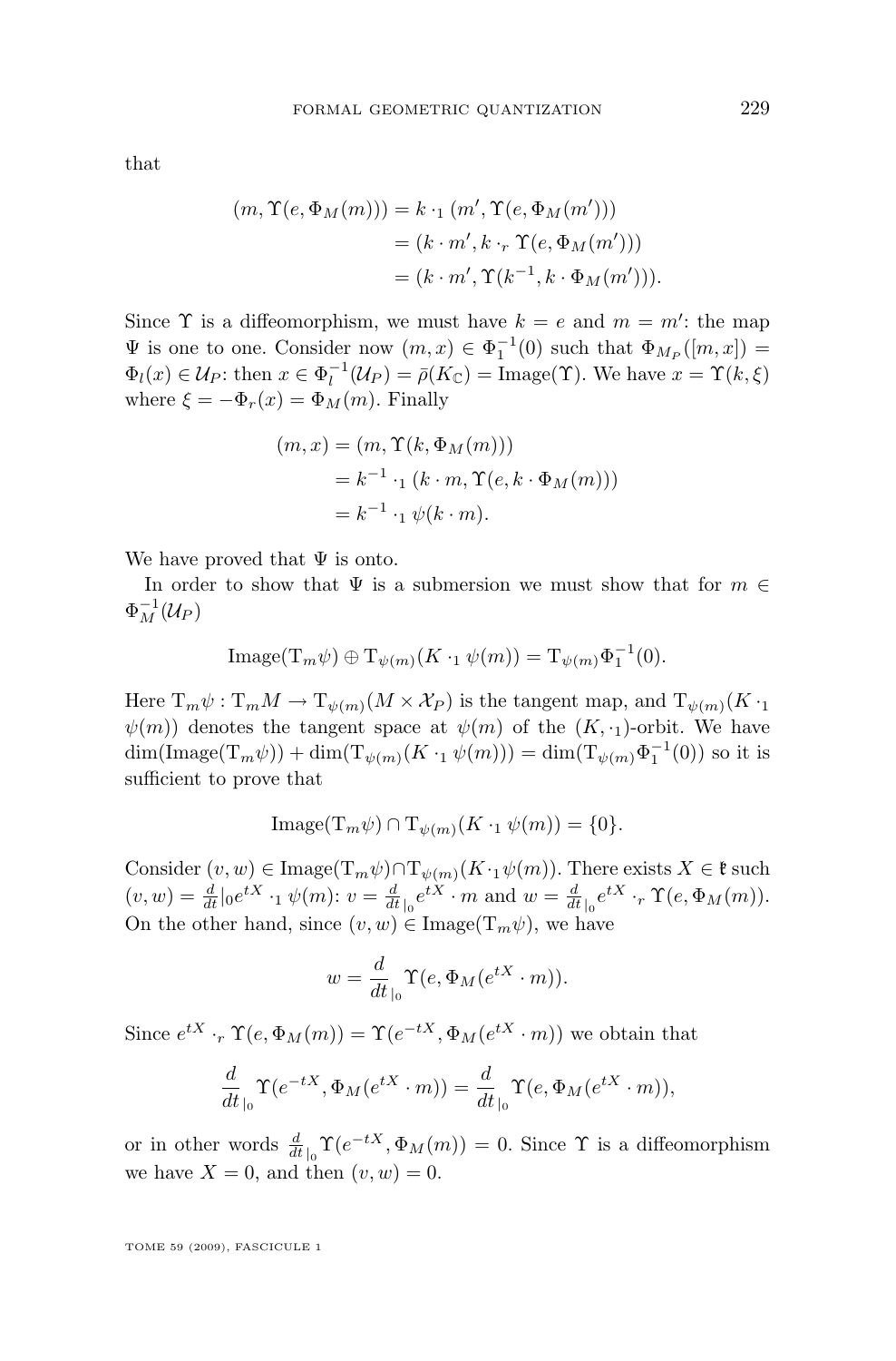We can now compute the pull-back by  $\Psi$  of the symplectic form  $\Omega_{M_P'}$ . We have

$$
\Psi^*(\Omega_{M_P'}) = \psi^*(\Omega_M + \Omega_{\mathcal{X}_P})
$$
  
=  $\Omega_M + \Phi_M^* \Upsilon^*(\Omega_{\mathcal{X}_P})$   
=  $\Omega_M + d\Phi_M^* \eta$ .

It remains to prove that for every  $t \in [0,1]$ , the 2-form  $\Omega^t = \Omega_M +$  $td\Phi_M^* \eta$  is non-degenerate. Take  $t \neq 0$ ,  $m \in \Phi_M^{-1}(\mathcal{U}_P)$  and suppose that the contraction of  $\Omega^t|_m$  by  $v \in \mathrm{T}_m M$  is equal to 0. For every  $X \in \mathfrak{k}$  we have

$$
0 = \Omega^t(X_M(m), v)
$$
  
=  $- \iota(v) d \langle \Phi_M, X \rangle_{|m} + t \iota(v) \iota(X_M) d \Phi_M^* \eta_{|m}$   
=  $- \iota(v) d \langle \Phi_M, X \rangle_{|m}$ 

since  $\iota(X_M)d\Phi_M^*\eta = d\Phi_M^*(\iota(X_{\mathfrak{k}^*})\eta) = 0$ . Thus we have  $T_m\Phi_M(v) = 0$ , and then  $\iota(v)d\Phi_M^*\eta = 0$ . Finally we have that  $0 = \iota(v)\Omega^t|_m = \iota(v)\Omega_M|_m$ . But  $\Omega_M$  is non-degenerate, so  $v = 0$ .

#### **3.5. Formal quantization: second definition**

We suppose here that the Hamiltonian K-manifold  $(M, \Omega_M, \Phi_M)$  is *proper* and admits a Kostant-Souriau line bundle L. Now we consider the complex  $K \times K$ -submanifold  $\mathcal{X}_P$  of  $\mathbb{P}(E)$ . Since  $\mathcal{O}(-1)$  is a  $K \times K$ equivariant Kostant-Souriau line bundle on the projective space  $\mathbb{P}(E)$  the restriction

$$
(3.17) \t\t\t L_P = \mathcal{O}(-1)|_{\mathcal{X}_P}
$$

is a Kostant-Souriau line bundle on  $\mathcal{X}_P$ . Hence  $L \boxtimes L_P$  is a Kostant-Souriau line bundle on the product  $M \times \mathcal{X}_P$ . In Section [2.2](#page-8-0) we have defined the quantization  $\mathcal{Q}_K(M_P)$  of the (singular) reduced space  $M_P :=$  $(M \times \mathcal{X}_P)/\!\!/_{0}(K, \cdot_1).$ 

*Notation.* —  $O_K(r)$  will be any element  $\sum_{\mu \in \widehat{K}} m_{\mu} V_{\mu}^K$  of  $R^{-\infty}(K)$  where  $\mu = 0$  if  $||\mu|| < r$ . The limit  $\lim_{\Delta \to \infty} O_K(r) = 0$  defines the notion of con $m_{\mu} = 0$  if  $\|\mu\| < r$ . The limit  $\lim_{r \to +\infty} O_K(r) = 0$  defines the notion of convergence in  $R^{-\infty}(K)$ .

PROPOSITION 3.26. — Let  $\varepsilon_P > 0$  be the radius of the biggest ball *center at*  $0 \in \mathfrak{t}^*$  *which is contained in the polytope P. We have* 

(3.18) 
$$
\mathcal{Q}_K(M_P) = \sum_{\|\mu\| < \varepsilon_P} \mathcal{Q}(M_\mu) V_\mu^K + O_K(\varepsilon_P).
$$

<span id="page-32-0"></span>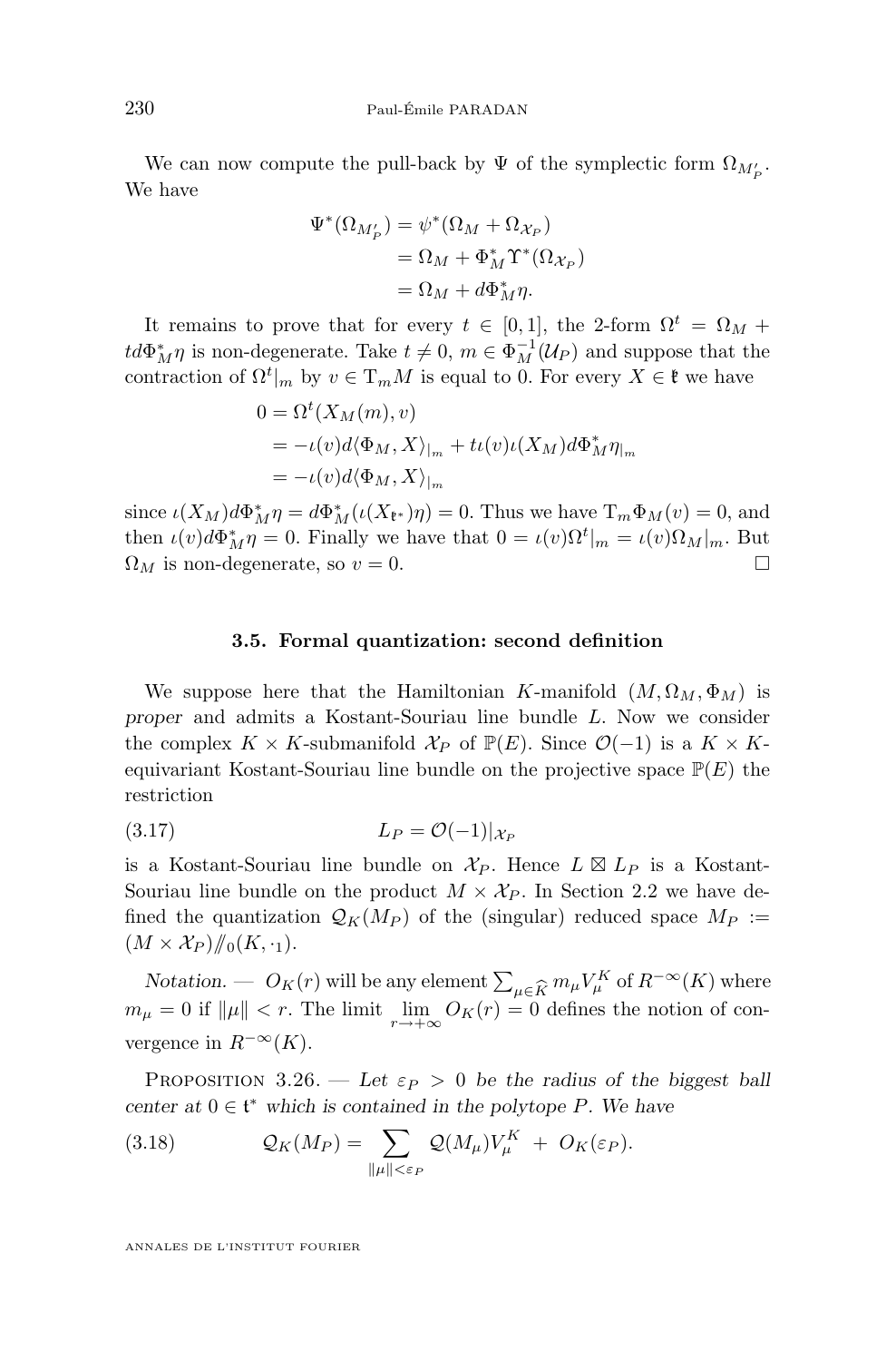*Proof. —* Theorem [2.4](#page-9-0) – "Quantization commutes with reduction in the singular setting" – tells us that  $\mathcal{Q}_K(M_P) = \sum_{\mu \in \widehat{K}} \mathcal{Q}((M_P)_{\mu})V_{\mu}^K$  where  $(M_P)$  is the symplectic reduction  $(M_P \times \overline{K \cdot \mu})/\int_{\mathbb{R}} K$  $(M_P)_{\mu}$  is the symplectic reduction  $(M_P \times \overline{K \cdot \mu})/N_0K$ .

Since the image of  $\Phi_{M_P}$  is equal to the intersection of  $K \cdot P = \mathcal{U}_P$  with the image of  $\Phi_M$ , we have  $\mathcal{Q}((M_P)_{\mu}) = 0$  if  $\mu \notin P \cap \text{Image}(\Phi_M)$ . We will now exploit Theorem [3.24](#page-30-0) to show that  $\mathcal{Q}((M_P)_{\mu}) = \mathcal{Q}(M_{\mu})$  if  $\mu$  belongs to the interior of P.

There exists a quasi-symplectomorphism  $\Psi$  between the open subset  $\Phi_M^{-1}(\mathcal{U}_P)$  of M and the open and dense subset  $\Phi_{M_P}^{-1}(\mathcal{U}_P)$  of  $M_P$ . Moreover one can see easily that the restriction of the Kostant-Souriau line bundle  $L_P \to \mathcal{X}_P$  to the open subset  $\bar{\rho}(K_{\mathbb{C}})$  is *trivial*. If  $L_{M_P}$  is the Kostant-Souriau line bundle on  $M_P$  induced by  $L \boxtimes L_P$ , then the pull-back of the restriction  $L_{M_P}|_{\Phi_M^{-1}(\mathcal{U}_P)}$  by  $\Psi$  is equivariantly diffeomorphic to the restriction of L to  $\Phi_M^{-1}(\mathcal{U}_P).$ 

Take now  $\mu \in \widehat{K}$  that belongs to the interior of the polytope P. The element  $\mathcal{Q}((M_P)_\mu) \in \mathbb{Z}$  is given by the index of a transversally elliptic symbol defined in a (small) neighborhood of  $\Phi_{M_P}^{-1}(\mu) \subset M_P$ . This symbol is defined through two auxiliary data: the Kostant-Souriau line bundle  $L_{M_P}$  and a compatible almost complex structure  $J$  which is defined in a neighborhood of  $\Phi_{M_P}^{-1}(\mu)$ . If we pull back everything by  $\Psi$ , we get a transversally elliptic symbol living in a (small) neighborhood of  $\Phi_M^{-1}(\mu) \subset M$  which is defined by the Kostant-Souriau line bundle  $L$  and an almost complex structure  $J_1$  *compatible with the symplectic structure*  $\Omega_1 := \Omega_M + d\Phi_M^* \eta$ . But since  $\Omega_t = \Omega_M + td\Phi_M^* \eta$  defines a homotopy of symplectic structures, any almost complex structure compatible with  $\Omega_M$  is homotopic to  $J_1$ . We have then shown that  $\mathcal{Q}(M_{\mu}) = \mathcal{Q}((M_{P})_{\mu})$  for any  $\mu$  belonging to the interior of P. So we have

$$
\mathcal{Q}_K(M_P) = \sum_{\mu \in \text{Interior}(P)} \mathcal{Q}(M_{\mu}) V_{\mu}^K + \sum_{\nu \in \partial P} \mathcal{Q}((M_P)_{\nu}) V_{\nu}^K.
$$

Since for  $\nu \in \partial P$  we have  $\|\nu\| \geq \varepsilon_P$ , the last equality proves [\(3.18\)](#page-32-0).

We work now with the dilated polytope  $nP$ , for any integer  $n \geq 1$ . The polytope  $nP$  is still K-adapted, so one can consider the reduced space<sup>(2)</sup>  $M_{nP}$  and Proposition [3.26](#page-32-0) gives that

(3.19) 
$$
\mathcal{Q}_K(M_{nP}) = \sum_{\|\mu\| < n\varepsilon_P} \mathcal{Q}(M_{\mu}) V_{\mu}^K + O_K(n\varepsilon_P).
$$

<sup>(2)</sup> These are the cut spaces denoted  $M_{\text{PEP}}^{(n)}$  in the introduction.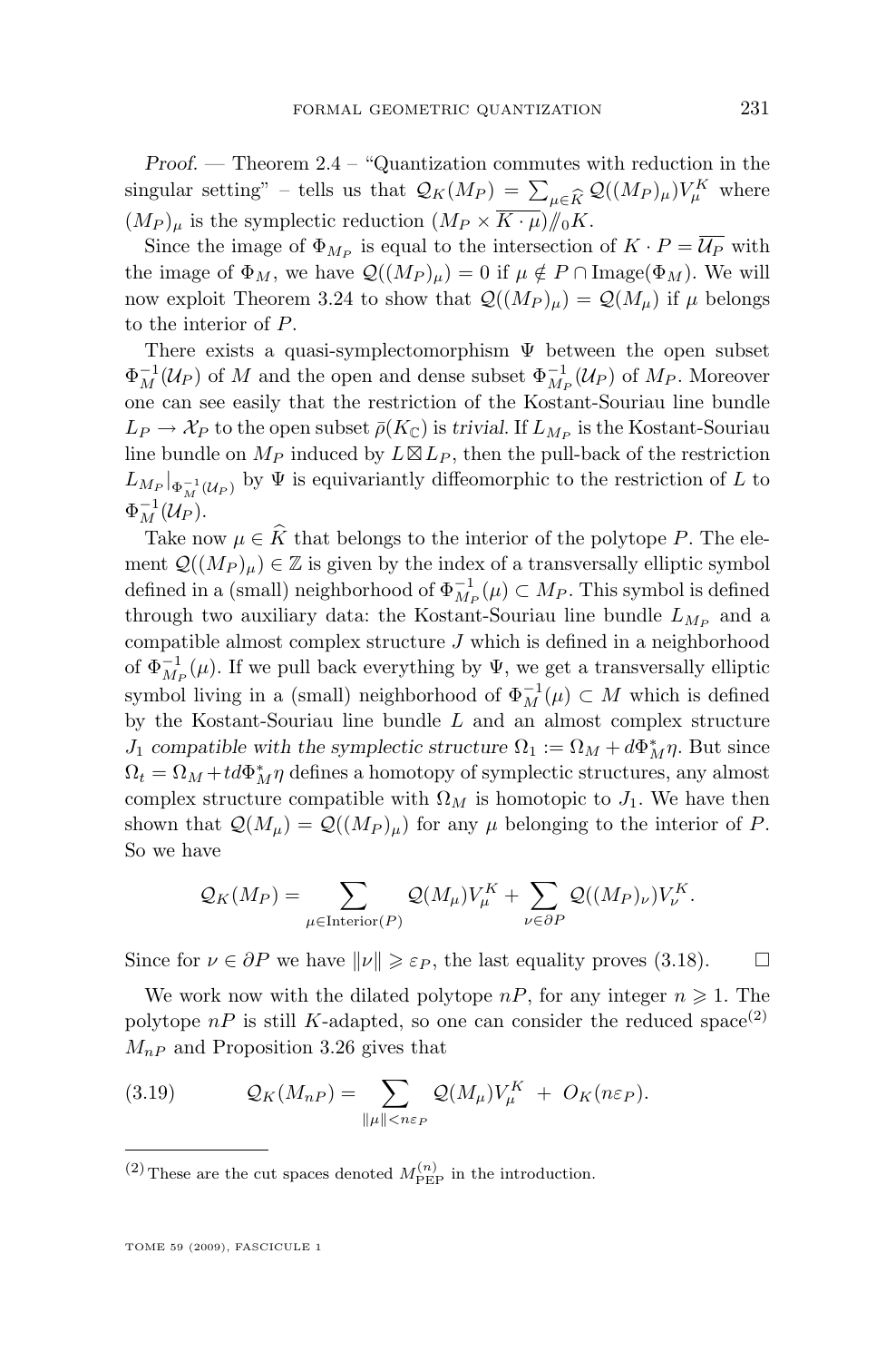<span id="page-34-0"></span>for any integer  $n \geqslant 1$ . We can summarize the result of this section in the following

PROPOSITION 3.27. — Let  $(M, \Omega_M)$  be a pre-quantized Hamiltonian K-manifold, with a proper moment map  $\Phi_M$ .

• For any integer  $n \geq 1$ , the (singular) compact Hamiltonian manifold  $M_{nP}$  contains as an open and dense subset, the open subset  $\Phi_M^{-1}(nU_P)$ *of* M*.*

• We have  $\mathcal{Q}_K^{-\infty}(M) = \lim_{n \to \infty} \mathcal{Q}_K(M_{nP}).$ 

#### **4. Functorial properties: Proof of Theorem [1.3](#page-4-0)**

This section is devoted to the proof of Theorem [1.3.](#page-4-0) We will use in a crucial way the characterisation of  $\mathcal{Q}_K^{-\infty}$  given in Proposition 3.27.

Let  $H \subset K$  be a closed and connected Lie subgroup. Here we consider a pre-quantized Hamiltonian K-manifold M which is *proper* as a Hamiltonian H-manifold. We want to compare  $\mathcal{Q}_K^{-\infty}(M)$  and  $\mathcal{Q}_H^{-\infty}(M)$ . For  $\mu \in \hat{K}$  and  $\nu \in \hat{H}$  we denote  $N_{\nu}^{\mu}$  the multiplicity of  $V_{\nu}^{H}$  in the restriction  $V_{\mu}^{K}|_{H}$ . We have seen in the introduction that  $N_{\nu}^{\mu}Q(M_{\mu,K}) \neq 0$  only for the  $\mu$  belonging to finite subset  $\widehat{K} \cap \Phi_K \left( K \cdot \Phi_H^{-1}(\nu) \right)$ . Then  $\mathcal{Q}_K^{-\infty}(M)$ is H-admissible and we have the following equality in  $R^{-\infty}(H)$ :

(4.1) 
$$
\mathcal{Q}_K^{-\infty}(M)|_H = \sum_{\nu \in \widehat{H}} m_{\nu} V_{\nu}^H
$$

with  $m_{\nu} = \sum_{\mu} N_{\nu}^{\mu} \mathcal{Q} (M_{\mu,K})$ . We will now prove that

$$
\mathcal{Q}_K^{-\infty}(M)|_H = \mathcal{Q}_H^{-\infty}(M).
$$

LEMMA 4.1. — The restriction  $\mathcal{Q}_K^{-\infty}(M)|_H$  is equal to  $\lim_{n\to\infty}\mathcal{Q}_K(M_{nP})|_H$ .

*Proof.* — Let us denote by  $P^o$  and ∂P respectively the interior and the boundary of the  $K$ -adapted polytope  $P$ . We write

$$
\mathcal{Q}_K^{-\infty}(M) = \sum_{\mu \in nP^o} \mathcal{Q}(M_{\mu,K}) V^K_{\mu} + \sum_{\mu \notin nP^o} \mathcal{Q}(M_{\mu,K}) V^K_{\mu}.
$$

On the other side

$$
\mathcal{Q}_K(M_{nP}) = \sum_{\mu \in nP^o} \mathcal{Q}(M_{\mu,K})V_{\mu}^K + \sum_{\mu \in n\partial P} \mathcal{Q}((M_{nP})_{\mu,K})V_{\mu}^K.
$$

So the difference  $D(n) = \mathcal{Q}_K^{-\infty}(M) - \mathcal{Q}_K(M_{nP})$  is equal to

$$
D(n) = -\sum_{\mu' \in n\partial P} \mathcal{Q}((M_{nP})_{\mu',K})V_{\mu}^K + \sum_{\mu \notin nP^o} \mathcal{Q}(M_{\mu,K})V_{\mu}^K.
$$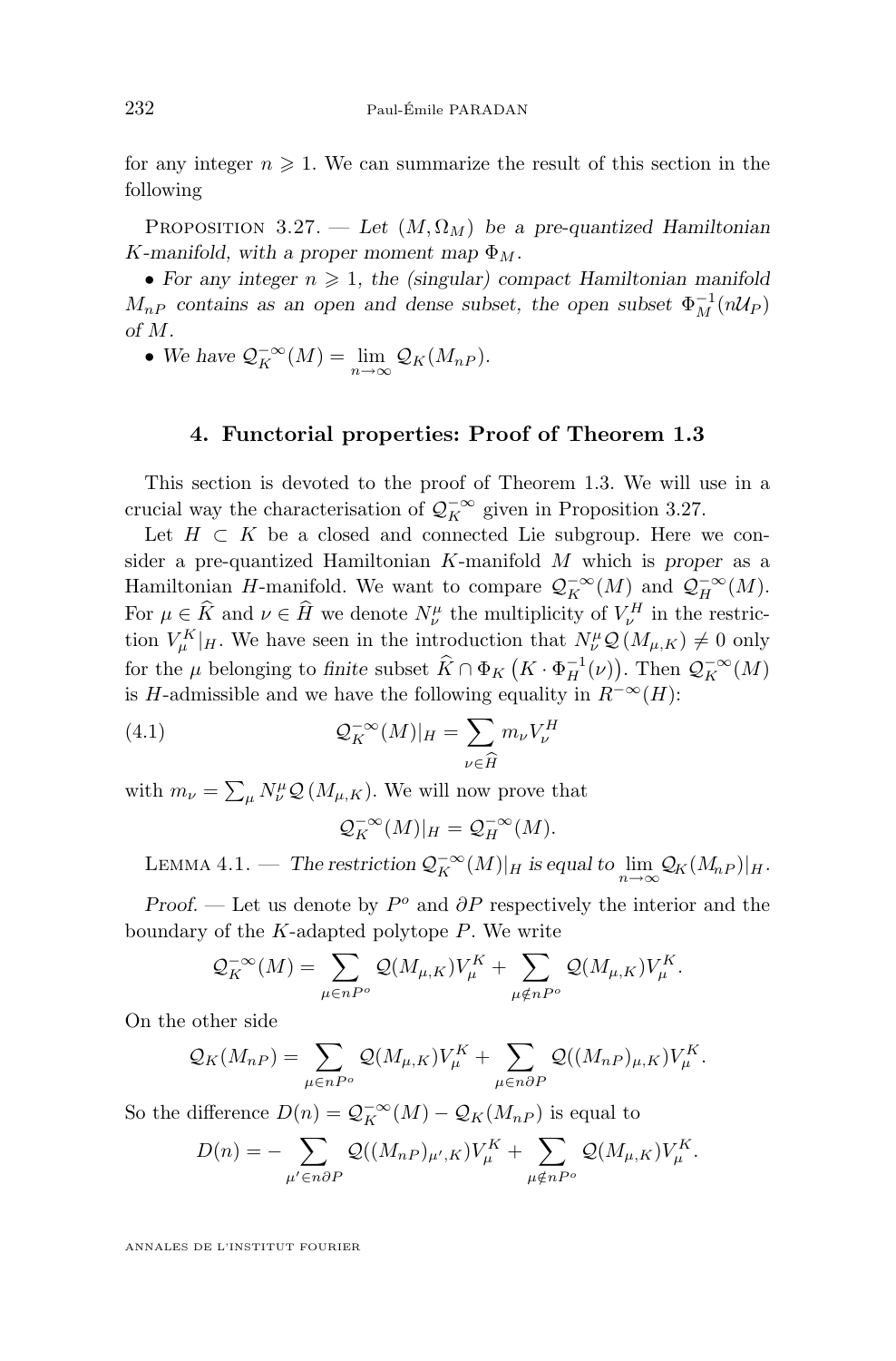We show now that the restriction  $D(n)|_H$  tends to 0 in  $R^{-\infty}(H)$  as n goes to infinity. For this purpose, we will prove that for any  $c > 0$  there exists  $n_c \in \mathbb{N}$  such that  $D(n)|_H = O_H(c)$  for any  $n \geq n_c$ .

For  $c > 0$  we consider the compact subset of  $\mathfrak{k}^*$  defined by

(4.2) 
$$
\mathcal{K}_c = \Phi_K \left( K \cdot \Phi_H^{-1} (\xi \in \mathfrak{h}^*, ||\xi|| \leqslant c) \right).
$$

Let  $n_c \in \mathbb{N}$  such that  $\mathcal{K}_c$  is included in  $K \cdot (n_c P^o)$ : hence  $\mathcal{K}_c \subset K \cdot (nP^o)$ for any  $n \geq n_c$ . We know that for  $\mu \in \widehat{K}$ , we have  $N^{\mu}_{\nu} \mathcal{Q}(M_{\mu,K}) \neq 0$  only for  $\mu \in \Phi_K$   $(K \cdot \Phi_H^{-1}(\nu))$ , and for  $\mu' \in \widehat{K}$ , we have  $N^{\mu'}_v \mathcal{Q}((M_{nP})_{\mu',K}) \neq 0$ only for  $\mu' \in nP \cap \Phi_K (K \cdot \Phi_H^{-1}(\nu)).$ 

Then if  $n \geqslant n_c$ , we have

$$
N^{\mu}_{\nu} \mathcal{Q} (M_{\mu,K}) = N^{\mu'}_{\nu} \mathcal{Q} ((M_{nP})_{\mu',K}) = 0
$$

for any  $\nu \in \widehat{H} \cap \{\xi \in \mathfrak{h}^*, \|\xi\| \leq c\}, \mu \notin nP^o$  and  $\mu' \in n\partial P$ . This means that  $D(n)|_H = O_H(c)$  for any  $n \geq n_c$ .

Since  $\mathcal{Q}_K(M_{nP})|_H = \mathcal{Q}_H(M_{nP})$ , we are led to the

LEMMA 4.2. – The limit 
$$
\lim_{n\to\infty} \mathcal{Q}_H(M_{nP})
$$
 is equal to  $\mathcal{Q}_H^{-\infty}(M)$ .

*Proof. —* Theorem [2.4](#page-9-0) – "Quantization commutes with reduction in the singular setting" – tells us that  $\mathcal{Q}_H(M_{nP}) = \sum_{\nu \in \widehat{H}} \mathcal{Q}((M_{nP})_{\nu,H}) V_{\nu}^H$  where  $(M_{nP})_{\nu,H}$  is the symplectic reduction  $(M_{nP})_{\nu,H}$  is the symplectic reduction

$$
(M_{nP} \times \overline{H \cdot \nu})/\!\!/_{0} H \cong (M \times \mathcal{X}_{nP} \times \overline{H \cdot \mu})/\!\!/_{(0,0)} H \times K.
$$

For  $c > 0$  we consider the compact subset of  $\mathcal{K}_c$  defined in (4.2). Let  $n_c \in \mathbb{N}$  such that  $\mathcal{K}_c \subset K \cdot (nP^o)$  for any  $n \geq n_c$ . This implies that

$$
\Phi_H^{-1}(\xi \in \mathfrak{h}^*, \|\xi\| \leqslant c) \subset \Phi_K^{-1}(K \cdot (nP^o))
$$

for  $n \geq n_c$ . Since  $M_{nP}$  "contains" the open subset  $\Phi_K^{-1}(K \cdot (nP^o))$ , arguments similar to those used in the proof of Proposition [3.26](#page-32-0) show that  $\mathcal{Q}((M_{nP})_{\nu,H}) = \mathcal{Q}(M_{\nu,H})$  for  $\|\nu\| \leq c$  and  $n \geq n_c$ . This means that

$$
\mathcal{Q}_H(M_{nP}) = \sum_{\|\nu\| \leq c} \mathcal{Q}(M_{\nu,H}) V_{\nu}^H + O_H(c) \quad \text{when} \quad n \geq n_c.
$$

It follows that  $\lim_{n \to \infty} \mathcal{Q}_H(M_{nP}) = \sum_{\nu \in \widehat{H}} \mathcal{Q}(M_{\nu,H}) V_{\nu}^H = \mathcal{Q}_H^{-\infty}(M).$ 

#### **5. The case of a Hermitian vector space**

Let  $(E, h)$  be a Hermitian vector space of dimension n.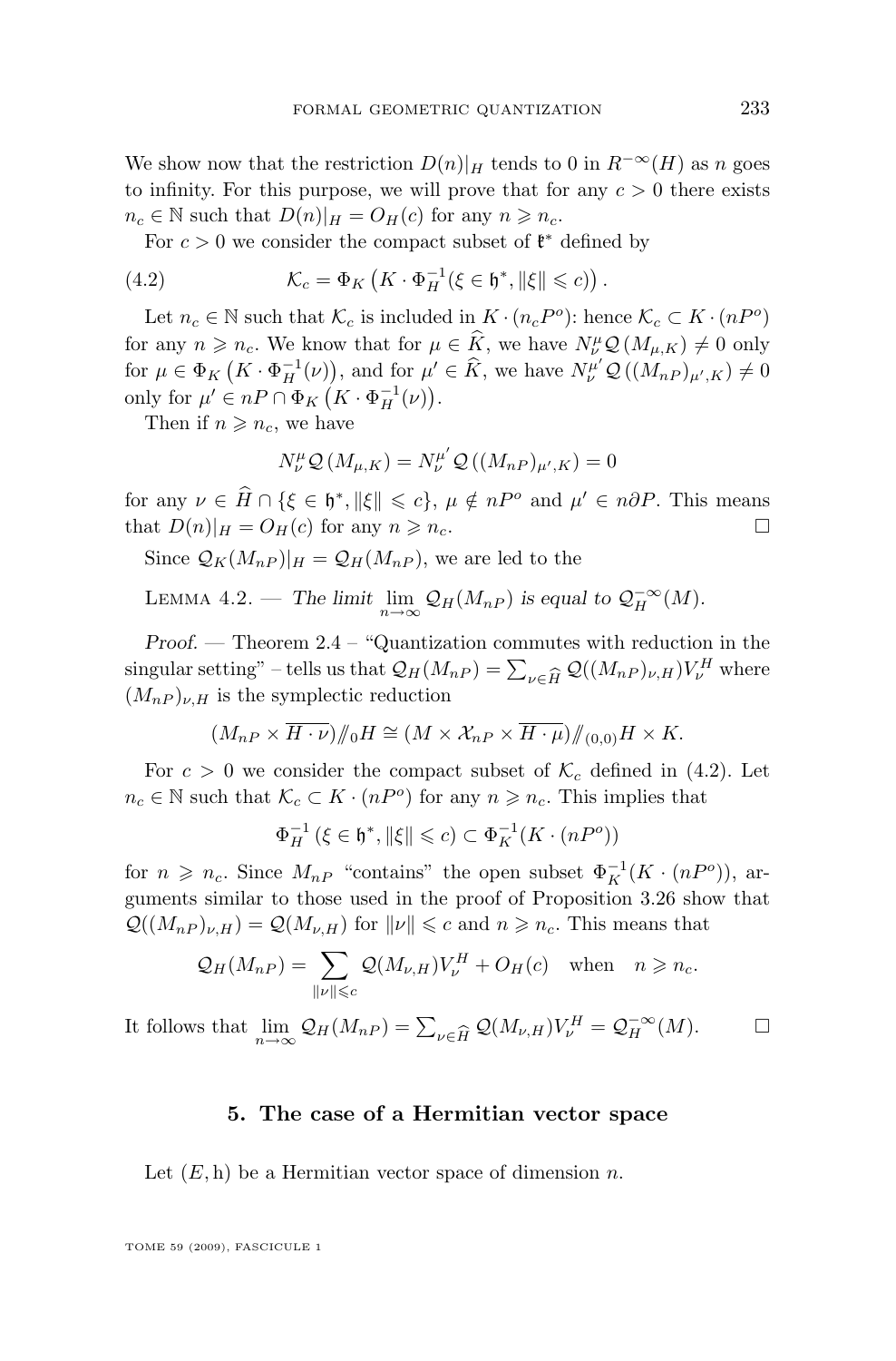#### **5.1. The quantization of** E

<span id="page-36-0"></span>Let  $U := U(E)$  be the unitary group with Lie algebra u. We use the isomorphism  $\epsilon : \mathfrak{u} \to \mathfrak{u}^*$  defined by  $\langle \epsilon(X), Y \rangle = - \text{Tr}(XY) \in \mathbb{R}$ . For  $v, w \in$ E, let  $v \otimes w^* : E \to E$  be the linear map  $x \mapsto h(x, w)v$ .

Let  $E_{\mathbb{R}}$  be the space E view as a real vector space. Let  $\Omega$  be the imaginary part of  $-h$ , and let J the complex structure on  $E_{\mathbb{R}}$ . Then on  $E_{\mathbb{R}}$ ,  $\Omega$  is a (constant) symplectic structure and  $\Omega(-, J-)$  defines a scalar product. The action of U on  $(E_{\mathbb{R}}, \Omega)$  is Hamiltonian with moment map  $\Phi : E \to \mathfrak{u}^*$ defined by  $\langle \Phi(v), X \rangle = \frac{1}{2} \Omega(Xv, v)$ . Via  $\epsilon$ , the moment map  $\Phi$  is defined by

(5.1) 
$$
\Phi(v) = \frac{1}{2i}v \otimes v^*.
$$

The pre-quantization data  $(L, \langle -, -\rangle, \nabla)$  on the Hamiltonian U-manifold  $(E_{\mathbb{R}}, \Omega, \Phi)$  is a trivial line bundle L with a trivial action of U equipped with the Hermitian structure  $\langle s, s' \rangle_v = e^{\frac{-h(v,v)}{2}} s \overline{s'}$  and the Hermitian connexion  $\nabla = d - i\theta$  where  $\theta$  is the 1-form on E defined by  $\theta = \frac{1}{2}\Omega(v, dv)$ .

The traditional quantization of the Hamiltonian U-manifold  $(E_{\mathbb{R}}, \Omega, \Phi)$ , that we denote  $Q_U^{L^2}(E)$ , is the *Bargman space* of entire holomorphic functions on  $E$  which are  $L^2$  integrable with respect to the Gaussian measure  $e^{-\frac{h(v,v)}{2}} \Omega^n$ . The representation  $\mathcal{Q}_U^{\mathbf{L}^2}(E)$  of U is admissible. The irreducible representations of U that occur in  $\mathcal{Q}_U^{\mathsf{L}^2}(E)$  are the vector subspaces  $S^j(E^*)$ formed by the homogeneous polynomials on E of degree  $j \geqslant 0$ .

On the other hand, the moment map  $\Phi$  is proper (see (5.1)). Hence we can consider the formal quantization  $\mathcal{Q}_{\mathbf{U}}^{-\infty}(E) \in R^{-\infty}(\mathbf{U})$  of the U-action on E.

LEMMA 5.1. — The two quantizations of  $(E, \Omega, \Phi)$ ,  $\mathcal{Q}_U^{\mathbb{L}^2}(E)$  and  $\mathcal{Q}_U^{-\infty}(E)$ *coincide in* R−∞(U)*. In other words, we have*

(5.2) 
$$
Q_U^{-\infty}(E) = S^{\bullet}(E^*) := \sum_{j \ge 0} S^j(E^*) \text{ in } R^{-\infty}(U).
$$

*Proof.* — Let  $T \subset U$  be a maximal torus with Lie algebra  $\mathfrak{t} \subset \mathfrak{u}$ . There exist an orthonormal basis  $(e_k)_{k=1,...,n}$  of E and characters  $(\chi_k)_{k=1,...,n}$  of T such that  $t \cdot e_k = \chi_k(t) e_k$  for all k. The family  $(ie_k \otimes e_k^*)_{k=1,\dots,n}$  is then a basis of t such that  $\frac{1}{i}d\chi_l(ie_k\otimes e_k^*)=\delta_{l,k}$ . The set  $\hat{U}\subset\mathfrak{t}^*\subset\mathfrak{u}^*$  of dominant weights is composed, via  $\epsilon$ , by the elements

$$
\underline{\lambda} = i \sum_{k=1}^{n} \lambda_k e_k \otimes e_k^*,
$$

where  $\lambda = (\lambda_1, \lambda_2, \dots, \lambda_n)$  is a *decreasing* sequence of integers.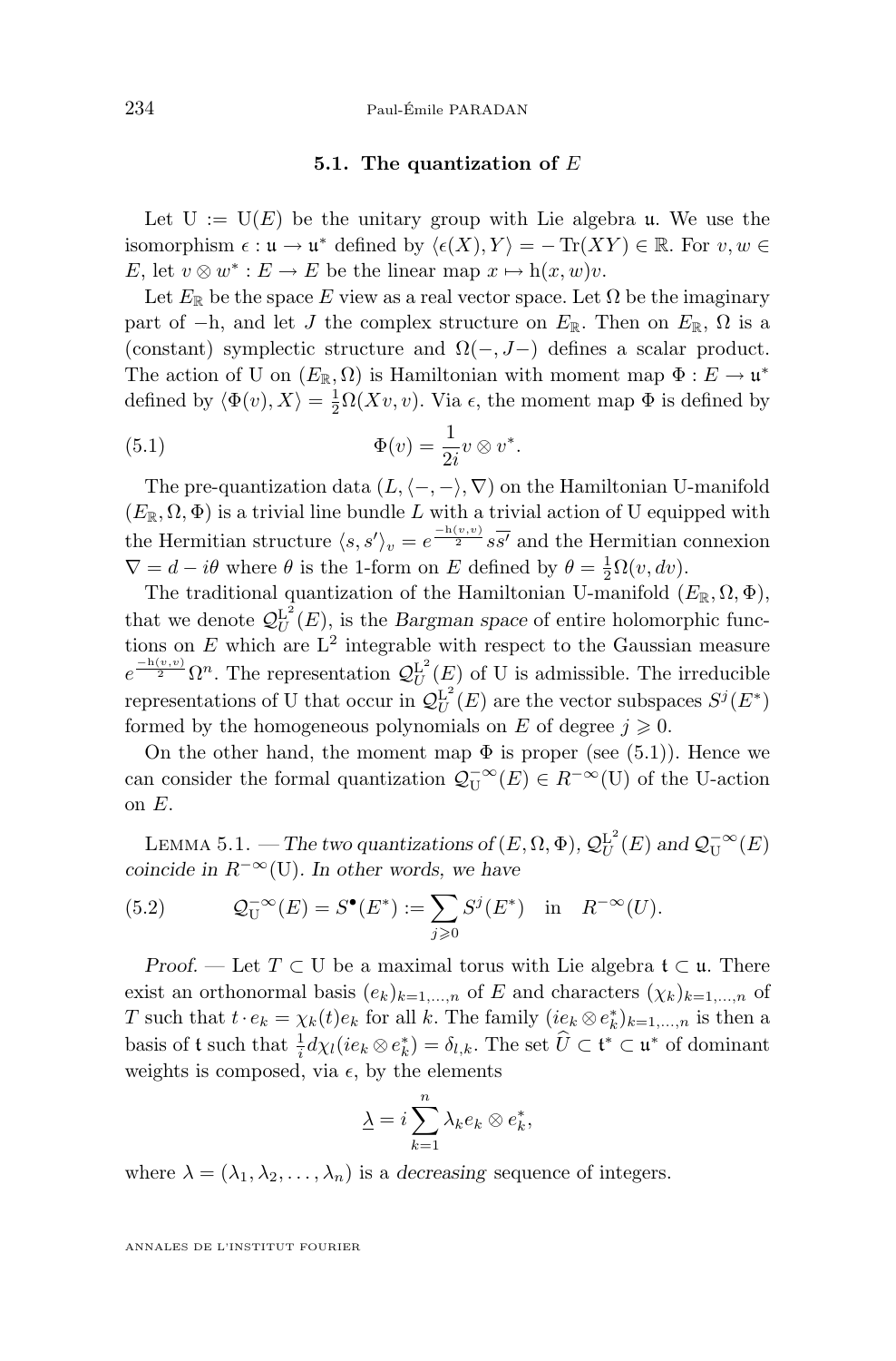The formal quantization  $\mathcal{Q}_{\mathbf{U}}^{-\infty}(E) \in R^{-\infty}(\mathbf{U})$  is defined by

$$
\mathcal{Q}_{\mathrm{U}}^{-\infty}(E)=\sum_{\lambda_1\geqslant\ldots\geqslant\lambda_n}\mathcal{Q}(E_{\underline{\lambda}})V_{\underline{\lambda}}
$$

where  $E_{\underline{\lambda}} = \Phi^{-1}(U \cdot \underline{\lambda})/U$  is the reduced space and  $V_{\underline{\lambda}}$  is the irreducible representation of U with highest weight  $\lambda$ .

It is now easy to check that

$$
E_{\underline{\lambda}} = \begin{cases} \{\text{pt}\} & \text{if } \lambda = (0, \dots, 0, -j) \text{ with } j \geq 0, \\ \emptyset & \text{in the other cases,} \end{cases}
$$

and then

$$
\mathcal{Q}(E_{\underline{\lambda}}) = \begin{cases} 1 & \text{if } \lambda = (0, \dots, 0, -j) \text{ with } j \geq 0, \\ 0 & \text{in the other cases.} \end{cases}
$$

Finally [\(5.2\)](#page-36-0) follows from the fact that  $V_{(0,\ldots,0,-j)} = S^{j}(E^*)$  $\Box$ 

#### **5.2. The quantization of** E **restricted to a subgroup of** U

Let  $K \subset U$  be a closed connected Lie subgroup with Lie algebra  $\mathfrak{k}$ . Let  $K_{\mathbb{C}} \subset GL(E)$  be its complexification. The moment map relative to the K-action on  $(E_{\mathbb{R}}, \Omega)$  is the map

$$
\Phi_K: E \to \mathfrak{k}^*
$$

equal to the composition of  $\Phi$  with the projection  $\mathfrak{u}^* \to \mathfrak{k}^*$ .

Lemma 5.2. — *The following conditions are equivalent:*

- (a) the map  $\Phi_K$  is proper,
- (b)  $\Phi_K^{-1}(0) = \{0\},\,$
- (c)  $\{0\}$  *is the only closed*  $K_{\mathbb{C}}$ -orbit in E,
- (d) for every  $v \in E$  we have  $0 \in \overline{K_{\mathbb{C}} \cdot v}$ ,
- (e)  $S^{\bullet}(E^*)$  *is an admissible representation of* K,
- (f) *the* K*-invariant polynomials on* E *are the constant polynomials.*

*Proof.* — The equivalence  $(a) \iff (b)$  is due to the fact that  $\Phi_K$  is quadratic.

Let  $\mathcal O$  be a  $K_{\mathbb C}$ -orbit in E. Classical results of Geometric Invariant Theory [\[27,](#page-39-0) [19\]](#page-39-0) assert that  $\overline{\mathcal{O}} \cap \Phi_K^{-1}(0) \neq \emptyset$  and that  $\mathcal O$  is closed if and only if  $\mathcal{O} \cap \Phi_K^{-1}(0) \neq \emptyset$ . Hence  $(b) \Longleftrightarrow (c) \Longleftrightarrow (d)$ .

>From Lemma [5.1](#page-36-0) we know that  $\mathcal{Q}_{\mathbf{U}}^{-\infty}(E) = S^{\bullet}(E^*)$ . Since  $\mathcal{Q}_{\mathbf{U}}^{-\infty}(E)$  is K-admissible when  $\Phi_K$  is proper (see Section [4\)](#page-34-0), we have  $(a) \Longrightarrow (e)$ .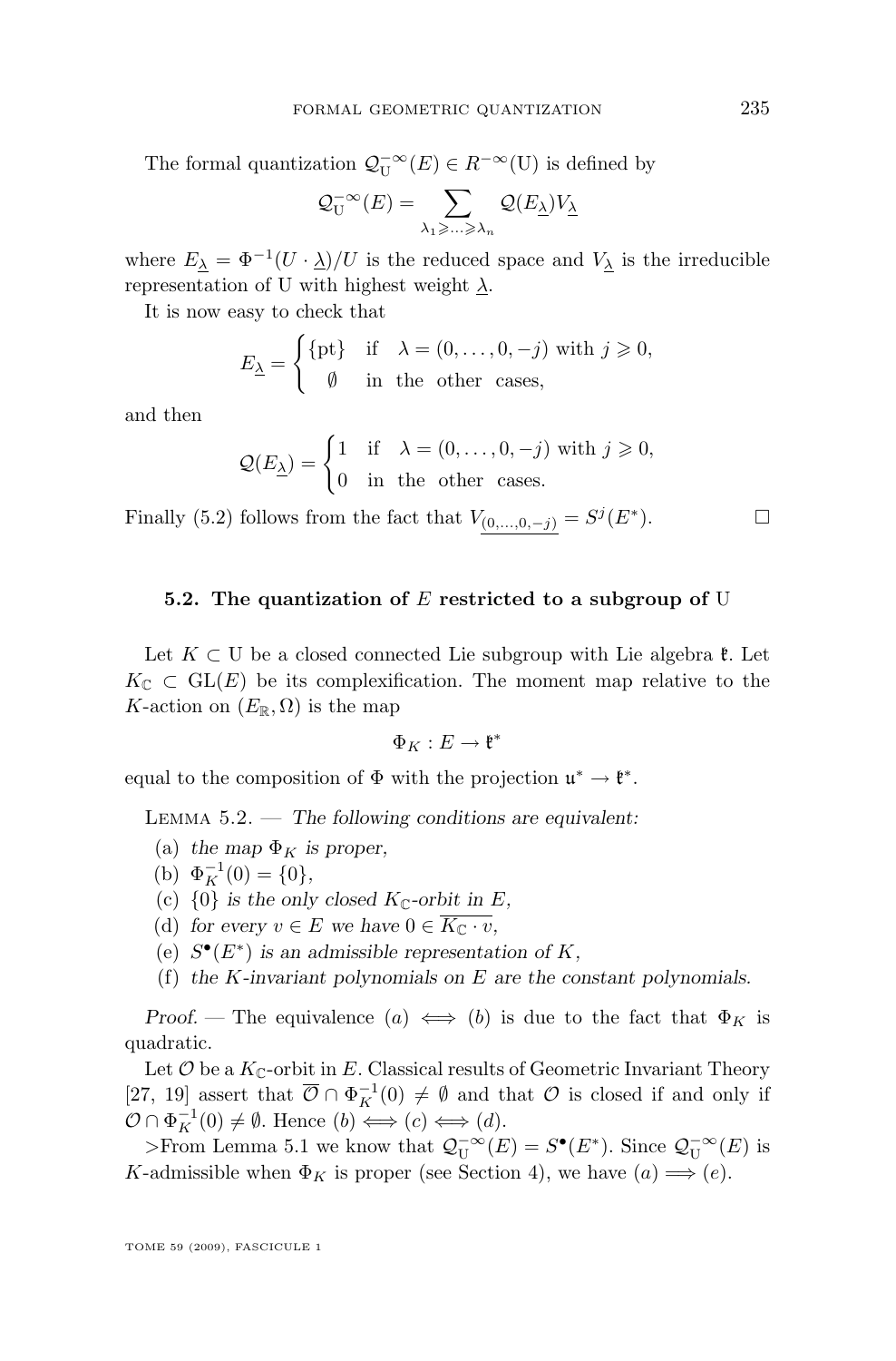<span id="page-38-0"></span>For every  $\mu \in \widehat{K}$ , the  $\mu$ -isotopic component  $[S^{\bullet}(E^*)]_{\mu}$  is a module over  $[S^{\bullet}(E^*)]_0 = [S^{\bullet}(E^*)]^K$ . Hence  $\dim[S^{\bullet}(E^*)]_{\mu} < \infty$  implies that  $[S^{\bullet}(E^*)]^K = \mathbb{C}$ . We have  $(e) \implies (f)$ .

Finally  $(f) \Longrightarrow (d)$  follows from the following fundamental fact. For any  $v, w \in E$  we have  $\overline{K_{\mathbb{C}} \cdot v} \cap \overline{K_{\mathbb{C}} \cdot w} \neq \emptyset$  if and only if  $P(v) = P(w)$  for all  $P \in [S^{\bullet}(E^*$  $)]^K.$ 

Theorem [1.3](#page-4-0) implies the following

PROPOSITION 5.3. — Let  $K \subset U(E)$  be a closed connected subgroup *such that*  $S^{\bullet}(E^*)$  *is an admissible representation of* K*. For every*  $\mu \in \hat{K}$ *, we have*

$$
\dim\left([S^{\bullet}(E^*)]_{\mu}\right) = \mathcal{Q}(E_{\mu,K})
$$

where  $[S^{\bullet}(E^*)]_{\mu}$  *is the*  $\mu$ *-isotopic component of*  $S^{\bullet}(E^*)$  *and*  $E_{\mu,K}$  *is the reduced space*  $\Phi_K^{-1}(K \cdot \mu)/K$ *.* 

In the following examples the condition  $\Phi_K^{-1}(0) = \{0\}$  is easy to check.

- 1) the subgroup  $K \subset U(E)$  contains the center of  $U(E)$ ,
- 2)  $E = \wedge^2 \mathbb{C}^n$  or  $E = S^2(\mathbb{C}^n)$  and  $K = U(n) \subset U(E)$ ,
- 3)  $E = M_{n,k}$  is the vector space of  $n \times k$ -matrices and  $K = U(n) \times$  $U(k) \subset U(E)$ .

#### BIBLIOGRAPHY

- [1] M. F. Atiyah, "Convexity and commuting Hamiltonians", *Bull. London Math. Soc.* **14** (1982), no. 1, p. 1-15.
- [2] M. F. Atiyah & G. B. Segal, "The index of elliptic operators. II", *Ann. of Math. (2)* **87** (1968), p. 531-545.
- [3] M. F. Atiyah & I. M. Singer, "The index of elliptic operators. I", *Ann. of Math. (2)* **87** (1968), p. 484-530.
- [4] ——— , "The index of elliptic operators. III", *Ann. of Math. (2)* **87** (1968), p. 546- 604.
- [5] ——— , "The index of elliptic operators. IV", *Ann. of Math. (2)* **93** (1971), p. 139- 149.
- [6] M. F. Atiyah, *Elliptic operators and compact groups*, Lecture Notes in Mathematics, Vol. 401, Springer-Verlag, Berlin, 1974, ii+93 pages.
- [7] N. Berline, E. Getzler & M. Vergne, *Heat kernels and Dirac operators*, Grundlehren der Mathematischen Wissenschaften [Fundamental Principles of Mathematical Sciences], vol. 298, Springer-Verlag, Berlin, 1992, viii+369 pages.
- [8] N. BERLINE & M. VERGNE, "The Chern character of a transversally elliptic symbol and the equivariant index", *Invent. Math.* **124** (1996), no. 1-3, p. 11-49.
- [9] ——— , "L'indice équivariant des opérateurs transversalement elliptiques", *Invent. Math.* **124** (1996), no. 1-3, p. 51-101.
- [10] M. Brion, "Variétés sphériques", in *Opérations hamiltoniennes et opération de groupes algébriques*, Notes de la session de S.M.F., Grenoble, 1997, p. 1-60.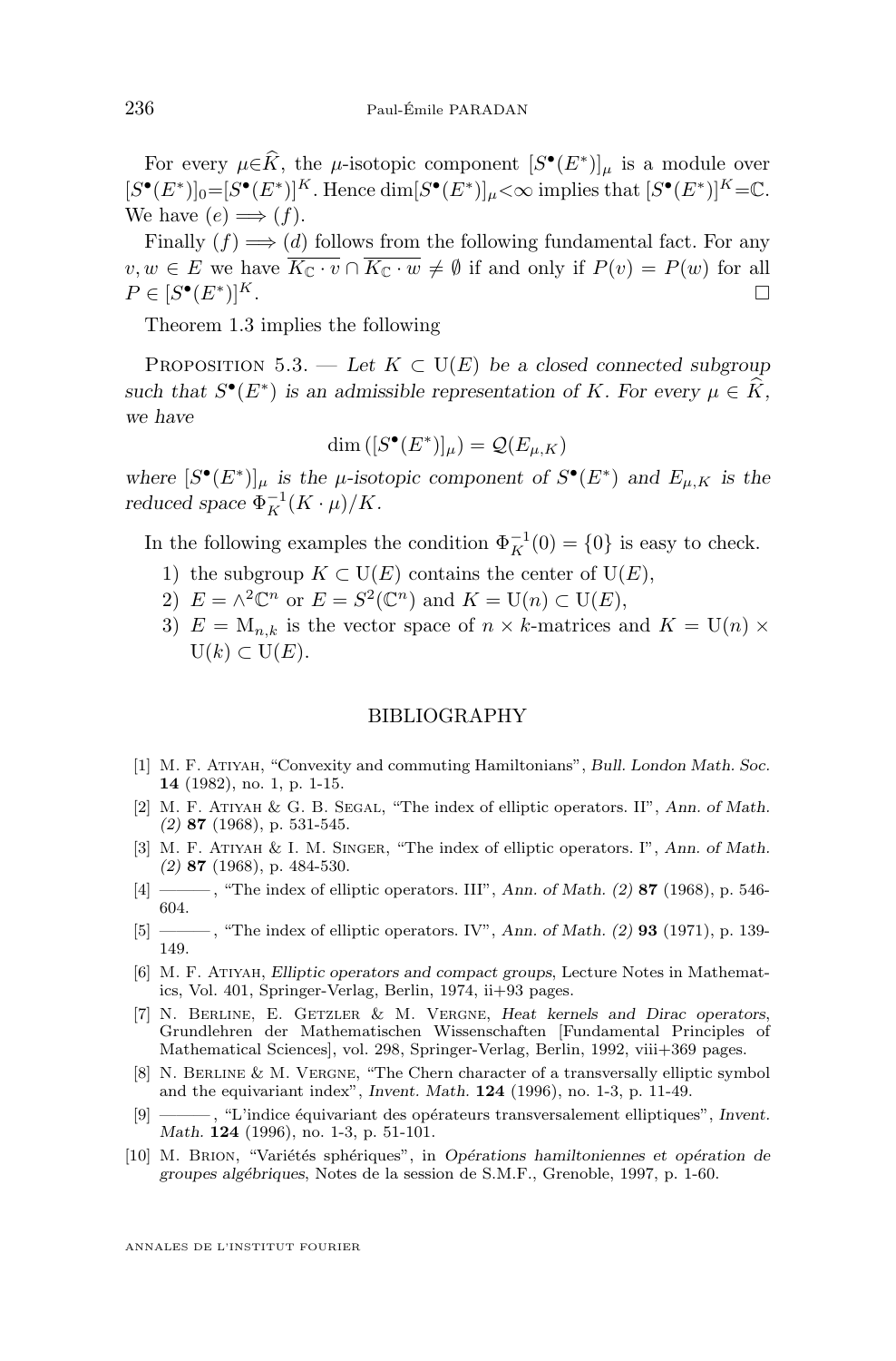- <span id="page-39-0"></span>[11] ——— , "The behaviour at infinity of the Bruhat decomposition", *Comment. Math. Helv.* **73** (1998), no. 1, p. 137-174.
- [12] J.-L. Brylinski, "Décomposition simpliciale d'un réseau, invariante par un groupe fini d'automorphismes", *C. R. Acad. Sci. Paris Sér. A-B* **288** (1979), no. 2, p. A137- A139.
- [13] J.-L. Colliot-Thélène, D. Harari & A. N. Skorobogatov, "Compactification équivariante d'un tore (d'après Brylinski et Künnemann)", *Expo. Math.* **23** (2005), no. 2, p. 161-170.
- [14] C. De Concini & C. Procesi, "Complete symmetric varieties", in *Invariant theory (Montecatini, 1982)*, Lecture Notes in Math., vol. 996, Springer, Berlin, 1983, p. 1- 44.
- [15] ——— , "Complete symmetric varieties. II. Intersection theory", in *Algebraic groups and related topics (Kyoto/Nagoya, 1983)*, Adv. Stud. Pure Math., vol. 6, North-Holland, Amsterdam, 1985, p. 481-513.
- [16] J. J. Duistermaat, *The heat kernel Lefschetz fixed point formula for the spin-*c *Dirac operator*, Progress in Nonlinear Differential Equations and their Applications, 18, Birkhäuser Boston Inc., Boston, MA, 1996, viii+247 pages.
- [17] V. Guillemin & S. Sternberg, "Geometric quantization and multiplicities of group representations", *Invent. Math.* **67** (1982), no. 3, p. 515-538.
- [18] L. C. Jeffrey & F. C. Kirwan, "Localization and the quantization conjecture", *Topology* **36** (1997), no. 3, p. 647-693.
- [19] G. Kempf & L. Ness, "The length of vectors in representation spaces", in *Algebraic geometry (Proc. Summer Meeting, Univ. Copenhagen, Copenhagen, 1978)*, Lecture Notes in Math., vol. 732, Springer, Berlin, 1979, p. 233-243.
- [20] F. C. Kirwan, *Cohomology of quotients in symplectic and algebraic geometry*, Mathematical Notes, vol. 31, Princeton University Press, Princeton, NJ, 1984, i+211 pages.
- [21] B. Kostant, "Quantization and unitary representations. I. Prequantization", in *Lectures in modern analysis and applications, III*, Springer, Berlin, 1970, p. 87-208. Lecture Notes in Math., Vol. 170.
- [22] E. Lerman, "Symplectic cuts", *Math. Res. Lett.* **2** (1995), no. 3, p. 247-258.
- [23] E. Lerman, E. Meinrenken, S. Tolman & C. Woodward, "Nonabelian convexity by symplectic cuts", *Topology* **37** (1998), no. 2, p. 245-259.
- [24] E. Meinrenken, "On Riemann-Roch formulas for multiplicities", *J. Amer. Math. Soc.* **9** (1996), no. 2, p. 373-389.
- [25] ——— , "Symplectic surgery and the Spin<sup>c</sup> -Dirac operator", *Adv. Math.* **134** (1998), no. 2, p. 240-277.
- [26] E. Meinrenken & R. Sjamaar, "Singular reduction and quantization", *Topology* **38** (1999), no. 4, p. 699-762.
- [27] D. Mumford, J. Fogarty & F. Kirwan, *Geometric invariant theory*, third ed., Ergebnisse der Mathematik und ihrer Grenzgebiete (2) [Results in Mathematics and Related Areas (2)], vol. 34, Springer-Verlag, Berlin, 1994, xiv+292 pages.
- [28] T. Oda, *Convex bodies and algebraic geometry*, Ergebnisse der Mathematik und ihrer Grenzgebiete (3) [Results in Mathematics and Related Areas (3)], vol. 15, Springer-Verlag, Berlin, 1988, An introduction to the theory of toric varieties, Translated from the Japanese, viii+212 pages.
- [29] P.-E. Paradan, "Localization of the Riemann-Roch character", *J. Funct. Anal.* **187** (2001), no. 2, p. 442-509.
- [30] R. Sjamaar, "Symplectic reduction and Riemann-Roch formulas for multiplicities", *Bull. Amer. Math. Soc. (N.S.)* **33** (1996), no. 3, p. 327-338.
- [31] Y. Tian & W. Zhang, "An analytic proof of the geometric quantization conjecture of Guillemin-Sternberg", *Invent. Math.* **132** (1998), no. 2, p. 229-259.